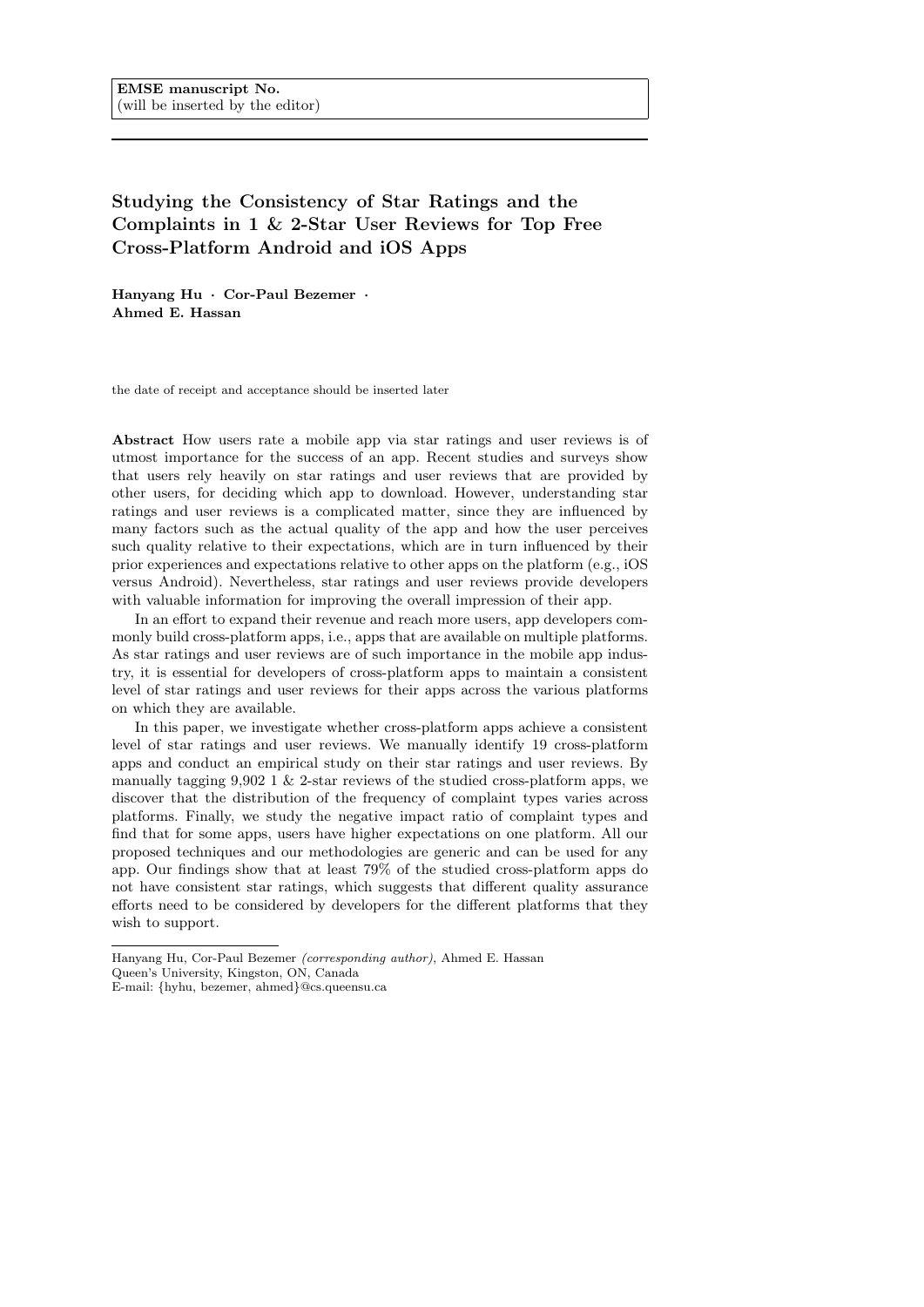Keywords Mobile apps; cross-platform apps; Android; iOS; star rating; user reviews

#### 1 Introduction

More than 1.2 billion smartphones were sold in 2014, which is an increase of  $28.4\%$ as compared to 2013 [\[34\]](#page-31-0). Most of these smartphones are running the Google Android or Apple iOS platform. As of the second quarter of 2015, Android and iOS together have a market share of 96.7% worldwide [\[58\]](#page-32-0). Both Android (Google Play Store) and iOS (App Store) have an official app store with more than 1.5 million apps available as of July, 2015 [\[57\]](#page-32-1).

As shown in earlier work [\[45\]](#page-32-2), users rely heavily on star ratings and reviews to decide whether an app is worth downloading or not. A 2015 survey [\[56\]](#page-32-3) shows that 77% of the users will not download an app that has a star rating which is lower than 3 stars. In addition, Nayebi et al. [\[46\]](#page-32-4) find that app developers often deviate from their time-based release scheduling in order to address issues that are raised in user reviews. Consequently, it is important for apps to achieve high star ratings and good user reviews. Hence, developers are constantly seeking ways to improve the star ratings and user reviews of their apps.

Developers can make their app available for multiple platforms to reach more users and increase revenue. In order to maximize the revenue, apps must be top apps on all platforms for which they are available. Hence, developers should strive for delivering high-quality apps on all platforms. Indeed, Erfani et al. [\[28\]](#page-31-1) find that developers aim to provide a consistent user experience for such cross-platform apps. A consistent user experience is defined by various aspects, from having screen-toscreen functional consistency [\[28\]](#page-31-1) to receiving consistent star ratings and sentiments that are reflected in user reviews across platforms. However, the consistency of star ratings and user reviews of cross-platform apps has not been explored in depth.

As an understanding of the star ratings and user reviews is so critical for developers, we look into whether developers succeed in providing consistent star ratings and user reviews for their cross-platform apps. We base our investigation on a comparison of the star ratings and user reviews for apps that are available in both the Google Play Store and the App Store. We manually identify the 19 crossplatform apps that exist in the top 50 free apps chart of both stores. We study apps that exist in both top 50 charts, to ensure that we study apps that receive a similar level of attention of developers for both platforms due to the popularity of these highly-ranked apps. We collect two snapshots of star ratings and user reviews for the 19 studied apps. The snapshots are almost one year apart. In total, we analyze 34,258 star ratings that are collected for 19 cross-platform apps. We then collect and manually analyze 9,902 1 & 2-star reviews from the two snapshots. Throughout our paper, we focus on the star ratings and user reviews of crossplatform apps at both the platform level (i.e., considering the reviews and ratings of all apps on a specific platform together) and the app level (i.e., considering the reviews and ratings per app) to ensure that our comparisons control for the actual apps.

We notice that the results from analyzing two snapshots of star ratings and user reviews are similar yet some differences do exist. The goal of our study is not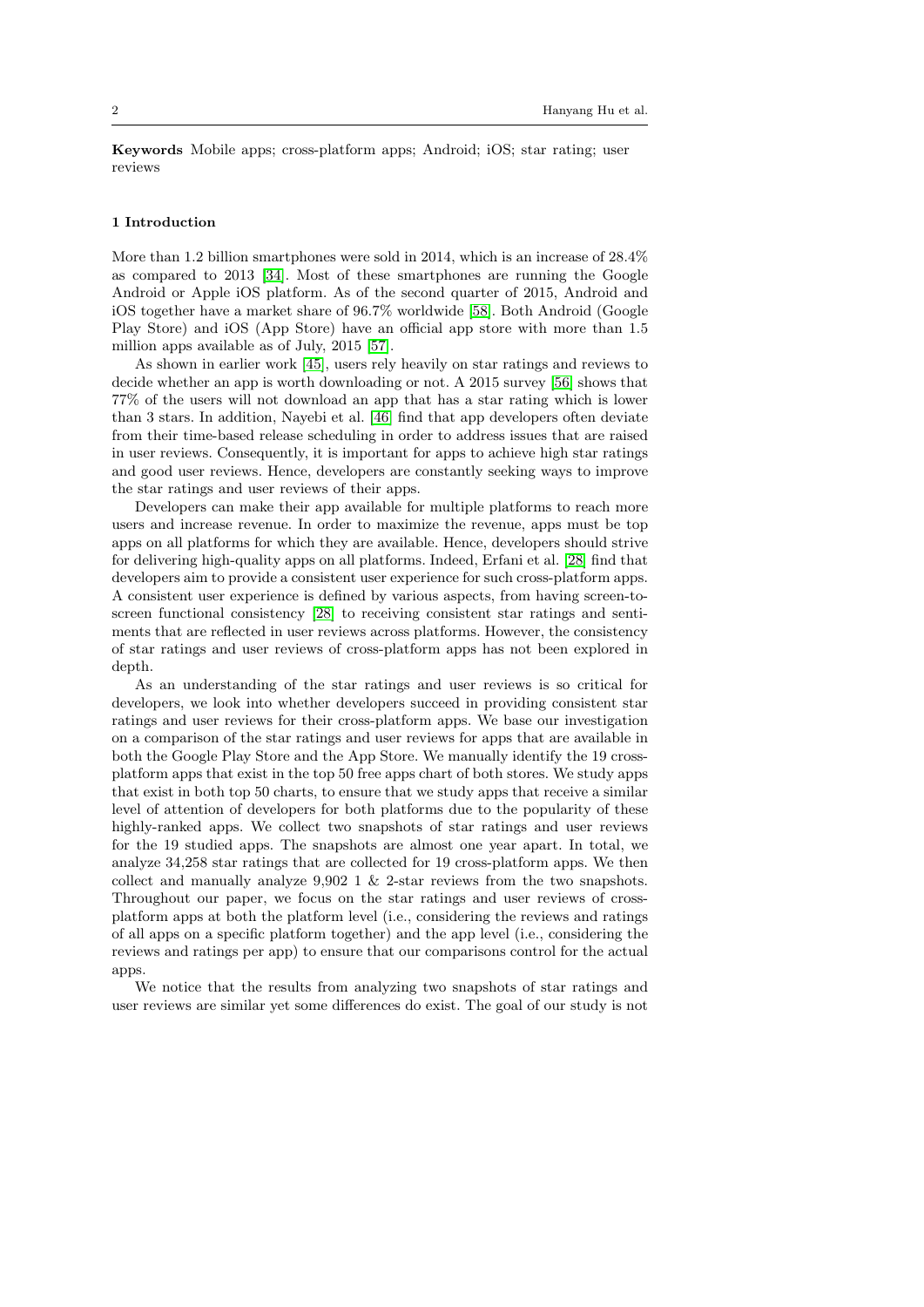to report the exact values that are derived from studying one snapshot. Instead, our key goal is to highlight the commonalities and differences among the two snapshots, while providing a window into the life of the app developers of these cross-platform apps across a one-year time period. Therefore, our findings will reflect the overall trend across both the snapshots. We also discuss findings that varied across both snapshots. We address the following three research questions:

### RQ1 How consistent are the star ratings of cross-platform apps?

At least 79% of the studied cross-platform apps do not receive a consistent distribution of star ratings on both platforms. 58% of the studied crossplatform apps are rated higher on Android. The difference in the distribution of star ratings of cross-platform apps suggests that users perceive the quality of these apps differently across platforms.

RQ2 How consistent are the 1  $\&$  2-star reviews for cross-platform apps? For 59% of the studied cross-platform apps, users complain in 1  $\&$  2-star reviews more frequently about the crashing of the iOS versions of apps. On both platforms, users complain the most often about functional errors. For the same app, users complain differently across platforms. Developers can benefit from analyzing reviews for consistency-improving guidances.

# RQ3 Are the most negatively impacting complaints consistent across platforms?

A complaint type has a higher negative impact on the star ratings if more 1 star reviews than 2-star reviews are found. We find that the negative impact ratio varies even for apps that have identical distributions of star ratings. The same complaint type for the same app can have a different impact on the star ratings across both platforms.

This paper is further organized as follows. Section [2](#page-2-0) discusses related work. Section [3](#page-5-0) presents the design of our empirical study. The findings of our study are presented in Section [4.](#page-7-0) In Section [5,](#page-22-0) we first discuss the implications of our findings, and we discuss automated approaches in tagging user reviews. We then discuss the generalizability of using the most recent 500 star ratings and reviews. Section [6](#page-26-0) addresses the threats to the validity of our study. Finally, Section [7](#page-29-0) presents our conclusion.

# <span id="page-2-0"></span>2 Background and Related Work

In this section we discuss prior work that is related to our study.

# 2.1 Cross-Platform Apps

Cross-platform apps have recently gained much attention in mobile app research. Ali et al. [\[2\]](#page-29-1) studied 80,000 app-pairs across app stores. In contrast to their study, we focus on top apps. In addition, Ali et al. [\[2\]](#page-29-1) discuss their results at the platform level, while our study provides a more detailed analysis at both the platform and app level. Erfani et al. [\[28\]](#page-31-1) conducted a survey on mobile app developers to explore the challenges that they encounter when developing apps for multiple platforms. The results of this survey show that developers treat the apps for each platform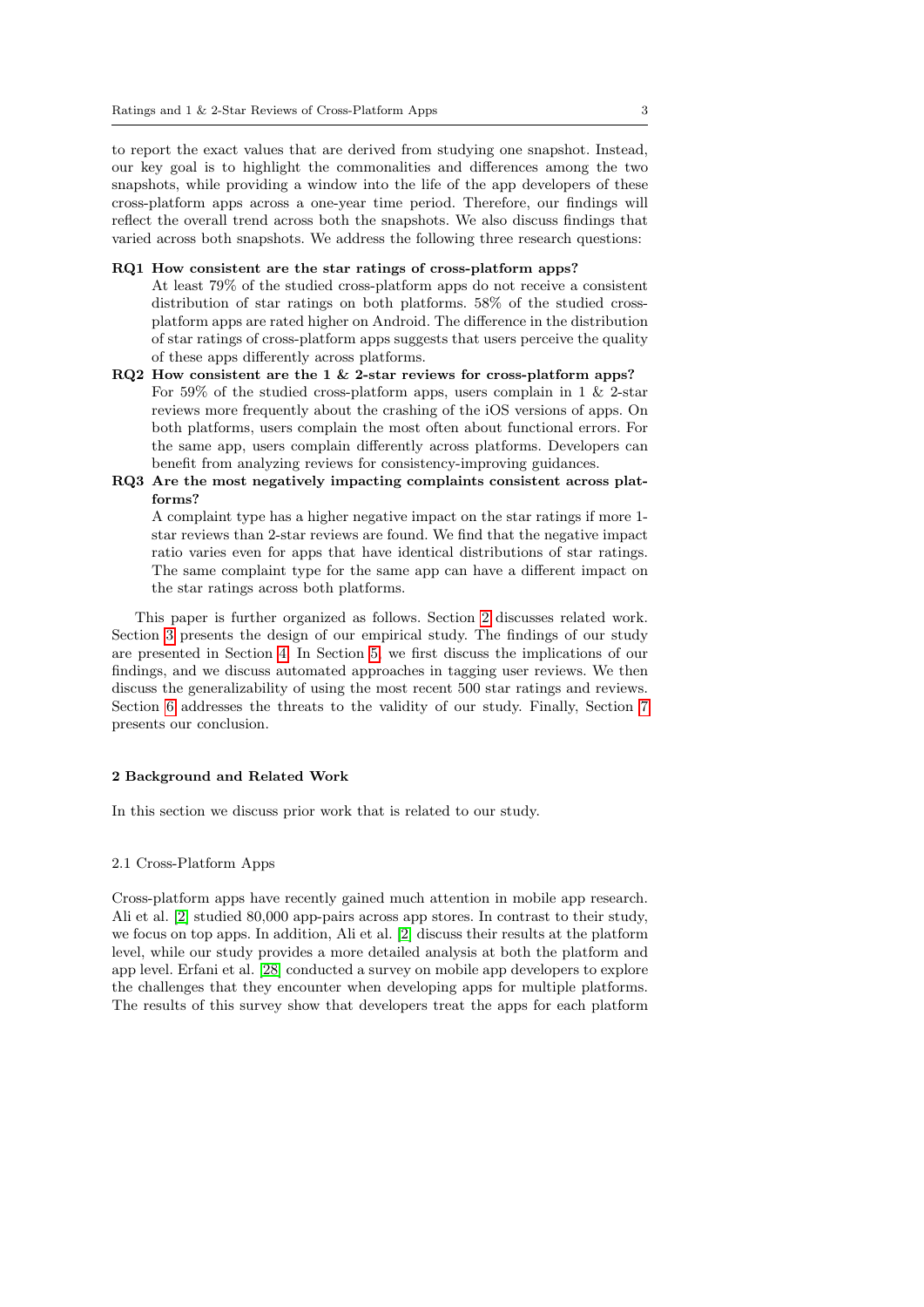as separate projects, while the developers manually try to preserve behavioral consistency. In more recent work [\[29\]](#page-31-2), Erfani et al. present a tool for automated verification of the aforementioned behavioral consistency. Chen et al. [\[13\]](#page-30-0) compared maturity ratings of cross-platform apps across Android and iOS. They observed that there is a considerable portion of Android apps that have a lower maturity rating than their iOS counterparts.

Developers use the native platform API or frameworks based on web technologies (e.g., HTML5) to build cross-platform apps. Several studies have examined the preferred strategy for building cross-platform apps [\[14,](#page-30-1) [21,](#page-30-2) [23,](#page-30-3) [49\]](#page-32-5). These studies conclude that each strategy has its own advantages and challenges. While web technologies provide an easier method for maintaining cross-platform behavioral consistency, native development may result in more responsive apps. For example, in order to provide a "fast, reliable experience", Facebook discarded their iOS app built in HTML5 in 2012 and switched to natively developed apps for each of its supported platforms [\[15\]](#page-30-4). Mercado et al. [\[43\]](#page-32-6) studied the differences in complaint types between apps that were built using cross-platform frameworks. These frameworks either use a shared codebase (i.e., using HTML5) to achieve cross-platform compatibility, or they generate native apps for each supported platform from a common language. Mercado et al. found that HTML5 apps tend to be more prone to complaints than generated apps.

While prior work on cross-platform apps focuses on the quality of an app from the developer's perspective, our work focuses on the quality of an app as reflected by the star ratings and user reviews that are provided by app users. Erfani et al.'s studies found that behavioral inconsistency does exist, yet these studies never confirmed that this behavioral inconsistency results in an inconsistent perception of app quality (in terms of ratings and reviews) across platforms. A multi-method approach, including surveys (as provided by Erfani et al.) and data analysis (as provided by our work), is necessary to fully understand inconsistency across app markets. The survey that was conducted by Erfani et al. gives only a partial view, i.e., that of the developers, on inconsistency across app stores. In our work, we complement this partial view by providing the remaining view, i.e., that of the user.

### 2.2 Analyzing Star Ratings and Reviews of Apps

Several prior studies have investigated the overall impression of users of mobile apps based on user-provided information. In most cases, such investigations were based on analyzing star ratings and user reviews. For a more thorough overview of studies that focus on analyzing star ratings and user reviews, we refer to the survey that was done by Martin et al. [\[40\]](#page-31-3).

### 2.2.1 Studies Using Manual Analysis

Harman et al. mined 32,108 BlackBerry apps and found a strong correlation between the average star rating of an app and the number of downloads [\[20\]](#page-30-5). Khalid et al. [\[32\]](#page-31-4) manually categorized the 1 & 2-star reviews for 20 free iOS apps into 12 complaint categories. Khalid et al. find that users complain the most about functional errors and give more 1-star rating than 2-star ratings to issues that are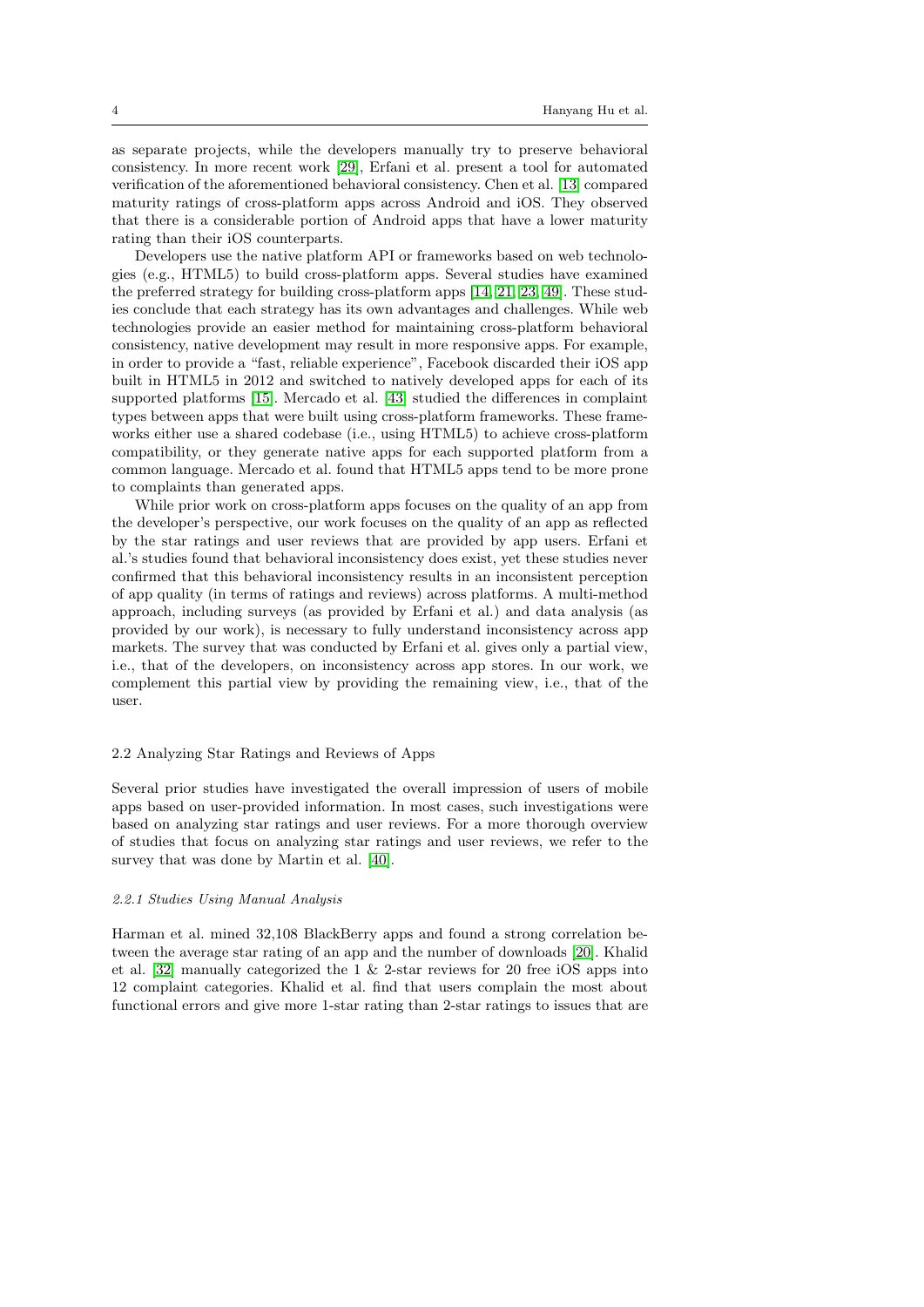related to privacy and ethics. Pagano and Maalej [\[48\]](#page-32-7) studied how and when users provide feedback on iOS apps and discovered that most user feedback is provided by app users shortly after a new app release. Pagano and Maalej applied manual analysis on 1 to 5-star reviews and found 17 topics in user feedback. In another study by Khalid et al. [\[31\]](#page-31-5), they mined user reviews of 99 free apps from the games category (and other app categories) in Android to develop strategies for developers on how to test their apps. Khalid et al. found that while the number of device models that are mentioned in reviews is large, a small number of device models account for most of the reviews. Hassan et al. [\[22\]](#page-30-6) studied emergency updates for top Android apps, and found that emergency updates are often associated with simple mistakes, such as including a low quality image in the app.

### 2.2.2 Studies Using Automated Analysis

Tian et al. [\[64\]](#page-33-0) studied 28 different factors, such as the app size, for low and highrated apps. They found that install size, the number of promotional images and the target SDK version are the most related to app rating. Martin et al. [\[39\]](#page-31-6) conducted causal impact analysis on the impact of releases on app success, and found that higher priced releases are more likely to be significant and to have a positive impact on the success of an app. Noei et al. [\[47\]](#page-32-8) studied the relation of mobile device attributes with the user-perceived quality of Android apps, and found that some device attributes (such as CPU) have a stronger relation with user-perceived quality than some app attributes (such as the number of UI inputs).

Chen et al. implemented "AR-Miner", a tool that automatically collects reviews and applies LDA modelling on the collected reviews [\[12\]](#page-30-7). Their goal is to find and present the most informative reviews, i.e., reviews that provide valuable information. Fu et al. built WisCom, which is capable of detecting inconsistencies and identifying topics in user reviews using LDA [\[17\]](#page-30-8). They conducted their study on Android apps. Guzman and Maalej combined LDA with sentiment analysis [\[19\]](#page-30-9). Their study outlined an automated approach for extracting reviews that contain feature-related information for requirements evolution tasks. McIlroy et al. [\[41\]](#page-31-7) studied 20 Android apps and 4 iOS apps and built an automated approach to categorize reviews according to the raised complaints. Yichuan et al. [\[66\]](#page-33-1) proposed a framework named "CrossMiner" which identifies seven types of issues that are raised in 1 & 2-star reviews of cross-platform apps. Using "CrossMiner", Yichuan et al. [\[66\]](#page-33-1) conducted two case studies on the reviews of two cross-platform apps: eBay and Spotify. They found that for both eBay and Spotify, users are concerned about different issues across the platforms on which these two apps are available.

Palomba et al. [\[50\]](#page-32-9) presented an approach to link user reviews to source code changes. In a study of 100 Android apps, Palomba et al. show that in most cases, developers take user reviews into account when updating their apps. Panichella et al. [\[52\]](#page-32-10) used a combination of natural language processing, sentiment analysis and text analysis to automatically classify reviews into categories, with the goal of improving the app maintenance and evolution process. Villaroel et al. [\[65\]](#page-33-2) proposed an automated approach for release planning based on the information that is available in app reviews. Their approach identifies bug reports and feature requests and clusters reviews that address the same issue together. The clusters are then prioritized, so that developers can address them in future releases. Di Sorbo et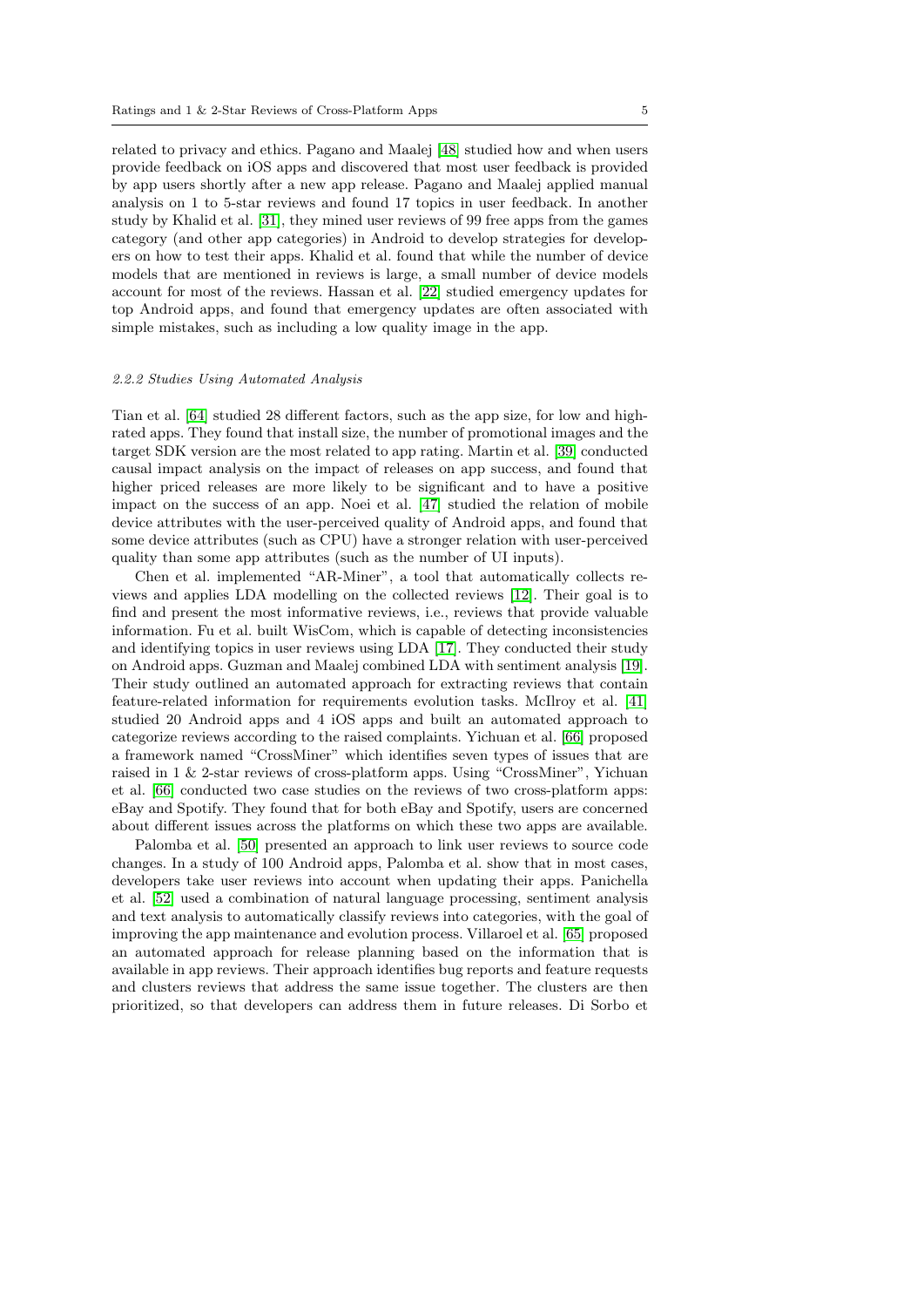<span id="page-5-1"></span>

Fig. 1: Overview of our empirical study

al. [\[16\]](#page-30-10) automatically generate user summaries of app reviews. Palomba et al. [\[51\]](#page-32-11) proposed an approach that recommends source code changes based on user reviews.

Bavota et al. [\[9\]](#page-30-11) and Linares-Vásquez et al. [\[36\]](#page-31-8) studied the impact of API change and fault-proneness on the user ratings of Android apps. They found that highly-rated apps use APIs that are less change and fault-prone than low-rated apps.

Most existing work on users' overall impression of the app as reflected by the user-provided information (i.e., star ratings and reviews) focuses primarily on a single app store. Our work focuses on the differences of users' overall impression across app stores. Yichuan et al.'s study analyzes cross-platform apps, however they study only two apps.

### <span id="page-5-0"></span>3 Empirical Study Design

In this section, we describe the design of our empirical study of star ratings and user reviews of cross-platform apps. Figure [1](#page-5-1) gives an overview of the steps of our study. In the remainder of this section, we describe each step in more detail.

# 3.1 Selecting Cross-Platform Apps

We focus on apps from the Google Play Store and App Store due to their dominating market share [\[58\]](#page-32-0). In particular, we focus on popular apps in the U.S. version of the stores as these are the most likely to receive a large number of star ratings and reviews. AppAnnie [\[5\]](#page-30-12) tracks the top apps for both app stores. Prior research shows that the quality and maturity of apps vary considerably within the market, which echos with similar findings in the studies of Sourceforge [\[26\]](#page-31-9) and GitHub [\[30\]](#page-31-10). It is advisable to start with a well-defined selection strategy instead of attempting to cover a large number of apps. Hence, we decided to study the top free 50 apps charts from Oct 30, 2015. Our intuition is that if a cross-platform app can reach the top 50 free apps chart in both app stores, we are more confident that both versions of the app 1) are likely to have reached a mature stage and 2) have plenty of user-feedback to analyze. We are also confident that the companies that produce such apps are committed to delivering their apps on both platforms. We use free apps instead of paid apps due to the fact that free apps account for more than 90% of total app downloads [\[54\]](#page-32-12). Also, our study of free apps helps us better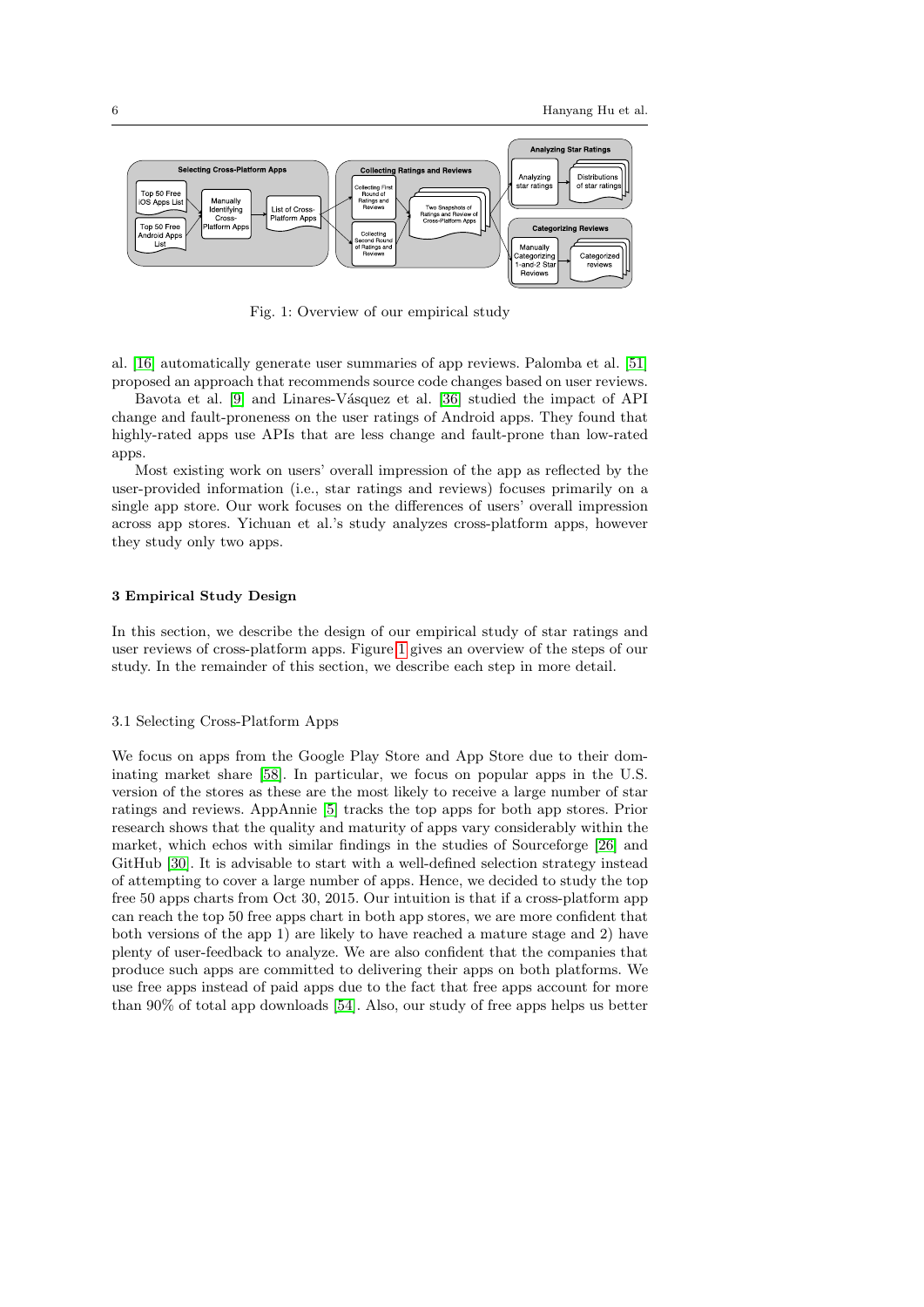control for confounding factors that affect the star ratings and user reviews (e.g., user reviews are likely influenced by how much one paid for an app).

Cross-platform app developers do not always use identical names for the same app across platforms. For example, Skype is a popular app for communication and it exists in both top 50 apps charts. In the App Store, the full name of Skype is *Skype for iPhone* while in the Google Play Store, the full name is *Skype - free* IM  $\mathcal{B}$  video calls. Due to the naming discrepancies, we did not use an automated approach to match apps across stores. Instead, we manually inspected the top 50 apps charts and identified 19 cross-platform apps in these 50 apps.

### <span id="page-6-0"></span>3.2 Collecting Star Ratings and Reviews

Neither the App Store nor the Google Play Store provide public APIs to collect the entire set of reviews for apps. However, given an app ID, such as 284882215 for the Facebook app, Apple offers a public RSS (Rich Site Summary) feed that allows us to collect the 500 most recent star ratings and reviews for the app [\[6\]](#page-30-13). We use a crawler for the Google Play Store [\[1\]](#page-29-2) to collect the star ratings and reviews for Android apps. The 500 most recent star ratings and reviews provide only a momentary snapshot of the star ratings and user reviews of the app. Martin et al. warned about using reviews that are collected during a short time frame for review analysis [\[38\]](#page-31-11). Therefore, we collect two snapshots of the 500 most recent star ratings and reviews for the studied cross-platform apps. The first snapshot of star ratings and reviews are collected from Nov 11, 2015 to Nov 20, 2015 across both stores. The second snapshot of star ratings and reviews is collected from September 1, 2016 to September 7, 2016. We removed all reviews that exist in both snapshots, to avoid bias in our study. In total, we removed one iOS review and zero Android reviews from our data set.

### 3.3 Analyzing Star Ratings

We intend to analyze the star ratings from both the perspective of a platform and from the perspective of an app. In particular, we first analyze the distribution of all collected star ratings at the platform level. We then analyze the distribution of all star ratings at the app level. We are interested in whether the distribution of star ratings that is observed at the app level is reflected as well at the platform level.

# 3.4 Tagging Reviews

A 2015 survey shows that 77% of the users will not download an app whose star rating is lower than 3 stars [\[56\]](#page-32-3). Therefore, understanding what users are complaining about in  $1 \& 2$ -star reviews is critical for developers who want their apps to receive higher star ratings. In their prior studies of analyzing the user issues that are raised in the reviews of mobile apps, McIlroy et al. [\[41\]](#page-31-7) conduct a sentiment analysis and find that  $1 \& 2$ -star reviews have the most negative sentiment in them.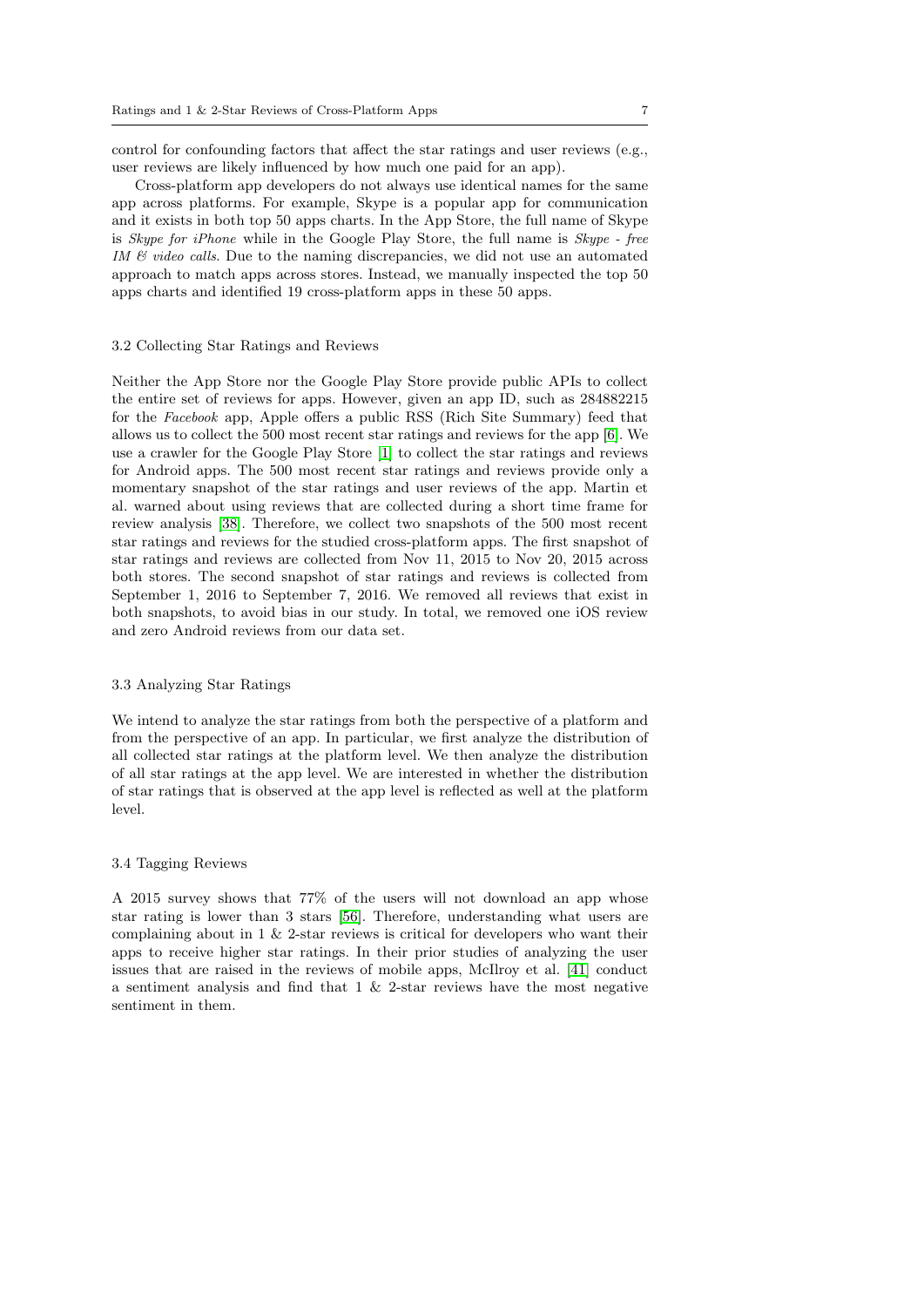We manually tag all  $1 \& 2$ -star reviews from both snapshots of the 500 most recent reviews for the studied cross-platform apps. The first author is a first year master's student and the second author is a postdoctoral researcher. Both first and second authors have and frequently use smartphones powered by Android and iOS. We start our tagging process with the 12 existing complaint types as identified by Khalid et al. [\[32\]](#page-31-4) in their study of complaints made in the user reviews of 20 free iOS apps. We do not use the tags that are identified in Pagano and Maalej's [\[48\]](#page-32-7) study because their tags are not oriented towards user complaints (e.g., they have tags about "praise"). Table [3](#page-13-0) shows the identified complaint types and their descriptions. In case we encounter a new complaint type, we add it to the list and restart the tagging process. If a review does not contain a specific complaint or does not contain descriptive content, e.g., "this app is bad", this review is tagged as 'Not Specific'. Every review can be tagged with multiple complaint types.

To validate our manual tagging process, we follow the following procedure. To validate the definition of complaint types, the first and second author of this paper tag the same 50 reviews. Then, any difference in tags were discussed and the definition of the complaint types is firmed up when necessary. Next, the first author tags 1,000 reviews for iOS and 1,000 reviews for Android using those definitions. The second author tags a statistically representative sample (95% confidence level and 10% confidence interval) of 88 reviews for both iOS and Android and the results are compared with those of the first author. We find that after the consolidation of definition, the first and the second author agree on the tags of the majority of the user reviews. We find that 87.5% of the reviews have identical tags. 5.7% of the reviews have one or more common complaint tags and 6.8% of the reviews have completely different tags. We investigate reviews that have completely different tags and find that the discrepancies in most cases stem from reasonable but different interpretations. For example, one Netflix user complains that: "No empire - Won't let me watch empire ... Everything else works :( empire Is the only thing I watch". The first author interpreted this review as a complaint about not having the show "Empire" on Netflix and tagged the complaint as 'Uninteresting Content'. The second author interpreted this review as a complaint about a 'Functional Error' that prevents this user from watching the show "Empire" on Netflix. We believe that both tags are justifiable. Therefore, differences in the tags of such reviews are difficult to overcome and cannot be completely resolved. Nevertheless, the first and second author have discussed and reinforced the descriptions for complaint types with the intention of minimizing the ambiguity of the compliant types. Finally, the first author restarts the manual analysis of all reviews with the updated descriptions of complaint types. All our data is made publicly available on our website [\[27\]](#page-31-12).

# <span id="page-7-0"></span>4 Empirical Study Results

In this section, we present the results of our empirical study. In each section we discuss the motivation, approach and results for a research question. For each result, we discuss how we came to the result, based on the collected data from the two snapshots. The first snapshot is denoted as snapshot S1, whereas the second snapshot is denoted as snapshot S2.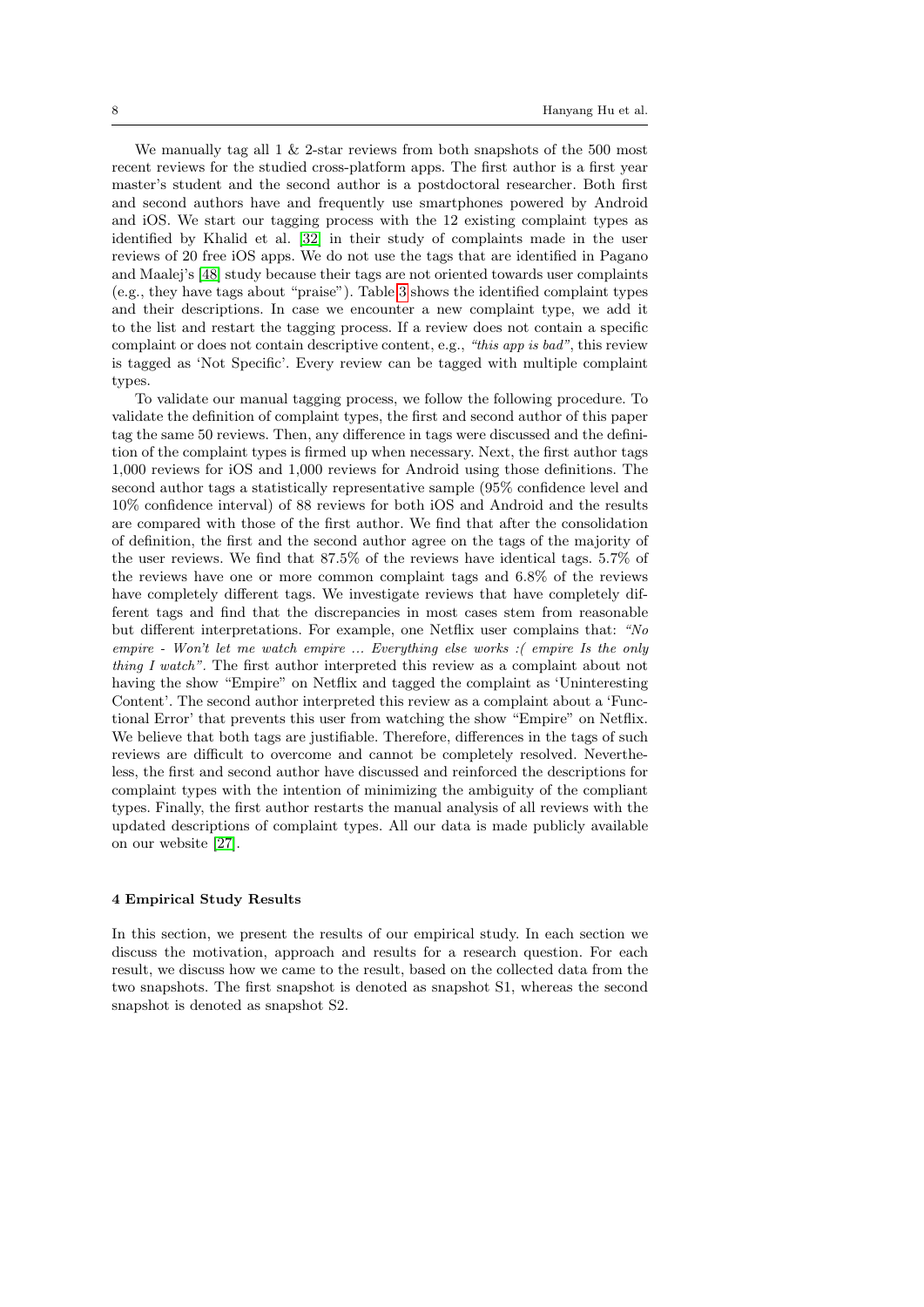<span id="page-8-0"></span>

Fig. 2: Distribution of star ratings of cross-platform apps on Android and iOS across snapshots S1 and S2

(The leftmost bar for each app represents the frequency of 1-star ratings, while the rightmost bar represents the frequency of 5-star ratings)

<span id="page-8-1"></span>4.1 How Consistent Are the Star Ratings of Cross-Platform Apps?

Motivation: Star ratings are the simplest quantification of users' overall impression of an app. Mudambi and Schuff [\[45\]](#page-32-2) show that Amazon users rely heavily on star ratings and reviews for deciding which product to purchase. Kim et al. [\[33\]](#page-31-13) find that word of mouth is the overall top purchase determinant in app stores. The results from these two studies show that app users will more likely download apps with higher star ratings. In order to increase the revenue of cross-platform apps, developers of such apps aim to maximize the star rating of their apps on all platforms. To find whether developers succeed in achieving consistently high star ratings on all their supported platforms, we analyze whether there is a difference in the star ratings that are given by users for the same app across different platforms. In particular, for a cross-platform app, we want to know whether the distribution of star ratings is similar across platforms. Differences in the distribution of star ratings of the same app on two platforms indicate a difference in users' overall impression of the app. Hence, developers of such apps need to look deeper into their user reviews to better understand the differences in users' impression of their app across platforms.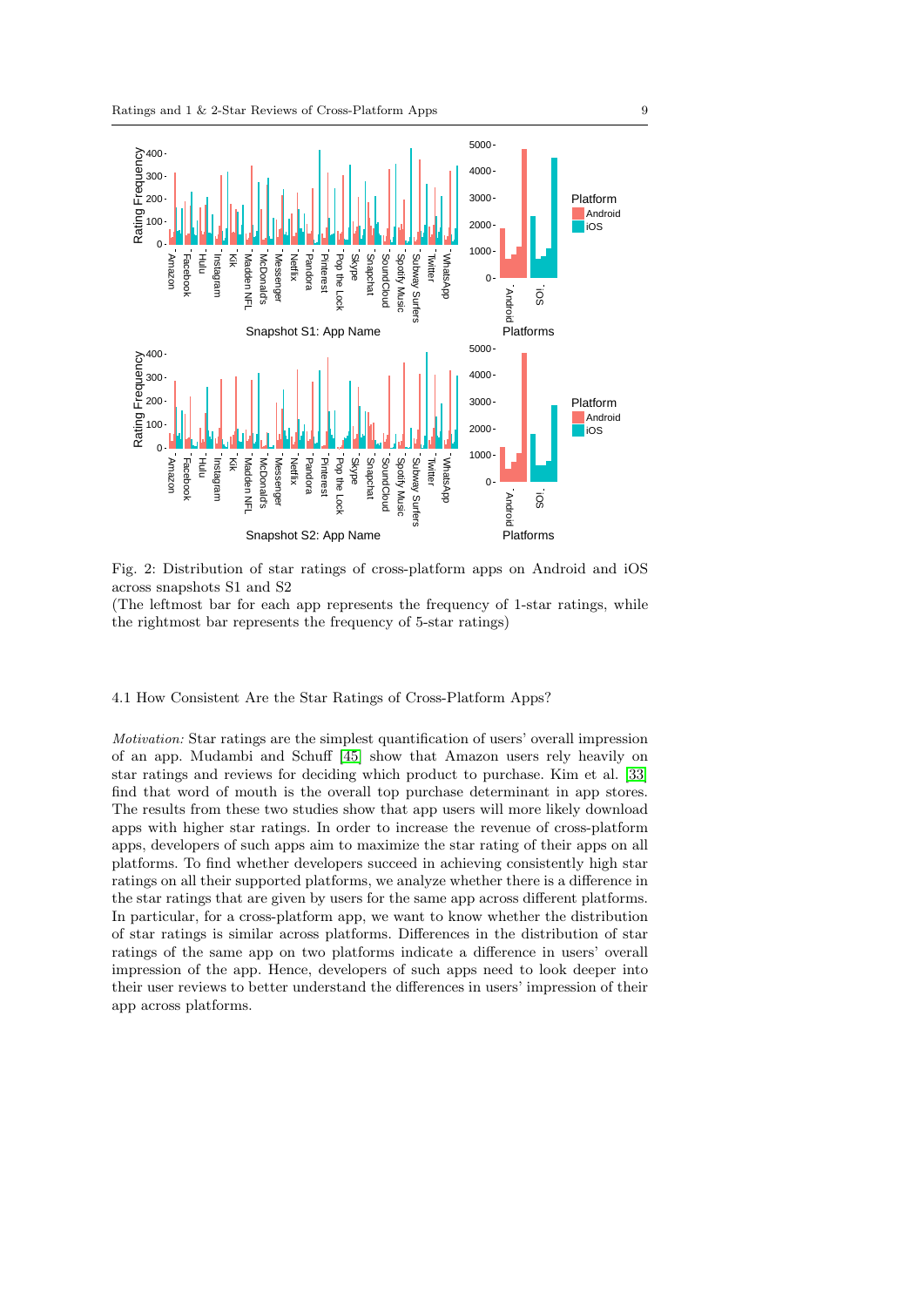Approach: We compare the distribution of the star ratings for both versions of each cross-platform app in three ways, using the average star rating, a Mann-Whitney U test, and the skewness and kurtosis of both distributions. We use all available star ratings, namely 1 to 5-star ratings, so the distribution of the star ratings can be viewed as a list of integers from 1 to 5.

We first calculate the average star rating for each cross-platform app on both studied platforms. In addition, we count the number of  $1 \& 2$ -star reviews as these are the most likely to contain user complaints [\[32\]](#page-31-4). To decide whether the star ratings for the iOS and Android-version of the same app differ significantly, we perform a Mann-Whitney's U test with the default significance level ( $\alpha = 0.05$ ). Thus, if the p-value computed by the Mann-Whitney's U test is smaller than 0.05, we conclude that the two input distributions are significantly different.

The p-value only indicates whether two distributions have a statistically significant difference. However, the p-value does not represent whether this difference is large enough to be noticeable in practice. Therefore, p-values should always be reported together with an effect size. The effect size quantifies the difference between two distributions, i.e., two distributions that are very different will have a large effect size. Hence, we include Cliff's delta  $d$  [\[37\]](#page-31-14) effect size to quantify the difference in the distributions of star ratings for each cross-platform app. Cliff's delta returns a real number between -1 and 1. The absolute value of the returned number is used to assess the magnitude of the effect size. We use the following threshold for interpreting  $d$ , as provided by Romano et al. [\[60\]](#page-32-13):

Effect size = 
$$
\begin{cases} negligible(N), & \text{if } |d| \leq 0.147. \\ small(S), & \text{if } 0.147 < |d| \leq 0.33. \\ medium(M), & \text{if } 0.33 < |d| \leq 0.474. \\ large(L), & \text{if } 0.474 < |d| \leq 1. \end{cases}
$$

We calculate the skewness and kurtosis for the review ratings of both studied versions of each cross-platform app. The skewness of a distribution captures the level of symmetry in terms of mean and median, i.e., the skewness of the distribution of star ratings represents how positive or negative users feel about that version of the app. A negative skew means that users feel negative (i.e., more lower star ratings) about the app, while a positive skew means that users feel positive (i.e., more higher ratings). A skewness smaller than -1 or larger than 1 means that the skew is substantial [\[18\]](#page-30-14).

Kurtosis explains the peakedness of a distribution. The Gaussian distribution has a kurtosis of 3. A kurtosis higher than 3 means that the distribution has a higher peak than the Gaussian distribution, while a kurtosis lower than 3 means that the distribution is flatter. A high kurtosis means that users have a relatively strong consensus on the average star rating of the app, while a low kurtosis means that there is no clear consensus (i.e., agreement) between the users.

Results: In snapshot S1, we collect 9,500 reviews of Android cross-platform apps and  $9,500$  reviews of iOS cross-platform apps<sup>[1](#page-0-0)</sup>. In snapshot S2, we collect  $8,505$ reviews of Android cross-platform apps and 6,753 reviews of iOS cross-platform apps. In total, we analyze 34,258 star ratings and reviews across both snapshots of the studied cross-platform apps. Table [1](#page-10-0) shows that 17 out of 19 cross-platform

<sup>&</sup>lt;sup>1</sup> Note that we removed one review from the iOS snapshots (see Section [3.2\)](#page-6-0).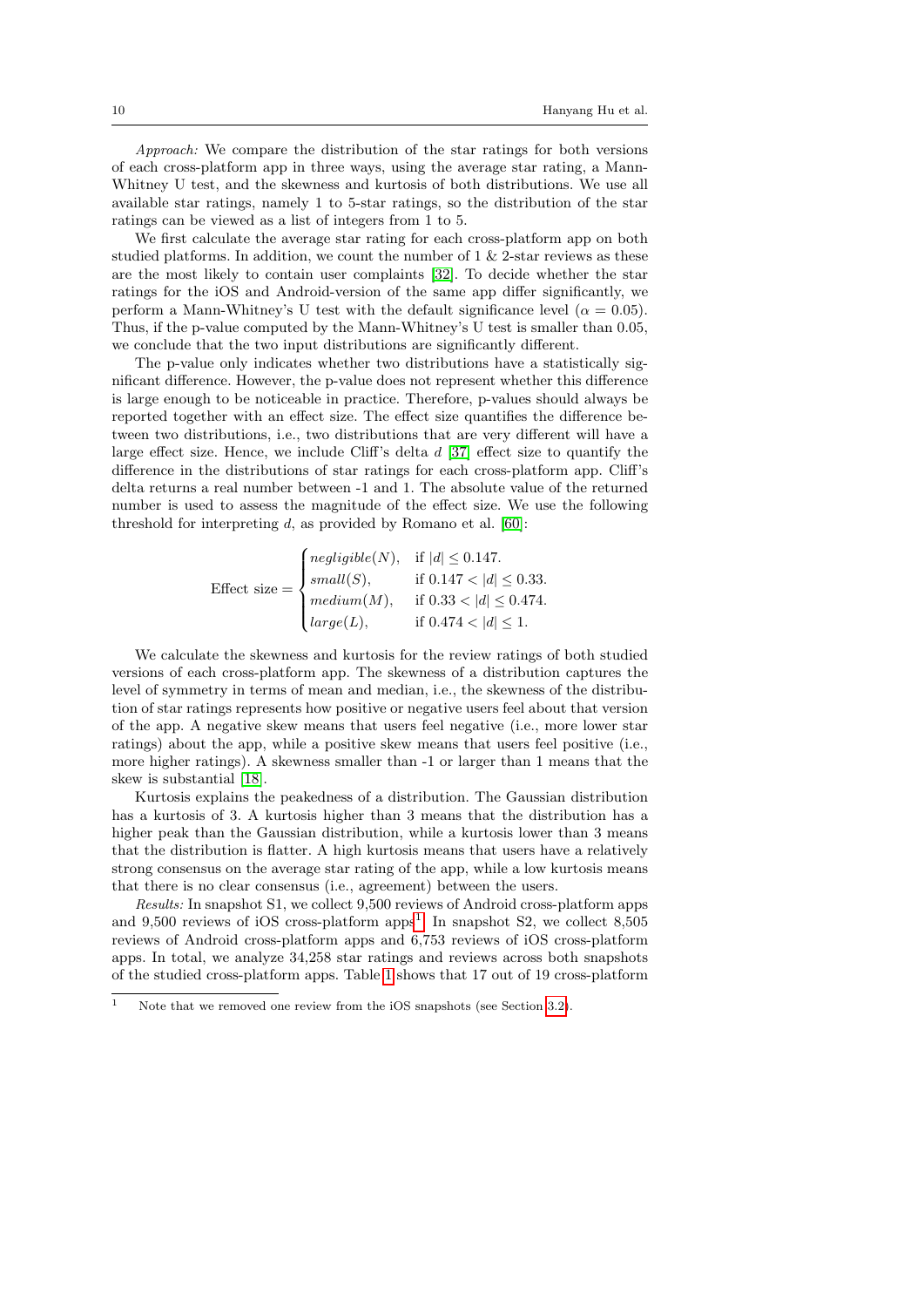Ratings and 1 & 2-Star Reviews of Cross-Platform Apps 11

<span id="page-10-0"></span>

| App Name               | App Type      | Android | <b>Average Rating</b><br>iOS | Ratio <sup>1</sup> | M.W. <sup>2</sup> | p-value   | $E \text{ffect}^3$<br>Size | $1\&2$ -star<br>Ratio <sup>1</sup> |
|------------------------|---------------|---------|------------------------------|--------------------|-------------------|-----------|----------------------------|------------------------------------|
|                        |               |         |                              |                    |                   |           |                            |                                    |
| Snapshot S1:           |               |         |                              |                    |                   |           |                            |                                    |
| Amazon                 | Shopping      | 4.0     | 3.0                          | 1.4                | Υ                 | $2.3e-25$ | М                          | 0.4                                |
| Facebook               | Social        | 2.9     | 2.4                          | 1.2                | Y                 | $6.1e-06$ | S                          | 0.8                                |
| Hulu                   | Entertainment | 3.0     | 2.7                          | 1.1                | Y                 | $4.1e-04$ | N                          | 0.8                                |
| Instagram              | Photo & Video | 4.2     | 4.1                          | 1.0                | N                 | $3.7e-01$ | $\bar{a}$                  | 0.8                                |
| Kik                    | Social        | 2.9     | 3.2                          | 0.9                | Y                 | $4.3e-03$ | $\mathbf N$                | 1.2                                |
| Madden NFL             | Games         | 4.3     | 3.8                          | 1.1                | Y                 | $4.2e-07$ | S                          | 0.6                                |
| McDonald's             | Food & Drink  | 3.4     | 2.3                          | 1.5                | Y                 | $2.8e-23$ | М                          | 0.6                                |
| Messenger              | Social        | 3.5     | 2.5                          | 1.4                | Y                 | $4.5e-22$ | М                          | 0.5                                |
| Netflix                | Entertainment | 3.4     | 2.9                          | 1.2                | Y                 | $1.0e-06$ | S                          | 0.8                                |
| Pandora                | Music         | 3.7     | 4.7                          | 0.8                | Y                 | 1.7e-32   | М                          | 5.0                                |
| Pinterest              | Social        | 4.2     | 3.5                          | 1.2                | Y                 | $4.2e-09$ | S                          | 0.5                                |
| Pop the Lock           | Games         | 4.1     | 4.4                          | 0.9                | Y                 | $1.2e-04$ | N                          | 1.7                                |
| Skype                  | Social        | 3.5     | 3.9                          | 0.9                | Y                 | $1.6e-05$ | $\mathbf N$                | 1.4                                |
| Snapchat               | Photo & Video | 2.4     | 2.2                          | 1.1                | Y                 | $4.5e-02$ | N                          | 1.0                                |
| SoundCloud             | Music         | 4.3     | $4.5\,$                      | 1.0                | Y                 | $1.7e-02$ | N                          | 1.8                                |
| <b>Spotify Music</b>   | Music         | 3.5     | 4.7                          | 0.7                | Y                 | $3.2e-50$ | М                          | 5.4                                |
| Subway Surfers         | Games         | 4.4     | 3.9                          | 1.1                | Y                 | $1.6e-12$ | S                          | 0.5                                |
| Twitter                | Social        | 3.8     | 3.4                          | 1.1                | Y                 | $5.8e-04$ | N                          | 0.7                                |
| WhatsApp               | Social        | 4.2     | 4.3                          | 1.0                | N                 | $6.1e-02$ | $\bar{\phantom{a}}$        | 1.1                                |
| Values across all apps |               | 3.7     | 3.5                          | 1.0                | Y                 | 7.8e-12   | N                          | 0.93                               |
| Snapshot S2:           |               |         |                              |                    |                   |           |                            |                                    |
| Amazon                 | Shopping      | 4.0     | 2.9                          | 1.4                | Y                 | $6.5e-23$ | М                          | 0.4                                |
| Facebook               | Social        | 3.3     | 2.8                          | 1.2                | Y                 | $1.8e-03$ | S                          | 0.7                                |
| Hulu                   | Entertainment | 3.4     | 2.2                          | 1.6                | Υ                 | 9.7e-24   | М                          | 0.5                                |
| Instagram              | Photo & Video | 4.1     | 2.7                          | 1.5                | Y                 | $2.8e-15$ | М                          | 0.2                                |
| Kik                    | Social        | 4.1     | 2.8                          | 1.5                | Υ                 | 5.5e-25   | М                          | 0.3                                |
| Madden NFL             | Games         | 3.9     | 4.1                          | 1.0                | Y                 | $1.8e-02$ | N                          | 1.3                                |
| McDonald's             | Food & Drink  | 3.6     | 1.9                          | 1.8                | Y                 | $1.3e-11$ | L                          | 0.4                                |
| Messenger              | Social        | 2.9     | 2.3                          | 1.3                | Y                 | $3.1e-08$ | S                          | 0.7                                |
| Netflix                | Entertainment | 4.2     | 3.0                          | 1.4                | Y                 | $4.2e-36$ | М                          | 0.3                                |
| Pandora                | Music         | 3.9     | 4.2                          | 0.9                | Υ                 | $6.3e-04$ | N                          | 1.4                                |
| Pinterest              | Social        | $4.6\,$ | 2.9                          | 1.6                | Y                 | $1.9e-59$ | L                          | 0.1                                |
| Pop the Lock           | Games         | 4.2     | 4.0                          | 1.0                | $\mathbf N$       | $2.6e-01$ | $\overline{\phantom{a}}$   | 0.5                                |
| Skype                  | Social        | 3.7     | 2.9                          | 1.3                | Y                 | $9.4e-14$ | S                          | 0.6                                |
| Snapchat               | Photo & Video | 2.7     | 2.8                          | 1.0                | N                 | 3.7e-01   | $\overline{\phantom{a}}$   | 1.1                                |
| SoundCloud             | Music         | 4.0     | 4.5                          | 0.9                | $\mathbf N$       | 5.4e-02   | ÷.                         | 3.5                                |
| <b>Spotify Music</b>   | Music         | 4.4     | 4.5                          | 1.0                | N                 | $1.0e-01$ | $\overline{\phantom{a}}$   | 0.8                                |
| Subway Surfers         | Games         | 4.2     | 4.7                          | 0.9                | Y                 | $1.4e-12$ | S                          | 3.3                                |
| Twitter                | Social        | 4.2     | 3.3                          | 1.3                | Y                 | $1.1e-21$ | S                          | 0.3                                |
|                        | Social        | 4.3     | 4.1                          | 1.0                | Y                 | $2.4e-02$ | N                          | 0.7                                |
| WhatsApp               |               |         |                              |                    |                   |           |                            |                                    |
| Values across all apps |               | 3.9     | 3.3                          | 1.2                | Y                 | 7.5e-91   | S                          | 0.60                               |

<sup>1</sup>Ratios in this and following tables are calculated by Android / iOS.

 $2$ Mann-Whitney's U test: Y: p-value smaller than 0.05. N: otherwise

<sup>3</sup>Effect size: N: negligible. S: small. M: medium

Table 1: Statistics of the star ratings of cross-platform apps (500 reviews for each cross-platform app on each platform in snapshots S1 and S2)

apps have different distributions of star ratings in snapshot S1 and 15 out of 19 cross-platform apps have different distributions of star ratings in snapshot S2. These numbers indicate that at least 79% of the studied cross-platform apps do not receive the same distribution of star ratings on Android and iOS. We now present the results of our analysis on the star ratings of cross-platform apps.

The difference between star ratings in Android and iOS is negligible or small when considering all apps together. Table [1](#page-10-0) shows that the distribution of star ratings in Android (with an average of 3.7) and iOS (average of 3.5) in snapshot S1 are significantly different according to the Mann-Whitney's U test.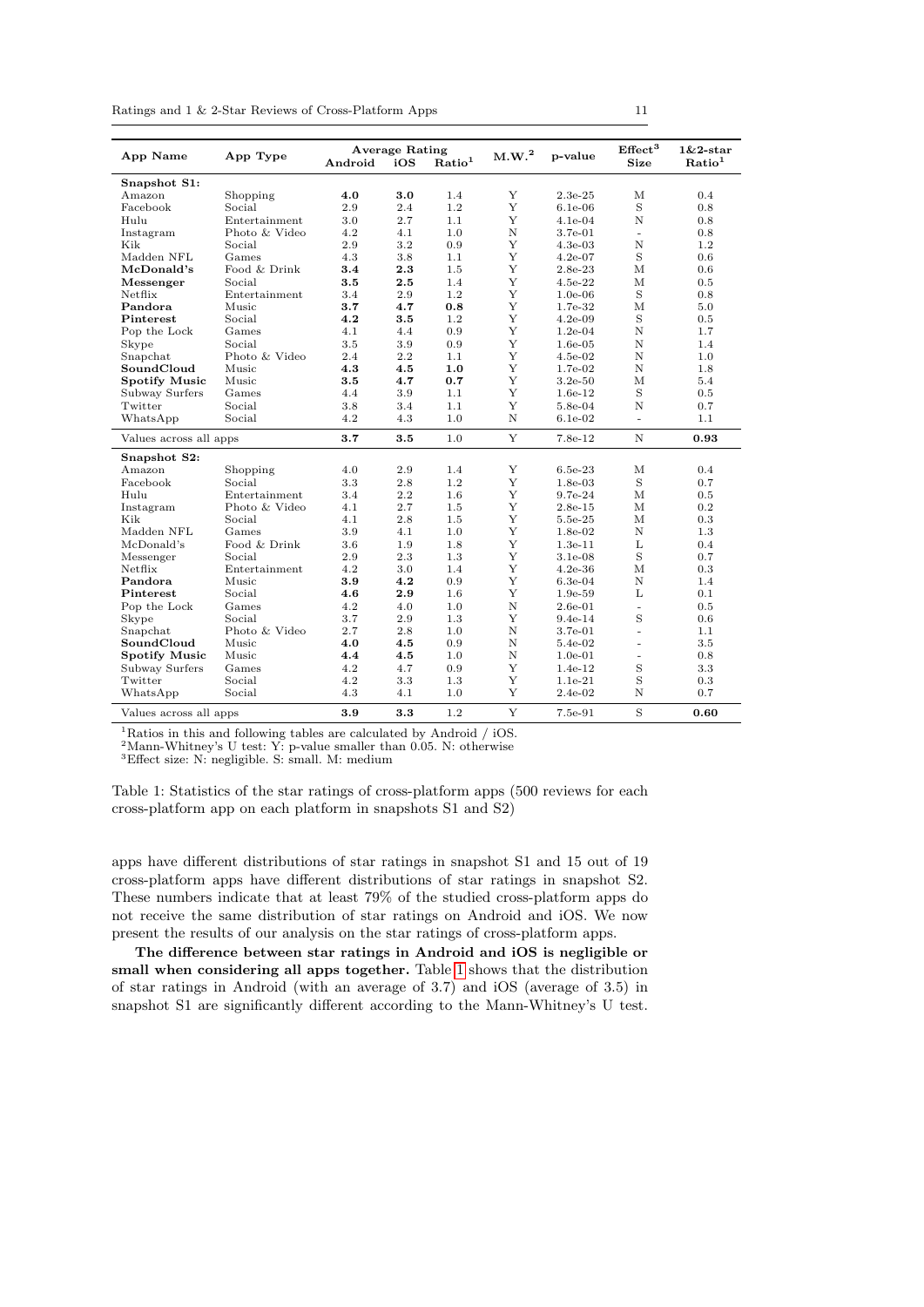However, Cliff's Delta shows that the difference is negligible. The total number of low-star (i.e., 1 or 2-star) reviews in snapshot S1 is 3,059 for iOS and 2,605 for Android. The last row of Table [2](#page-12-0) shows that the skewness and kurtosis for both platforms are similar, which shows that both distributions are evenly symmetric and peaked. The histogram of the star ratings given for all studied Android and iOS apps in Figure [2](#page-8-0) confirms that similarity.

At a platform level, the difference of star ratings that are collected in snapshot S2 changes from negligible in snapshot S1 to small. As shown in Table [1,](#page-10-0) Cliff's Delta shows that the difference is small even though the p-value from Mann-Whitney's U test indicates the difference is significant. The average star rating at a platform level is 3.9 in Android and 3.3 in iOS, whereas in snapshot S1, the average star ratings are 3.7 and 3.5 respectively. The 1 & 2-star ratio decreases from 0.93 in snapshot S1 to 0.60 in snapshot S2. Even though our crawler collects more star ratings from Android users in snapshot S2, iOS users provide more 1 & 2-star reviews. The graph on the right side of Figure [2](#page-8-0) shows that while the number of 5-star ratings is clearly larger in Android, cross-platform apps in iOS receive more 1-star ratings and the number of 2-star ratings remains similar across platforms. Thus, both of our snapshots of star ratings suggest that at a platform level, the difference between star ratings in Android and iOS is negligible or small.

Almost twice as many cross-platform apps have a higher average star rating in Android than in iOS. This observation highlights the importance of performing our analysis at the app level, since app-level differences are likely not to be visible when the reviews are examined as a whole. In snapshot S1, when we examine closely the star ratings for each app, we find that 11 cross-platform apps have average ratings that are significantly higher on Android than on iOS (note that two have a negligible effect size). Table [1](#page-10-0) shows the average star ratings for all apps. Out of these 11 cross-platform apps, McDonald's, Amazon and Messenger show the largest difference in average star rating on Android and iOS. For these three apps, the differences in the average star ratings are larger than 1. The effect sizes that are calculated for the star rating distributions of these apps indicate that the star ratings differ at a medium level. We notice that the Android versions of these three apps have half as many  $1 \& 2$ -star reviews as their iOS counterparts. Table [2](#page-12-0) shows that the ratio of skews for these apps have a negative sign, which means that they are skewed in different directions. For Messenger, the skewness ratio shows that users of that app have a polarized impression of the app: for the Android version, users are as positive as they are negative for the iOS version. The skew of -30.80 for Amazon shows that the star ratings for the Android version is much more skewed than the star ratings for the iOS version.

In snapshot S2, we find 13 cross-platform apps whose average star ratings are significantly higher in Android (note that two have a negligible effect size), while the number is 11 in snapshot S1. We find that the differences in average star ratings change over time. For example, the difference in average star ratings for the app Pinterest increases from 0.7 to 1.7 stars, and the effect size for Pinterest is large in our snapshot S2 in contrast to small in snapshot S1. This change highlights the dynamic nature of star ratings over time. Nevertheless, we continue to observe more versions of the cross-platform apps getting higher average star ratings in Android than their iOS counterparts.

Users are more satisfied about music apps in iOS than in Android. In snapshot S1, we find three music apps, Pandora, SoundCloud, and Spotify Music,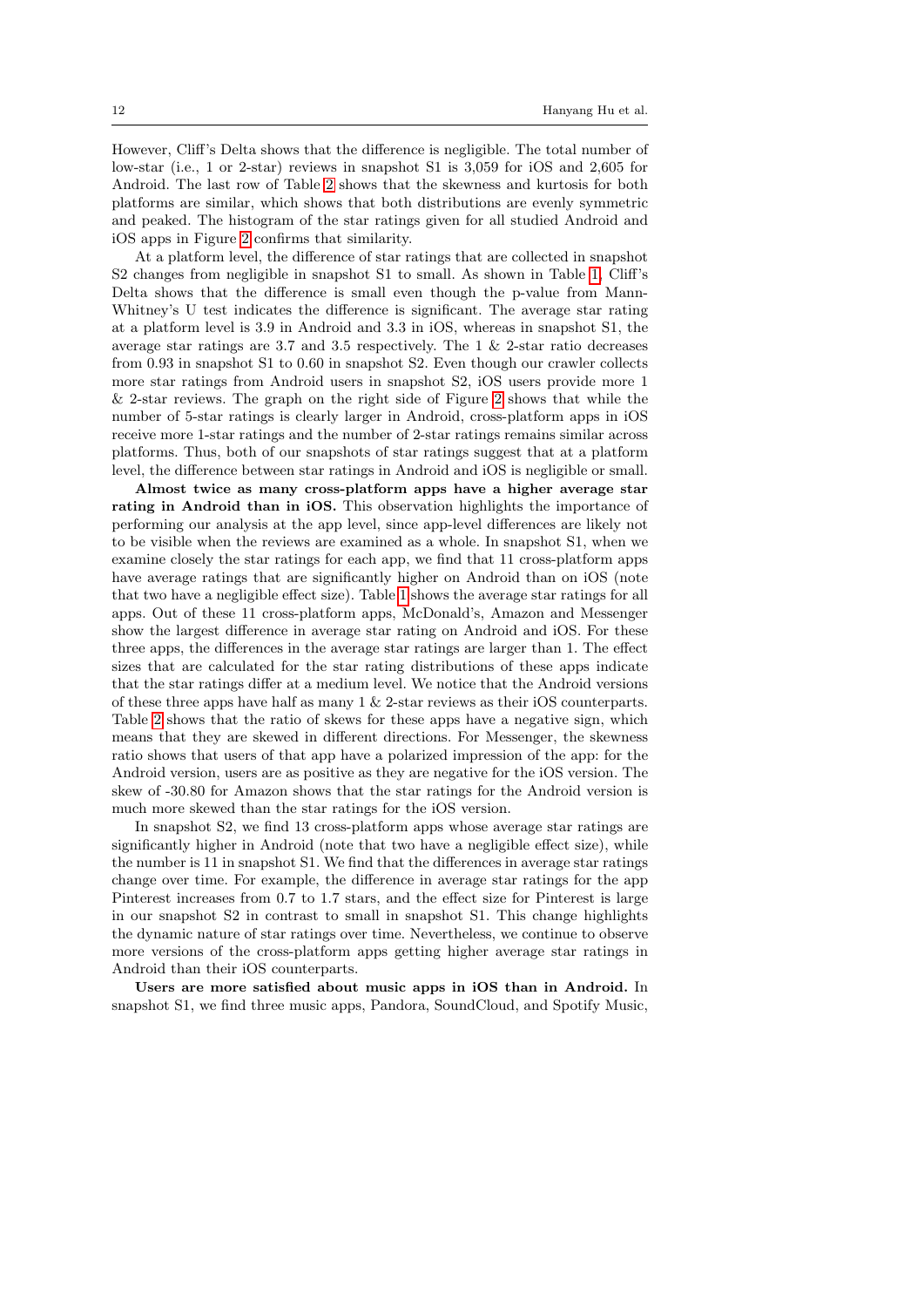Ratings and 1 & 2-Star Reviews of Cross-Platform Apps 13

<span id="page-12-0"></span>

|                     |             | Skewness Ratio <sup>1</sup> | Kurtosis Ratio <sup>1</sup> |             |  |  |
|---------------------|-------------|-----------------------------|-----------------------------|-------------|--|--|
| App Name            | Snapshot S1 | Snapshot S2                 | Snapshot S1                 | Snapshot S2 |  |  |
| Amazon              | $-30.8$     | $-11.8$                     | 2.1                         | 2.0         |  |  |
| Facebook            | 0.1         | $-1.4$                      | 0.7                         | 1.0         |  |  |
| Hulu                | $-0.1$      | $-0.5$                      | 0.9                         | 0.6         |  |  |
| Instagram           | 1.0         | $-4.0$                      | 1.1                         | 2.6         |  |  |
| Kik                 | $-0.4$      | $-8.6$                      | 1.0                         | 2.6         |  |  |
| Madden NFL          | 1.8         | 0.7                         | 1.9                         | 0.7         |  |  |
| McDonald's          | $-0.6$      | $-0.5$                      | 0.7                         | 0.6         |  |  |
| Messenger           | $-1.0$      | 0.1                         | 1.1                         | 0.6         |  |  |
| Netflix             | $-3.6$      | 34.5                        | 1.0                         | 2.9         |  |  |
| Pandora             | 0.2         | 0.7                         | 0.2                         | 0.6         |  |  |
| Pinterest           | 2.6         | $-24.8$                     | 2.3                         | 7.3         |  |  |
| Pop the Lock        | 0.6         | 1.4                         | 0.5                         | $1.6\,$     |  |  |
| Skype               | 0.5         | $-10.8$                     | 0.7                         | 1.4         |  |  |
| Snapchat            | 0.9         | 1.6                         | 0.9                         | 1.1         |  |  |
| SoundCloud          | 0.8         | 0.6                         | 0.6                         | 0.5         |  |  |
| Spotify Music       | 0.1         | 1.0                         | 0.1                         | 1.0         |  |  |
| Subway Surfers      | 2.0         | 0.5                         | 2.3                         | 0.3         |  |  |
| Twitter             | 1.8         | 6.0                         | 1.4                         | 3.1         |  |  |
| WhatsApp            | 0.9         | 1.2                         | 0.8                         | 1.4         |  |  |
| Ratings of all apps | 1.4         | 2.9                         | 1.2                         | 1.7         |  |  |

<sup>1</sup>Ratios in this and following tables are calculated by Android / iOS.

Table 2: Skewness and kurtosis ratio for the distribution of star ratings of the studied cross-platform apps in snapshot S1 and S2

that have higher average star ratings in iOS. In fact, they have the highest average star ratings of the studied cross-platform apps. The kurtosis ratios of these apps are smaller than 0.7, which indicates that the star rating distribution of these apps have a higher kurtosis for iOS. This suggests that there exists a strong agreement across iOS users regarding the quality of these apps, while Android users have more scattered opinions on the quality of these apps.

Using star ratings from snapshot S2, we find the average star ratings for these three music apps remain higher in iOS than in Android. As shown in Table [1](#page-10-0) for snapshot S2, the average star ratings of Pandora, SoundCloud and Spotify are 0.3, 0.5 and 0.1 star higher in iOS respectively. Nevertheless, the differences in the star ratings for this type of cross-platform app across the two studied platforms are becoming much smaller.

# <span id="page-12-1"></span>4.2 How Consistent Are the 1 & 2-Star Reviews for Cross-Platform Apps?

Motivation: In order to improve the star ratings and user reviews of a cross-platform app, developers must know what unsatisfied users are complaining about. Knowing which types of complaints are commonly made about a specific version of their cross-platform app, helps developers better understand the challenges that are associated with developing for the platform on which that version is running. In addition, by analyzing the differences in user complaints, developers can get a deeper understanding of the differences in the expectations and concerns of users across all supported platforms.

Approach: To find out what users complain about in cross-platform apps, we analyze all  $1 \& 2$ -star reviews for the studied apps. We manually tag all  $1 \& 2$ star reviews as described in Section 3, starting from the set of complaint types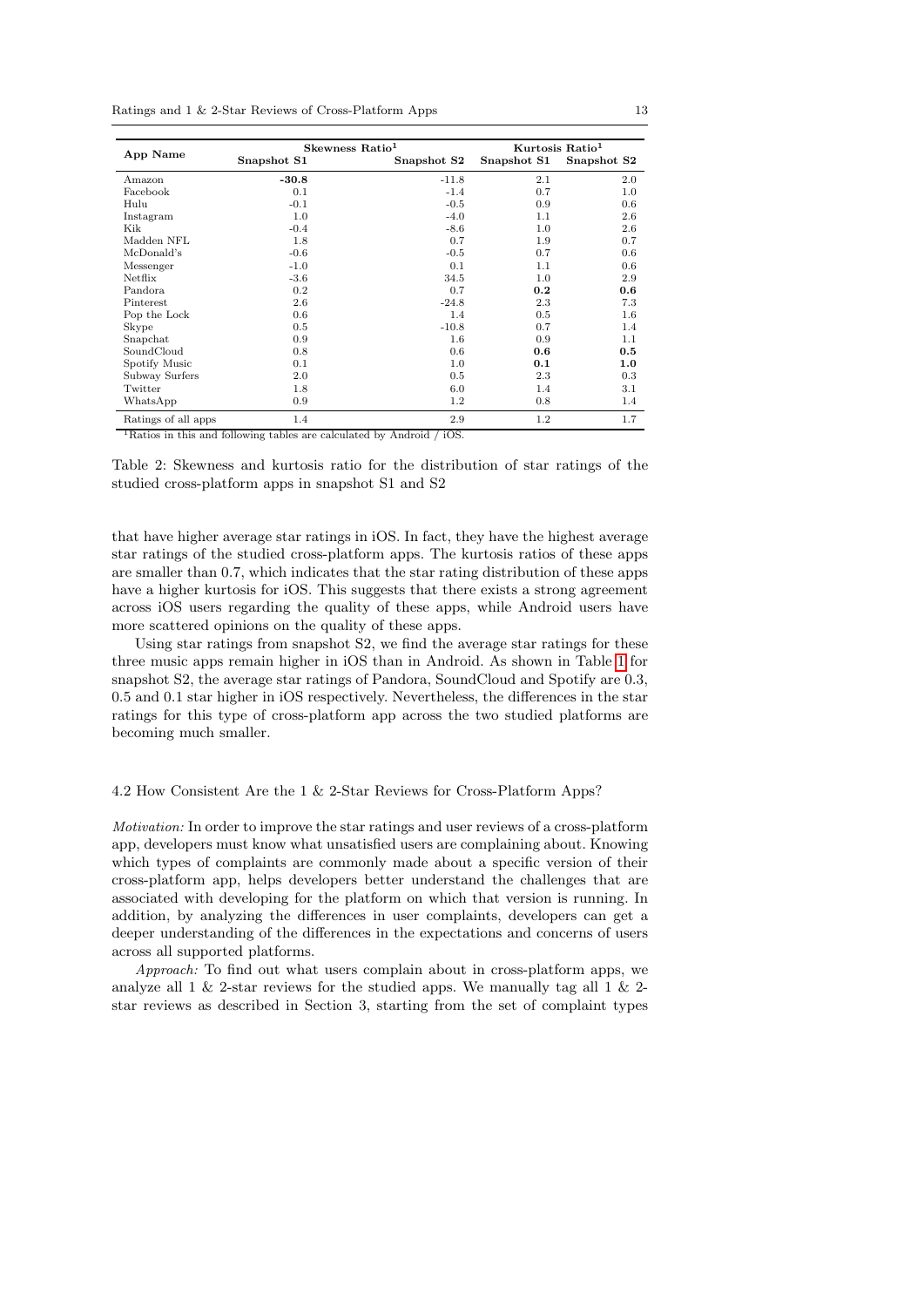<span id="page-13-0"></span>

| # Complaint Type | Complaint Type        | Description                                                                            | Example Review                                                                              |
|------------------|-----------------------|----------------------------------------------------------------------------------------|---------------------------------------------------------------------------------------------|
|                  | App Crashing          | The app is crashing or cannot be opened or<br>installed                                | "Use to work. Now it crashes every time I<br>$tap$ the app. Doesn't even open"              |
| 2                | Compatibility         | The app does not work as expected on a<br>specific device or OS version.               | "The app will not open on my iPad since<br>$new OS update.$ "                               |
| S                | Feature Removal       | A feature should be removed.                                                           | "There are way to commercials in every $TV$<br>show. The are at least $20 \text{ in } 1$ ." |
| 4                | Feature Request       | A feature should be added.                                                             | "Bring back hashtags !!!!!!!!!!!!!!                                                         |
| S                | Functional Error      | A feature does not work as it is supposed to.                                          | "Since This new update I can't log infar<br>$this\ immediately"$                            |
| G                | Hidden Cost           | The app requires unexpected monetary<br>investment for the full experience.            | "Charges???? This is NOT OK !!!!"                                                           |
| Ņ                | Interface Design      | The design, interface or visuals of the app are<br>below user expectation.             | "Get rid of the bottom right follow button"                                                 |
| $^{\circ}$       | Network Problem       | The app has network-related issues.                                                    | "Every time I launch the app, it always says,<br>$Re\text{-}estabilitying connection$       |
| Ó                | Privacy and Ethical   | The app violates the privacy of the user or is<br>considered unethical                 | "Some of the picture on here are way to<br>inappropriate but are showed anyway"             |
| $\Xi$            | Resource Heavy        | The app consumes excessive system resources.                                           | "I hour on screen. 10.3 background, that is<br>$absurd.^{\prime\prime}$                     |
|                  | Uninteresting Content | Content of the app is unappealing.                                                     | "you guys haven't added any more movie that<br>$are\,\,lastest.^{\hskip.75pt,v}$            |
| $\overline{12}$  | Unresponsive App      | The app is slow to respond to user input or<br>does not respond at all (i.e. freezes). | "The app is getting slower and more<br>$unresponse$ with each update."                      |
| $\frac{3}{2}$    | Not Specific          | No specific complaint.                                                                 | "Gets worse over time"                                                                      |
|                  |                       | Table 3: List of 12 complaint types with description and example review                |                                                                                             |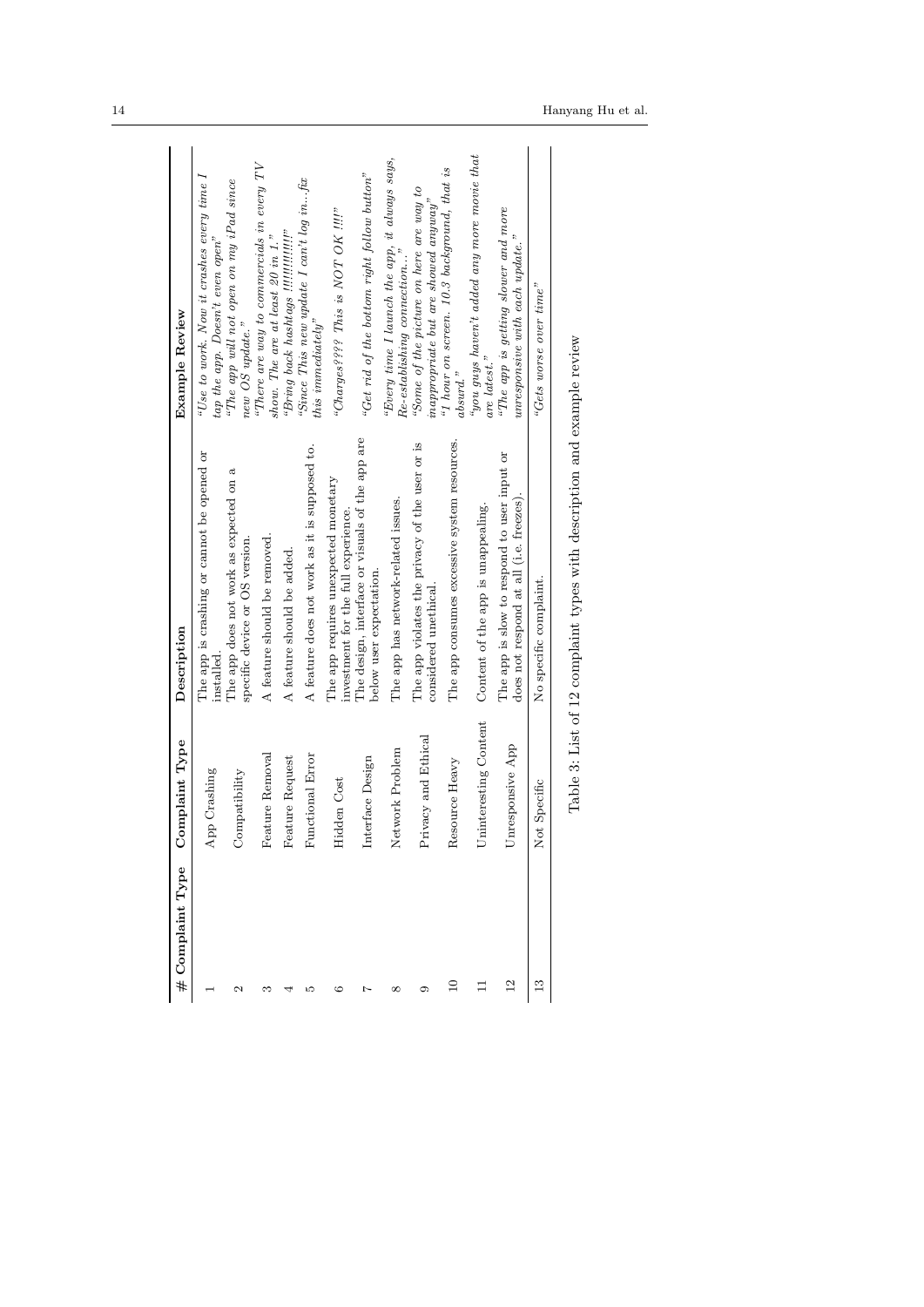Ratings and 1 & 2-Star Reviews of Cross-Platform Apps 15

<span id="page-14-0"></span>

| App Name             |                |                          |                          |                          | Ratio of the Percentage of Frequency of Complaint Types |                          |                          |                          |                          |                          |                |                          |                          |
|----------------------|----------------|--------------------------|--------------------------|--------------------------|---------------------------------------------------------|--------------------------|--------------------------|--------------------------|--------------------------|--------------------------|----------------|--------------------------|--------------------------|
| Complaint Type $#$   | $\mathbf{1}$   | $\overline{2}$           | 3                        | $\overline{4}$           | 5                                                       | 6                        | $\overline{7}$           | 8                        | 9                        | 10                       | 11             | 12                       | 13                       |
| Snapshot S1:         |                |                          |                          |                          |                                                         |                          |                          |                          |                          |                          |                |                          |                          |
| Amazon               | 0.5            | 0.2                      | 0.9                      | 0.4                      | 1.6                                                     | 8.0                      | 0.7                      | $\overline{\phantom{a}}$ | 1.9                      | 13.4                     | 3.3            | 0.8                      | 5.1                      |
| Facebook             | 1.3            | 0.6                      | 0.6                      | 1.0                      | 0.6                                                     | $\overline{\phantom{a}}$ | 0.1                      | 2.1                      | 0.2                      | 0.4                      | 0.6            | 1.5                      | 3.2                      |
| Hulu                 | 0.6            | 1.1                      | 0.2                      | $\overline{\phantom{a}}$ | 0.7                                                     | 0.6                      | 0.1                      | 6.8                      | 0.6                      | ÷,                       | 0.7            | 0.8                      | 1.7                      |
| Instagram            | 0.5            | 0.4                      | $\overline{\phantom{a}}$ | 0.6                      | 1.1                                                     | L.                       | $\overline{\phantom{a}}$ | 8.7                      | 0.4                      | $\overline{a}$           | $\sim$         | 0.6                      | 5.0                      |
| Kik                  | 0.7            | 0.8                      | 0.3                      | 0.9                      | 1.7                                                     | L.                       | 0.4                      | 0.8                      | 0.8                      | 0.4                      | 1.1            | 0.4                      | 2.3                      |
| Madden NFL           | 0.3            | 0.6                      | $\overline{a}$           | 2.8                      | 0.5                                                     | ٠                        | $\overline{a}$           | 0.4                      | 0.5                      | $\overline{\phantom{a}}$ | 2.9            | 1.4                      | 2.5                      |
| McDonald's           | 1.7            | 0.7                      | $\overline{\phantom{a}}$ | 0.6                      | 0.9                                                     | ä,                       | 0.2                      | 0.3                      | 1.3                      | 0.5                      | 0.5            | 0.8                      | 1.6                      |
| Messenger            | 0.6            | 0.6                      | 0.3                      | 1.7                      | 0.4                                                     | ٠                        | 0.7                      | 0.4                      | 1.9                      | 3.5                      | 0.9            | 1.1                      | 3.0                      |
| Netflix              | 0.5            | 0.7                      | $\sim$                   | 0.2                      | 1.1                                                     | ÷.                       | 0.1                      | 2.8                      | 2.6                      | ÷.                       | 1.0            | 0.9                      | 5.5                      |
| Pandora              | 0.6            | 2.3                      | 0.5                      | 0.7                      | 1.0                                                     | $\overline{a}$           | L.                       | 0.1                      | 0.2                      | $\overline{\phantom{a}}$ | ÷.             | $\sim$                   | 2.1                      |
| Pinterest            | $_{0.9}$       | 0.4                      | 0.7                      | 0.5                      | 1.4                                                     | L.                       | 0.7                      | 4.5                      | 3.1                      | 0.7                      | 0.4            | 1.3                      | 4.0                      |
| Pop the Lock         | 0.4            | $\overline{\phantom{a}}$ | 1.9                      | 0.9                      | 0.6                                                     | $\overline{a}$           | $\overline{a}$           | $\overline{\phantom{a}}$ | 0.6                      | $\overline{\phantom{a}}$ | 1.7            | 0.7                      | 1.0                      |
| Skype                | 2.0            | 0.7                      | 1.5                      | 1.7                      | 0.7                                                     | $\sim$                   | 2.6                      | 0.2                      | 2.2                      | 1.1                      | 0.5            | 1.0                      | 2.4                      |
| Snapchat             | 0.2            | 1.4                      | $\overline{\phantom{a}}$ | 2.3                      | 4.6                                                     | 0.1                      | 1.1                      | 2.5                      | ÷,                       | 2.3                      | 3.4            | 0.6                      | 3.4                      |
| SoundCloud           | 0.4            | 0.8                      | ٠                        | 0.4                      | 1.8                                                     | $\overline{a}$           | 0.6                      | ٠                        | $\overline{\phantom{a}}$ | ä,                       | 1.5            | 3.0                      | 6.7                      |
| <b>Spotify Music</b> | 1.4            | 0.7                      | 0.4                      | 0.4                      | 1.8                                                     | 2.1                      | L.                       | 1.9                      | 0.3                      | ä,                       | 0.2            | 0.7                      | 1.3                      |
| Subway Surfers       | 0.1            | $\overline{a}$           | 1.2                      | 0.6                      | 0.1                                                     | $\sim$                   | ä,                       | $\sim$                   | 2.5                      | L.                       | 0.3            | 0.6                      | 15.9                     |
| Twitter              | 3.2            | 6.7                      | 0.1                      | 0.1                      | 4.1                                                     | $\overline{a}$           | 0.8                      | $\overline{\phantom{a}}$ | 4.8                      | 3.8                      | 1.4            | 0.8                      | 10.9                     |
| WhatsApp             | 0.3            | 0.1                      | ÷.                       | 1.2                      | 0.4                                                     | ä,                       | $\overline{a}$           | 1.7                      | 1.2                      | ÷.                       | 2.3            | 0.2                      | 4.6                      |
| Snapshot S2:         |                |                          |                          |                          |                                                         |                          |                          |                          |                          |                          |                |                          |                          |
| Amazon               | 4.5            | 1.5                      | $\overline{\phantom{a}}$ | 0.2                      | 0.8                                                     | 1.0                      | 0.1                      | 0.6                      | 1.7                      | 1.7                      | 1.2            | 1.7                      | 1.2                      |
| Facebook             | 1.0            | 0.9                      | 0.4                      | 0.1                      | 0.8                                                     | $\overline{\phantom{a}}$ | L.                       | 10.7                     | 0.9                      | 0.3                      | 0.3            | 0.6                      | 2.3                      |
| Hulu                 | 1.2            | 0.5                      | 0.7                      | 0.0                      | 1.4                                                     | 8.0                      | ÷.                       | 0.5                      | 2.1                      | 1.0                      | 1.3            | 3.0                      | 1.7                      |
| Instagram            | 1.1            | 2.5                      | 0.2                      | 0.1                      | 1.7                                                     | $\sim$                   | 0.5                      | $\sim$                   | 0.7                      | L.                       | 0.5            | 3.0                      | 7.4                      |
| Kik                  | 0.6            | $\overline{\phantom{a}}$ | 4.2                      | 1.1                      | 0.4                                                     | $\overline{\phantom{a}}$ | L,                       | $\overline{a}$           | 0.9                      | $\overline{a}$           | 10.5           | 0.3                      | 12.6                     |
| Madden NFL           | 2.6            | 1.4                      | 3.1                      | 1.9                      | 0.5                                                     | 0.7                      | L,                       | $\overline{\phantom{a}}$ | $\overline{a}$           | ä,                       | 0.8            | 1.5                      | 1.3                      |
| McDonald's           | 0.3            | $\overline{\phantom{a}}$ | $\overline{\phantom{a}}$ | $\overline{\phantom{a}}$ | 1.3                                                     | $\overline{\phantom{a}}$ | ÷.                       | $\overline{\phantom{a}}$ | 1.2                      | $\overline{\phantom{a}}$ | 0.9            | 0.6                      | 1.8                      |
| Messenger            | 0.3            | 0.9                      | 0.7                      | 0.3                      | 1.4                                                     | $\overline{\phantom{a}}$ | 0.6                      | 3.4                      | 1.7                      | 1.2                      | 0.6            | 0.6                      | 2.7                      |
| Netflix              | 0.6            | 1.9                      | $\overline{\phantom{a}}$ | $\overline{\phantom{a}}$ | 1.0                                                     | 6.5                      | 0.4                      | 0.4                      | 2.2                      | ÷.                       | 0.9            | 0.6                      | 1.7                      |
| Pandora              | 0.2            | 0.7                      | 2.0                      | $\overline{\phantom{a}}$ | 17.6                                                    | $\overline{\phantom{a}}$ | $\overline{\phantom{a}}$ | 5.9                      | 0.7                      | 1.3                      | 1.5            | $\overline{\phantom{a}}$ | 3.5                      |
| Pinterest            | 0.4            | $\overline{\phantom{a}}$ | 4.1                      | 0.5                      | 0.5                                                     | L.                       | 0.8                      | $\overline{\phantom{a}}$ | 2.9                      | $\overline{a}$           | 0.9            | 0.5                      | 4.3                      |
| Pop the Lock         | ÷,             | ٠                        | 0.8                      | $\overline{\phantom{a}}$ | $\sim$                                                  | ٠                        | $\overline{a}$           | ٠                        | ٠                        | ٠                        | 1.5            | ÷.                       | 4.0                      |
| Skype                | 0.8            | 0.2                      | 0.2                      | 0.8                      | 0.9                                                     | $\overline{a}$           | 0.3                      | 0.7                      | 0.4                      | 0.3                      | 1.3            | 0.4                      | 5.6                      |
| Snapchat             | 0.7            | 3.1                      | 0.1                      | 0.5                      | 1.6                                                     | $\sim$                   | 0.1                      | 0.4                      | 0.3                      | 1.1                      | 3.8            | 1.3                      | 0.9                      |
| SoundCloud           | $\overline{a}$ | $\overline{\phantom{a}}$ | 0.3                      | $\overline{\phantom{a}}$ | 0.6                                                     | ä,                       | ÷.                       | ä,                       | ٠                        | ٠                        | 0.7            | $\overline{\phantom{a}}$ | 1.1                      |
| Spotify Music        | 0.7            | $\overline{\phantom{a}}$ | 0.5                      | 0.7                      | 0.9                                                     | ä,                       | ٠                        | $\overline{a}$           | ٠                        | ä,                       | 0.1            | $\overline{\phantom{a}}$ | $\overline{\phantom{a}}$ |
| Subway Surfers       | 0.7            | 0.3                      | 0.2                      | 1.7                      | 0.4                                                     | ä,                       | $\overline{a}$           | $\overline{a}$           | ٠                        | ÷,                       | 1.2            | 0.3                      | 3.3                      |
| Twitter              | 1.4            | 0.7                      | 0.8                      | 0.4                      | 0.5                                                     | ä,                       | 1.7                      | 4.2                      | 0.3                      | 1.4                      | $\overline{a}$ | 0.5                      | 4.6                      |
| WhatsApp             | 1.7            | 0.3                      | ÷.                       | $\overline{\phantom{a}}$ | 0.9                                                     | ÷,                       | ä,                       | ÷.                       | 0.2                      | ä,                       | ٠              | $\overline{\phantom{a}}$ | 3.9                      |

Example: Amazon has 11.3% of reviews in Android and 24.7% of reviews in iOS tagged as 'App Crashing'. Hence, Amazon's ratio of the percentage frequency of 'App Crashing' is 0.5 (11.3% divided by 24.7%). Note: "-" represents that the number of complaints is 0 in one or both platforms

Note: Entries in bold are discussed in the text

Table 4: Ratio of the percentage of frequency of complaint types in snapshot S1

found by Khalid et al. [\[32\]](#page-31-4) (see Table [3\)](#page-13-0). For each cross-platform app, we apply the Mann-Whitney U test on the distribution of complaint types using the same setting as described in Section [4.1.](#page-8-1)

In addition, we perform frequent itemset mining to find the complaint types that are frequently mentioned together in one review. ECLAT is a frequent itemset mining algorithm introduced by Zaki [\[67\]](#page-33-3). ECLAT requires two parameters, minimum support (i.e., how often do the complaint types occur together) and minimum pattern length (i.e., how many complaint types must at least occur together). We use the default settings for these parameters, i.e., we set the minimum support to 0.1 and the minimum pattern length to 2.

Finally, we run Twitter-LDA [\[68\]](#page-33-4) to extract the issues (topics) that are discussed in the negative  $(1 \& 2\text{-star})$  reviews. Compared to the original LDA by Blei [\[11\]](#page-30-15), Twitter-LDA is able to identify more meaningful topics in short docu-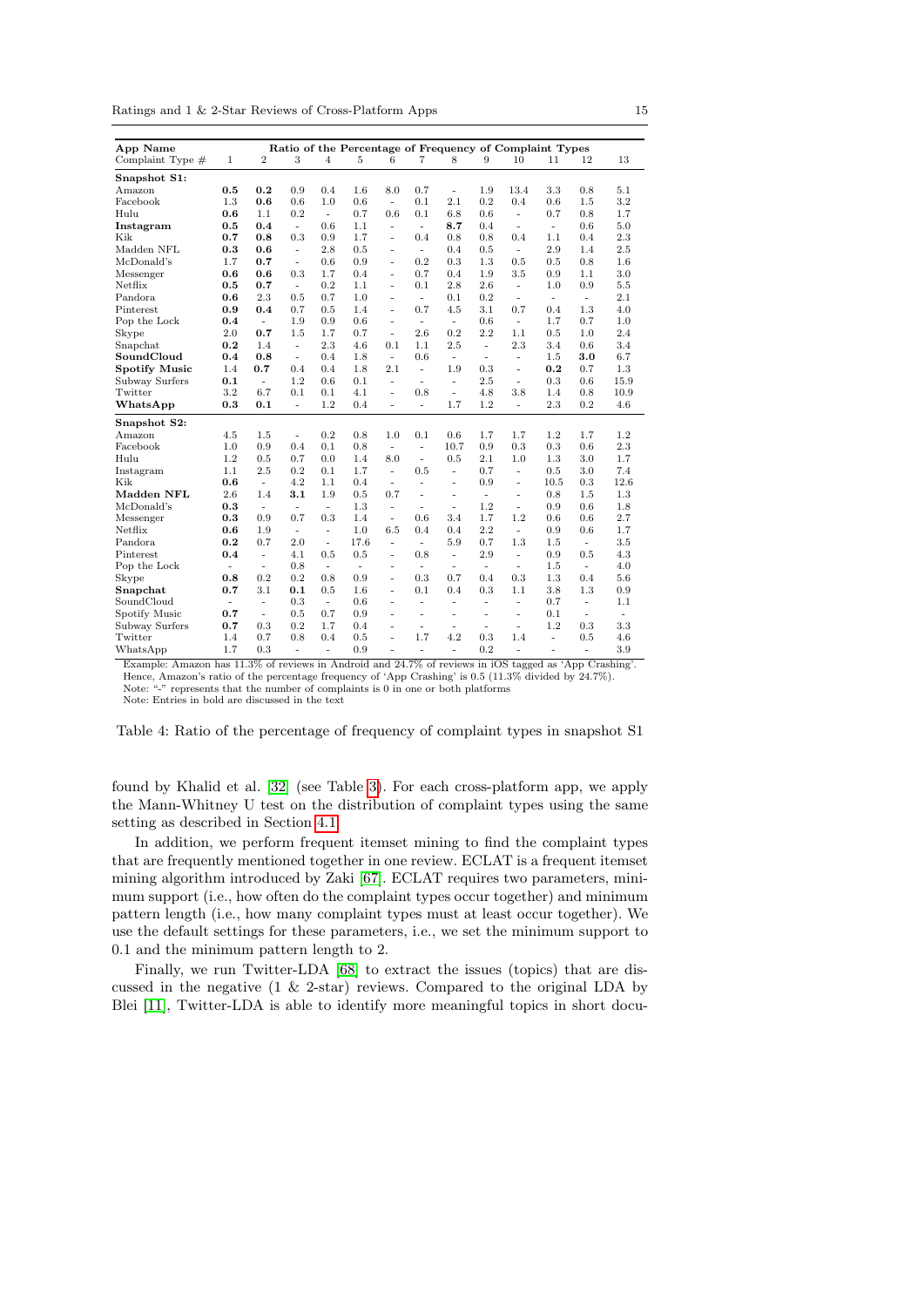| Complaint Type          | Percentage of $(\%)$ |       | Percentage |
|-------------------------|----------------------|-------|------------|
|                         | Android              | iOS   | Ratio      |
| Snapshot S1:            |                      |       |            |
| App Crashing            | 13.55                | 23.14 | 0.59       |
| Compatibility           | 8.71                 | 11.31 | 0.77       |
| Feature Removal         | 2.76                 | 6.96  | 0.40       |
| <b>Feature Request</b>  | 10.86                | 15.14 | 0.72       |
| <b>Functional Error</b> | 32.71                | 30.37 | 1.08       |
| Hidden Cost             | 1.31                 | 2.39  | 0.55       |
| Interface Design        | 2.07                 | 6.24  | 0.33       |
| Network Problem         | 6.79                 | 3.27  | 2.08       |
| Privacy and Ethical     | 5.95                 | 7.26  | 0.82       |
| Resource Heavy          | 2.00                 | 2.03  | 0.99       |
| Uninteresting Content   | 6.68                 | 7.88  | 0.85       |
| Unresponsive App        | 8.41                 | 10.85 | 0.78       |
| Not Specific            | 19.88                | 7.49  | 2.65       |
| Snapshot S2:            |                      |       |            |
| App Crashing            | 15.04                | 20.58 | 0.73       |
| Compatibility           | 7.41                 | 7.04  | 1.05       |
| Feature Removal         | 4.98                 | 12.23 | 0.41       |
| <b>Feature Request</b>  | 3.98                 | 13.59 | 0.29       |
| <b>Functional Error</b> | 33.33                | 30.22 | 1.10       |
| Hidden Cost             | 3.15                 | 1.48  | 2.13       |
| Interface Design        | 1.71                 | 5.60  | 0.31       |
| Network Problem         | 6.08                 | 4.16  | 1.46       |
| Privacy and Ethical     | 4.42                 | 5.31  | 0.83       |
| Resource Heavy          | 3.10                 | 1.85  | 1.67       |
| Uninteresting Content   | 9.51                 | 10.21 | 0.93       |
| Unresponsive App        | 7.85                 | 7.78  | 1.01       |
| Not Specific            | 22.61                | 9.14  | 2.47       |

<sup>1</sup>Note that these percentages do not add up to 100 as a complaint can be tagged with multiple types.

Table 5: Ratio of the frequency of complaint types in snapshot S1

ments, such as tweets and app reviews. Since it is difficult to compare extracted topics from different LDA runs, we run Twitter-LDA on the combined set of iOS and Android reviews of an app in one snapshot. Then, we compare the top-3 topics (ranked by the number of reviews that discuss each particular topic) of an app across platforms. We conduct the following preprocessing steps on the reviews:

- Change all words to lower case (e.g.  $App$  to  $app$ )
- Remove punctuation
- Remove English stop words (e.g. the)
- Stem user reviews using the Porter stemmer [\[55\]](#page-32-14) from the Python NLTK library (e.g. meeting to meet)

We run Twitter-LDA on apps that have more than 100 negative reviews combined in iOS and Android in a snapshot, to increase the chances of extracting meaningful topics. As a result, we run Twitter-LDA on all studied apps except Pop the Lock, SoundCloud, Spotify Music and Subway Surfers. Hence, we run Twitter-LDA twice (for each snapshot) for 15 apps in total. We configure Twitter-LDA to extract 10 topics. The top-3 extracted topics for each app are available on our website [\[27\]](#page-31-12).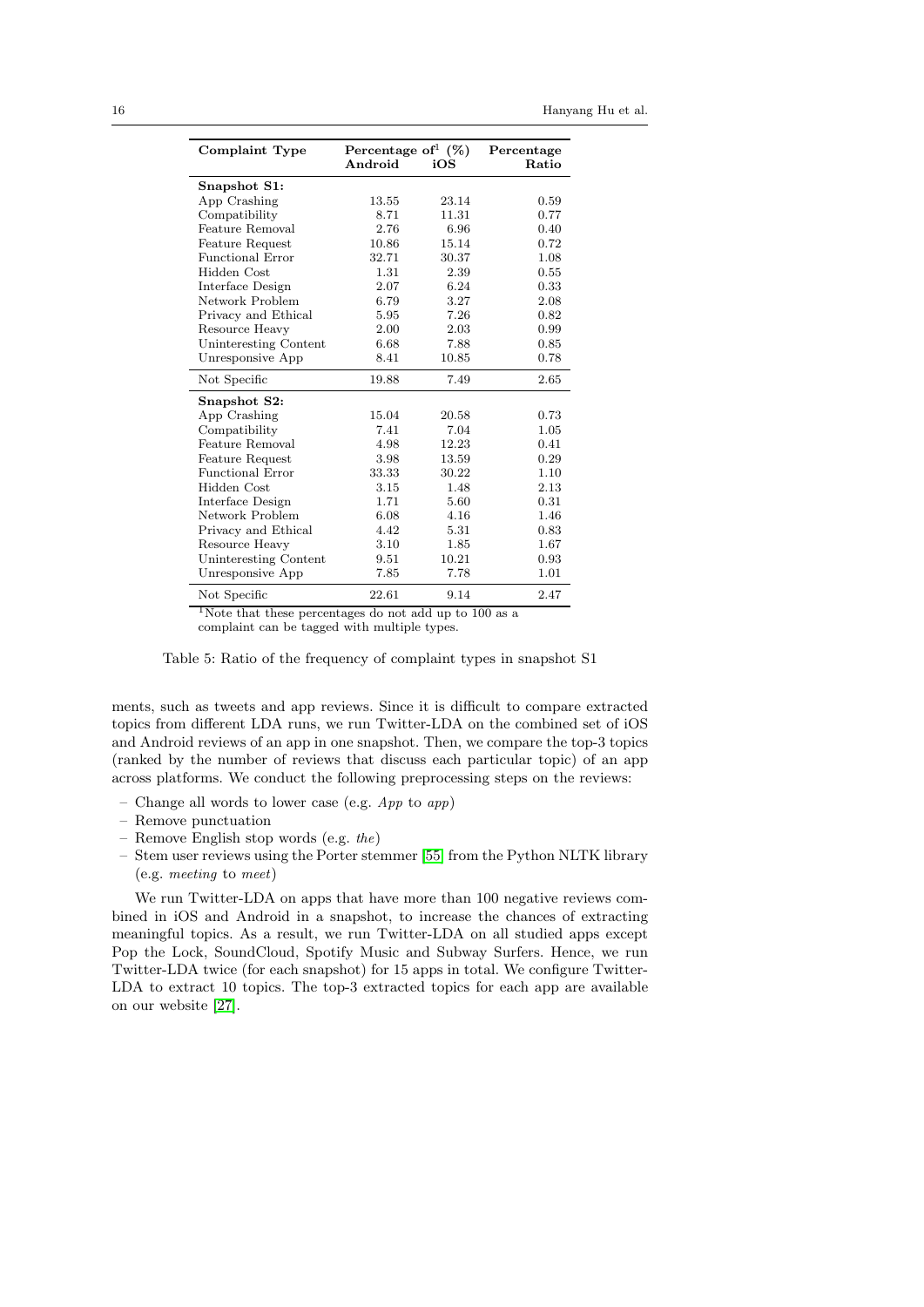Results: In snapshot S1, we find 2,605 1 & 2-star reviews in the 9,500 reviews of Android cross-platform apps users. We find  $3,059$  1 & 2-star reviews in the  $9,500$ reviews of iOS cross-platform apps users. In snapshot S2, we find 1,809 1 & 2-star reviews in the 8,505 reviews of Android cross-platform apps users. Finally, we find 2,429 1 & 2-star reviews in the 6,753 reviews of iOS cross-platform apps users. In total, we manually tag all 9,902 1 & 2-star reviews from snapshots S1 and S2 for the studied cross-platform apps. We now present the results of our manual analysis of the 1 & 2-star user reviews.

68% of the studied cross-platform apps have a different distribution of complaint types between their Android and iOS counterparts. In snapshot S1, we find 15 out of 19 cross-platform apps whose distribution of complaint types are different across platforms. For these 15 cross-platform apps that receive different types of complaints, we check whether their most frequent complaint type is the same across the Android and iOS versions. 10 out of these 15 apps do not share a common most frequent complaint type. For example, Amazon users complain most about a crashing app in iOS but they complain most about a functional error in Android. A deeper investigation of these 10 apps shows that 5 out of them have 'App Crashing' as the most frequent complaint type on one platform and 'Functional Error' on another. In snapshot S2, we find 13 cross-platform apps that have a different distribution of complaints between their Android and iOS counterparts. 9 of them do not share a common most frequent complaint type. The 4 cross-platform apps that share a common most frequent complaint type all have functional error as the most frequent complaint type.

In addition, we compared the top-3 occurring topics that were extracted by Twitter-LDA for the 15 apps that had more than 100 negative reviews for iOS and Android combined (per snapshot). Table [6](#page-17-0) shows that for only two apps in snapshot S1 (Kik and Pinterest) and one app in snapshot S2 (McDonald's), two out of three topics in the top-3 were the same across platforms. For Kik (the hashtag feature) and Pinterest (the boards feature), the complaints were mostly about wanting a removed feature back. For McDonald's, the complaints were about the app crashing. However, no further explanations were given for the crashes. For five apps in snapshot S1 and eight apps in snapshot S2, one out of three topics were the same, and respectively eight and six apps had zero top-3 topics in common. Our Twitter-LDA findings reiterate that not only the complaint types are different across platforms, but also the actual content of the complaints.

Users have different complaints even for apps whose overall star ratings are consistent. In snapshot S1, we find that for 2 apps, Instagram and WhatsApp, their overall star ratings are not significantly different across platforms. However, the 2 apps have large differences in their distributions of complaints. Table [4](#page-14-0) shows the ratio of the frequency of complaint types in Android and iOS for each app. We find Instagram has 8.7 times more complaints about a network problem in Android. WhatsApp has 10 (i.e., ratio is 0.1) times more complaints about 'Compatibility' in iOS. We manually studied the reviews of the apps that are discussed in this and the following paragraph, but we did not observe commonalities in the complaints. Hence, we do not discuss the differences in more detail.

In snapshot S2, we find 4 cross-platform apps whose distributions of star ratings are not significantly different across platforms. They are: Pop the Lock, Snapchat, SoundCloud and Spotify Music. For those 4 cross-platform apps, we find that the distributions of complaint types vary. For example, as shown in Table [4,](#page-14-0) Snapchat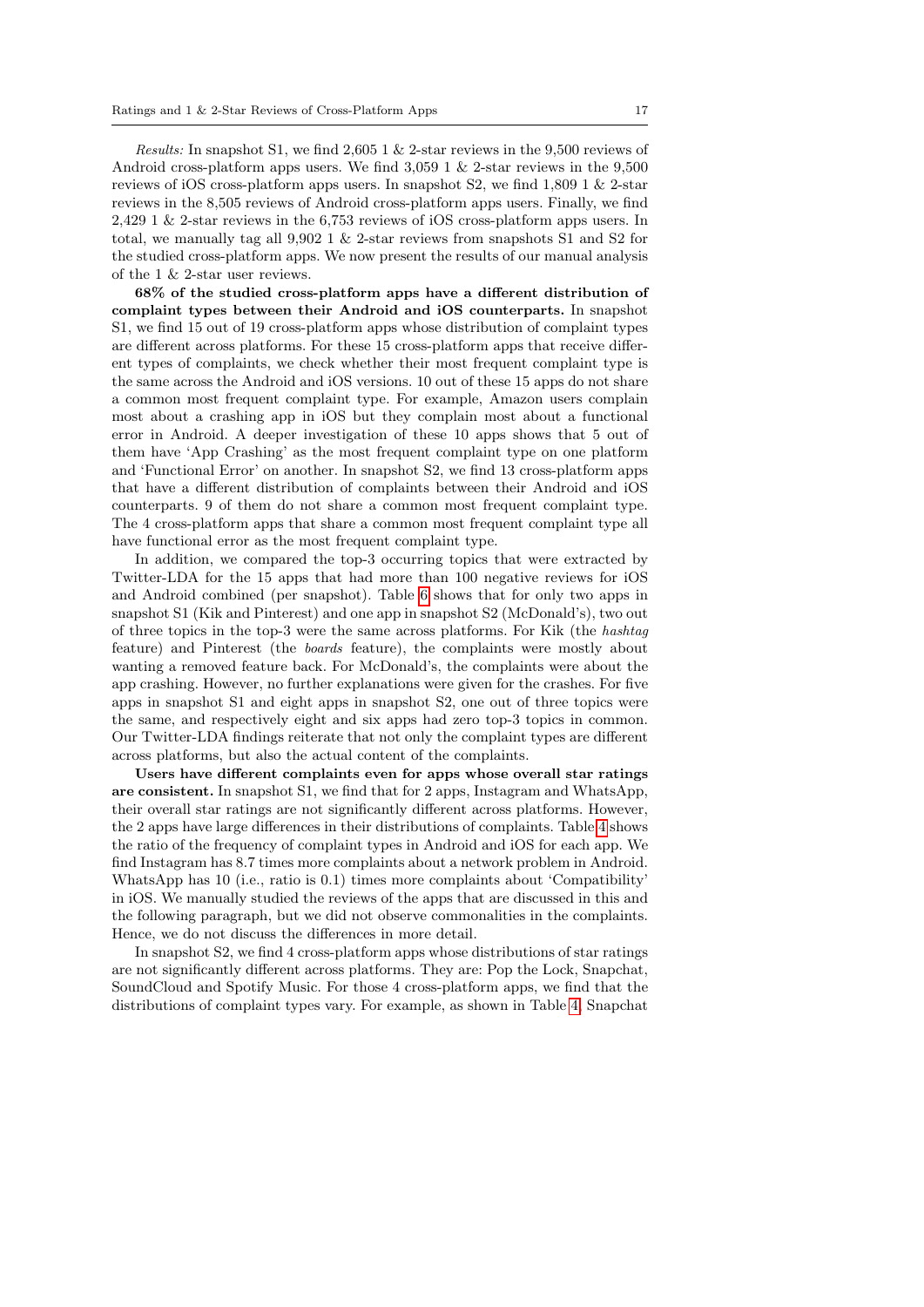<span id="page-17-0"></span>

| App Name       |             | Common top-3 topics |
|----------------|-------------|---------------------|
|                | Snapshot S1 | Snapshot S2         |
| Amazon         | 1           | 1                   |
| Facebook       | 0           | 0                   |
| Hulu           | 1           |                     |
| Instagram      | 0           | 0                   |
| Kik            | 2           | 0                   |
| Madden NFL     | 0           |                     |
| McDonald's     | 1           | 2                   |
| Messenger      | 0           | O                   |
| Netflix        | 1           |                     |
| Pandora        | 1           | 0                   |
| Pinterest      | 2           |                     |
| Pop the Lock   | $_{\star}$  | 米                   |
| Skype          | 0           |                     |
| Snapchat       | 0           | 0                   |
| SoundCloud     |             |                     |
| Spotify Music  |             |                     |
| Subway Surfers | *           |                     |
| Twitter        | 0           |                     |
| WhatsApp       | 0           |                     |

<sup>∗</sup> The number of negative Android and iOS reviews combined was less than 100, so we did not run Twitter-LDA on the reviews of these apps.

<span id="page-17-1"></span>Table 6: The number of common top-3 topics that were extracted by Twitter-LDA across platforms

| Platform     | Complaint $Type1$       | Support |
|--------------|-------------------------|---------|
| Snapshot S1: |                         |         |
| Android      | Functional Error        | 0.50    |
|              | Compatibility           | 0.48    |
| iOS          | Compatibility           | 0.62    |
|              | <b>Functional Error</b> | 0.31    |
| Snapshot S2: |                         |         |
| Android      | Functional Error        | 0.46    |
|              | Compatibility           | 0.43    |
|              | Network Problem         | 0.11    |
| iOS          | Compatibility           | 0.45    |
|              | Functional Error        | 0.36    |
|              | Feature Removal         | 0.12    |
|              | Interface Design        | 0.12    |

<sup>1</sup>Compliant types in this table have a support of at least 0.1

Table 7: Complaint types that occur the most frequently together with the 'App Crashing' complaint type in Android and iOS

has 10 times more complaints about 'Feature Removal' on iOS. This finding emphasizes that star ratings alone are not sufficient for studying the differences in user reviews of cross-platform apps.

For more than 59% of the studied cross-platform apps, users complain more frequently about a crashing app in iOS. At a platform level, 'App Crashing' is one of the most frequent complaint types for both Android and iOS. In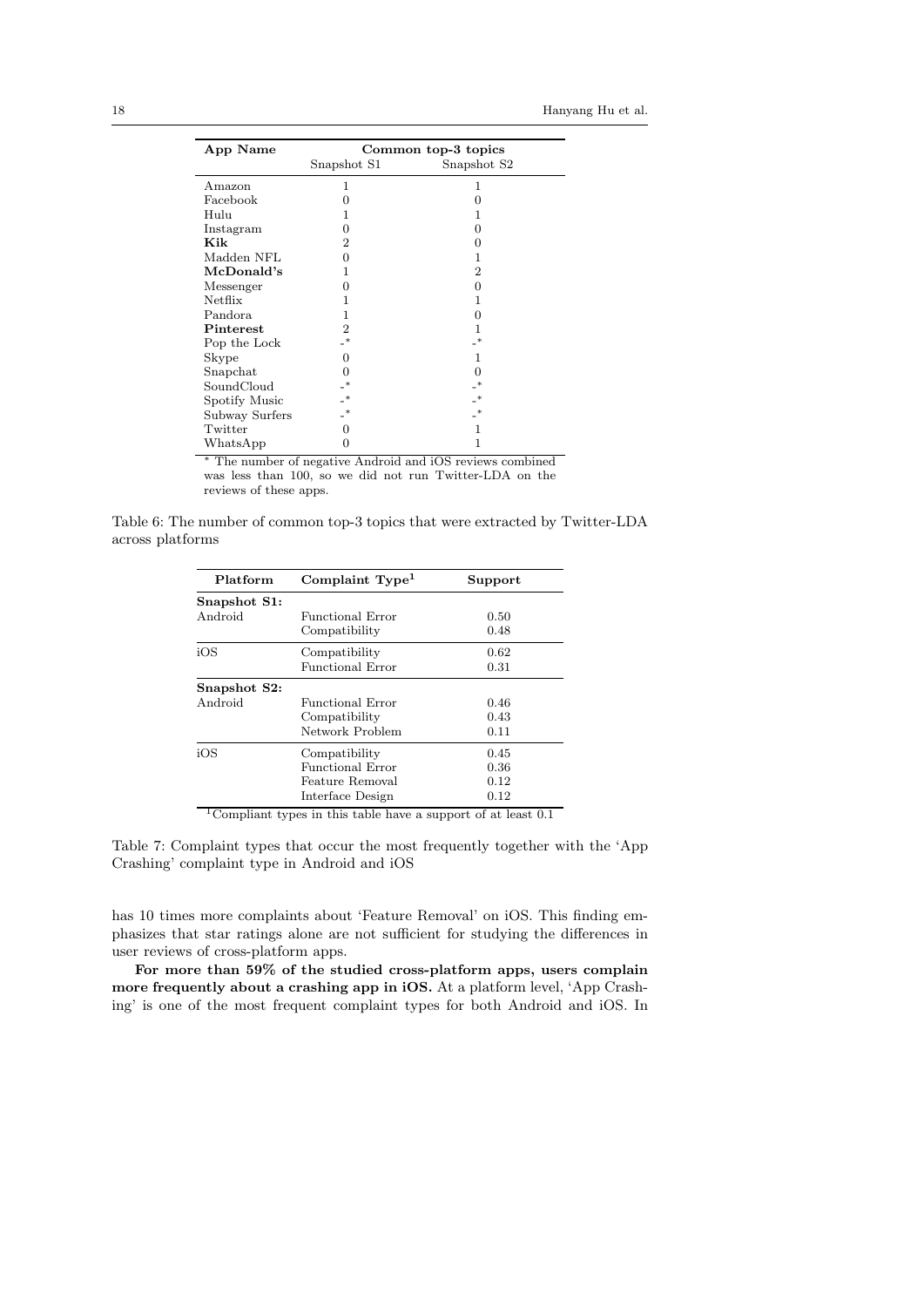<span id="page-18-0"></span>

| Platform     | Complaint Type <sup>1</sup> | Support |  |  |  |
|--------------|-----------------------------|---------|--|--|--|
| Snapshot S1: |                             |         |  |  |  |
| Android      | Functional Error            | 0.46    |  |  |  |
|              | App Crashing                | 0.31    |  |  |  |
| iOS          | App Crashing                | 0.45    |  |  |  |
|              | <b>Functional Error</b>     | 0.44    |  |  |  |
| Snapshot S2: |                             |         |  |  |  |
| Android      | <b>Functional Error</b>     | 0.59    |  |  |  |
|              | App Crashing                | 0.27    |  |  |  |
| iOS          | Network Problem             | 0.38    |  |  |  |
|              | <b>Functional Error</b>     | 0.25    |  |  |  |
|              | App Crashing                | 0.19    |  |  |  |
|              | Feature Removal             | 0.19    |  |  |  |

<sup>1</sup>Compliant types in this table have a support of at least 0.1

Table 8: Complaint types that occur the most frequently together with the 'Compatibility' complaint type in Android and iOS

snapshot S1, we find that 13.55% of the complaints are about 'App Crashing' in Android and 23.14% in iOS. In particular, 14 of the studied apps have more 'App Crashing' complaints (i.e., ratio  $<$  1), as shown in the first column of Table [4.](#page-14-0) In snapshot S2, we find that 15.04% of the complaints are about 'App Crashing' in Android and 20.58% in iOS. At a platform level, iOS users complain more about 'App Crashing' than Android users.

Compared to the results in snapshot S1, in which we find that users are complaining about a crashing app for every cross-platform app, we find 17 out of 19 cross-platform apps that receive complaints about a crashing app in snapshot S2. As shown in Table [4,](#page-14-0) we find 10 cross-platform apps whose users complain more frequently about crashing app in iOS. Although the number of cross-platform apps that receive more complaints about the crashing in iOS is decreasing from 14 to 10 apps, our results still suggest that cross-platform developers need to pay extra attention to the crashing issues in the iOS version of their apps.

Identifying the root cause of this phenomenon is difficult. Three of the possible scenarios that may help to explain the phenomenon are: 1) iOS users may be more sensitive to crashing issues, 2) apps may crash more often in iOS or 3) backwards compatibility is more difficult to provide in iOS. For developers, these three possible scenarios require them to spend more effort on their iOS app to avoid crashing issues. We also discuss the difficulty in identifying the root cause of platform differences in Section [5.](#page-22-0)

To identify the complaint types that frequently occur together in a review with the 'App Crashing' complaint type, we apply the ECLAT algorithm. In both snapshots, 'Functional Error' and 'Compatibility' are the complaint types that occur together most frequently with the 'App Crashing' complaint type. Table [7](#page-17-1) shows the complaint types that occur together with the 'App Crashing' complaint type with a support of at least 0.1. In both snapshots, the support for the 'Functional Error' and 'Compatibility' complaint types is at least 0.3. In snapshot S1, the support for the 'Compatibility' complain type is twice as high as for the 'Functional Error' complaint type in iOS reviews. In snapshot S2, the support for the 'Compatibility' complaint type is also higher than for the 'Functional Error' complaint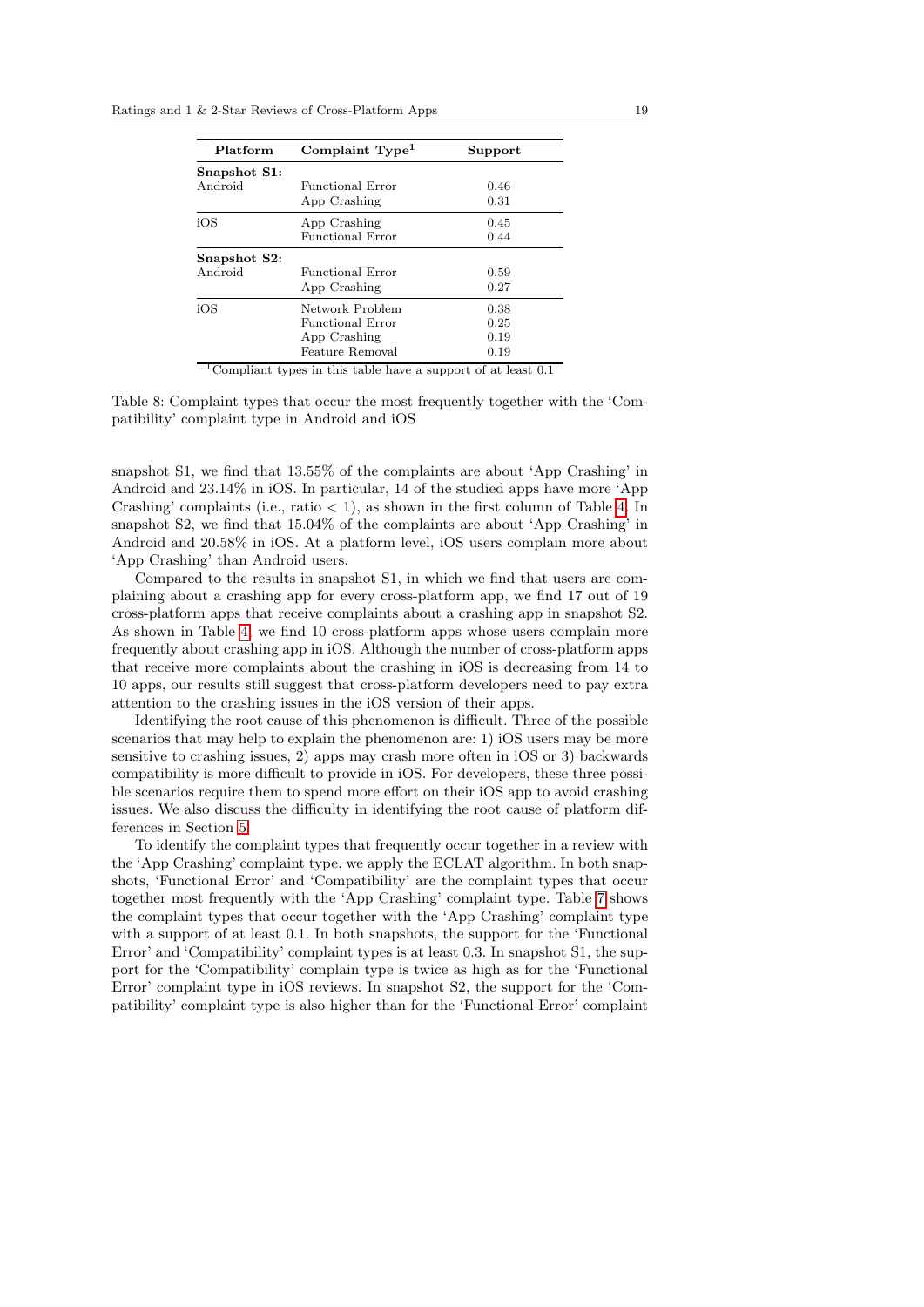type. As the higher occurrence of the 'Compatibility' complaints together with complaints about a crashing app in iOS is counterintuitive, due to the strict app publishing guidelines [\[8\]](#page-30-16) and the lower number of different iOS devices, we manually studied the iOS reviews. However, reviewers generally do not give concrete reasons as to why an app crashes, e.g.: "Since the release of iOS nine there have been at least two revisions to the Amazon app but it still crashes on my iPhone every time I get to an individual product page." One possible explanation is that the app is simply of low quality. Another possible explanation is that the problem is on the reviewer's side, for example, the device needs to be rebooted before the app will work [\[7\]](#page-30-17). We discuss further possible reasons for the higher rate of complaints about a crashing app in iOS in Section [5.1.](#page-23-0)

In more than 62% of the studied apps, iOS users complain more about compatibility issues. In snapshot S1, we find that 13 out of 19 (68%) studied cross-platform apps receive more complaints about compatibility issues from iOS users. In snapshot S2, we find that 62% of the studied cross-platform app receive more complaints about compatibility issues from iOS users. As shown in Table [4,](#page-14-0) we find 13 studied cross-platform apps in S2 that receive complaints about compatibility issues, and 8 of these apps have a ratio that is less than 1, which indicates that iOS users complain more often about compatibility issues.

To identify the complaint types that frequently occur together with compatibility complaints, we again apply the ECLAT algorithm. As shown in Table [8,](#page-18-0) 'Functional Error' and 'App Crashing' are the complaint types that occur most frequently together with the 'Compatibility' complaint type in Android. For iOS, the complaint types that occur most frequently together with 'Compatibility' differ across snapshot S1 and S2. 'App Crashing' and 'Functional Error' have the highest support in snapshot S1 but 'Network Problem' has the highest support in snapshot S2. After manual inspection of the reviews, we found that at the time of recording the S2 snapshot, some apps had issues with connectivity to Apple TV or Chromecast devices on iOS. These devices are used to project the content of an app onto a larger screen (for example, Netflix movies). Hence, most complaints about network problems and compatibility for iOS apps in snapshot S2 are from users who were not able to connect their apps to one of these devices.

Surprisingly, despite the availability of more than 24,000 Android devices [\[44\]](#page-32-15), users complain more often about compatibility issues for the iOS version of a cross-platform app. One possible reason is that iOS users try to run a new app on an older device, which may not be compatible. A Snapchat user complains: "I like snapchat but... I would really like it if snapchat could make it possible to use the lenses on the IPod 5th gen." We discuss further possible reasons for the higher rate of complaints about compatibility in iOS in Section [5.1.](#page-23-0)

<span id="page-19-0"></span>4.3 Are the Most Negatively Impacting Complaint Types Consistent Across Platforms?

Motivation: In addition to the frequency of complaints, we are also interested in their severity, namely, the negative impact on the star rating of the app. Negative impact of a complaint type refers to how badly app users experience an issue corresponding to its complaint type. As discussed earlier, app users consider star ratings as the most important determinant for app purchases. Understanding what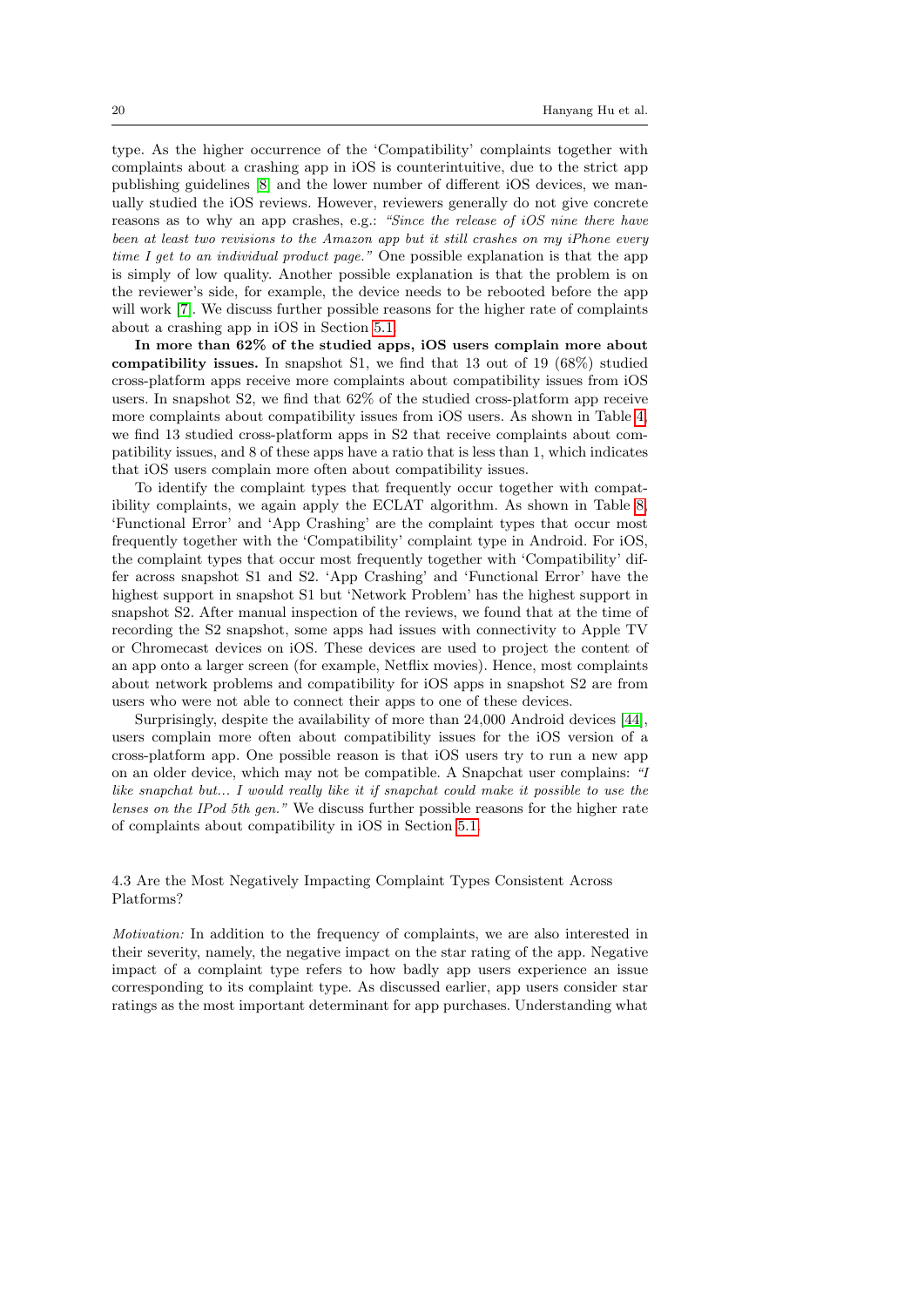types of complaints have a high negative impact on the star rating help developers to understand what users dislike the most.

Approach: The negative impact ratio of a complaint type is calculated by examining all the 1 & 2-star reviews that have that complaint, then dividing the number of 1-star reviews by the number of 2-star reviews [\[32\]](#page-31-4). We calculate the negative impact ratio at both the app level and platform level. A complaint type that has a negative impact ratio that is larger than 1 implies a higher negative impact than a complaint type of which the negative impact ratio is lower than 1. For example, if an equal number of users are complaining about 'App Crashing' and 'Network Problem', and 'App Crashing' receives a higher negative impact ratio than 'Network Problem', developers may want to solve crashing issues first since such 1-star complaints will have a stronger impact on the overall star rating of the app.

We also calculate the ratio of negative impact ratio for each complaint type for each app across both platforms. The ratio of negative impact ratios is calculated by dividing the negative impact ratio in Android by that in iOS. A ratio of negative impact ratios larger than 1 for a complaint type indicates that users are more annoyed when they make such complaints in Android relative to the same complaint type in iOS.

| Complaint Type          | Negative<br>Impact in<br>Android | Rank in<br>Android | Negative<br>Impact in<br>iOS | Rank in iOS    | $Ratio1$ of<br>Negative<br><b>Impact Ratio</b> |
|-------------------------|----------------------------------|--------------------|------------------------------|----------------|------------------------------------------------|
| Snapshot S1:            |                                  |                    |                              |                |                                                |
| App Crashing            | 2.1                              | 8                  | 3.4                          | 6              | 0.6                                            |
| Compatibility           | 2.0                              | 10                 | 2.8                          | 11             | 0.7                                            |
| Feature Removal         | 1.7                              | 13                 | 3.2                          | $\overline{7}$ | $0.5\,$                                        |
| <b>Feature Request</b>  | 2.4                              | 7                  | 2.8                          | 12             | 0.9                                            |
| <b>Functional Error</b> | 2.0                              | 9                  | 2.9                          | 9              | 0.7                                            |
| Hidden Cost             | 4.7                              | $\overline{2}$     | 3.9                          | $\overline{4}$ | 1.2                                            |
| Interface Design        | 1.2                              | 14                 | 2.0                          | 14             | 0.6                                            |
| Network Problem         | 2.4                              | 6                  | 2.8                          | 10             | 0.8                                            |
| Privacy and Ethical     | 5.5                              | $\mathbf{1}$       | 4.9                          | $\overline{2}$ | 1.1                                            |
| Resource Heavy          | 1.7                              | 11                 | 4.6                          | $\sqrt{3}$     | 0.4                                            |
| Uninteresting Content   | 2.8                              | $\overline{4}$     | 2.9                          | 8              | 1.0                                            |
| Unresponsive App        | 1.7                              | 12                 | 2.5                          | 13             | 0.7                                            |
| Not Specific            | 3.5                              | 3                  | 6.6                          | $\mathbf{1}$   | 0.5                                            |
| All categories          | 2.6                              | 5                  | 3.5                          | $\,$ 5 $\,$    | 0.7                                            |
| Snapshot S2:            |                                  |                    |                              |                |                                                |
| App Crashing            | 2.1                              | 4                  | 3.3                          | $\,$ 5 $\,$    | 0.6                                            |
| Compatibility           | 2.0                              | 6                  | 3.2                          | $\overline{7}$ | 0.6                                            |
| Feature Removal         | 2.0                              | 8                  | $2.2\,$                      | 13             | 0.9                                            |
| Feature Request         | 1.1                              | 14                 | 1.7                          | 14             | 0.7                                            |
| <b>Functional Error</b> | 1.6                              | 11                 | 2.7                          | 10             | 0.6                                            |
| Hidden Cost             | 4.2                              | 3                  | 17.0                         | 1              | 0.2                                            |
| Interface Design        | 1.2                              | 13                 | 2.2                          | 12             | 0.5                                            |
| Network Problem         | 5.2                              | $\mathbf{1}$       | 2.9                          | 8              | $1.8\,$                                        |
| Privacy and Ethical     | 4.8                              | $\overline{2}$     | 5.5                          | $\,2$          | 0.9                                            |
| Resource Heavy          | 2.0                              | 7                  | 3.5                          | $\overline{4}$ | 0.6                                            |
| Uninteresting Content   | 2.1                              | 5                  | 2.6                          | 11             | 0.8                                            |
| Unresponsive App        | 1.6                              | 10                 | 3.2                          | 6              | 0.5                                            |
| Not Specific            | 1.3                              | 12                 | 5.0                          | 3              | 0.3                                            |
| All categories          | 1.7                              | 9                  | 2.9                          | 9              | 0.5                                            |

 $1$ Ratios in this and following tables are calculated by Android / iOS.

Table 9: Negative impact ratio of complaint types in snapshots S1 and S2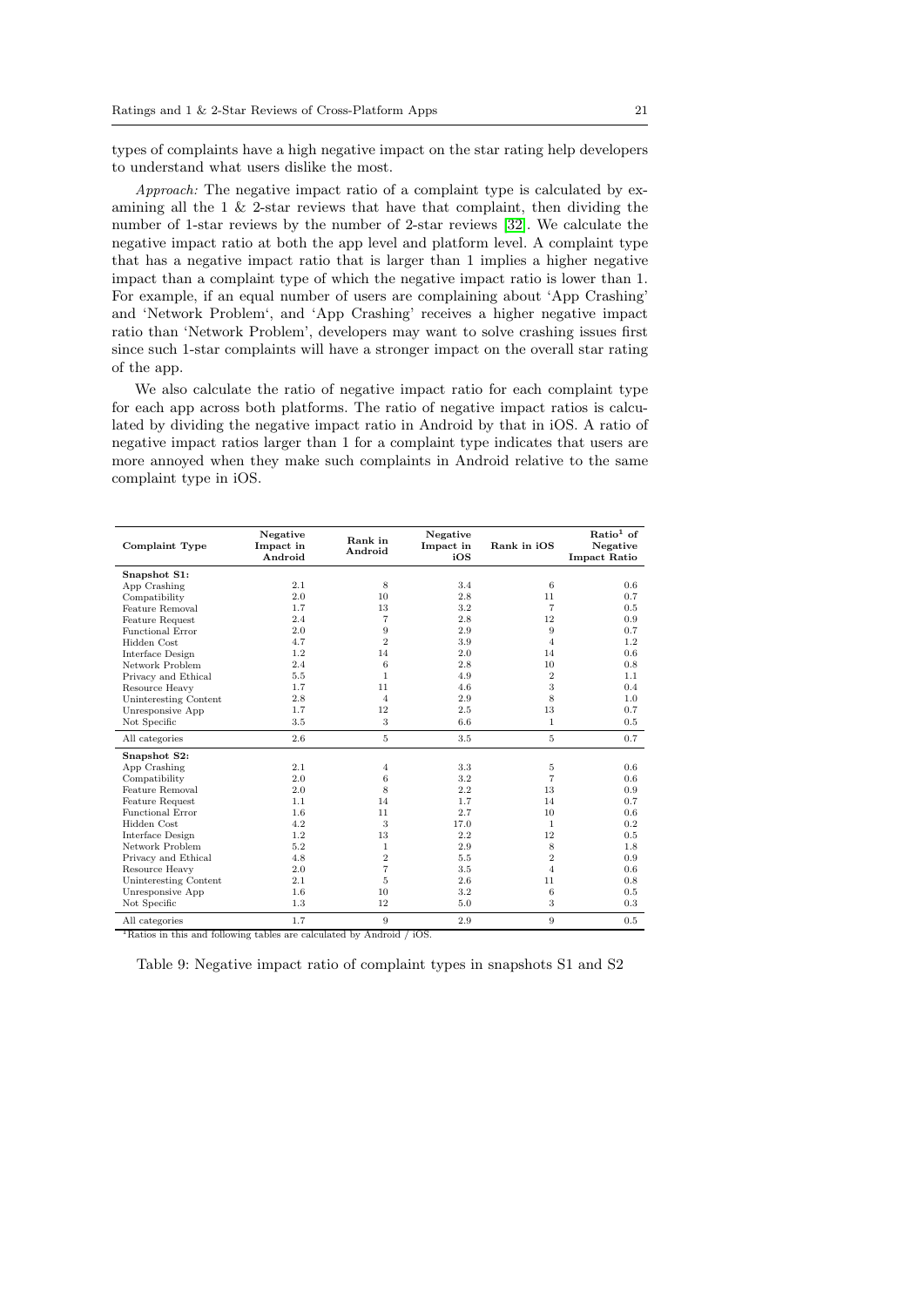22 Hanyang Hu et al.

<span id="page-21-0"></span>

| App Name             | Ratio of Negative Impact Ratios |                          |                          |                          |                          |                          |                          |                          |                          |                          |                          |                          |                |
|----------------------|---------------------------------|--------------------------|--------------------------|--------------------------|--------------------------|--------------------------|--------------------------|--------------------------|--------------------------|--------------------------|--------------------------|--------------------------|----------------|
| Compliant Type $#$   | $\mathbf{1}$                    | $\overline{2}$           | 3                        | $\overline{4}$           | $\overline{5}$           | 6                        | 7                        | 8                        | 9                        | 10                       | 11                       | 12                       | 13             |
| Snapshot S1:         |                                 |                          |                          |                          |                          |                          |                          |                          |                          |                          |                          |                          |                |
| Amazon               | 0.3                             | $\overline{a}$           | 1.0                      | 2.2                      | 1.0                      | L,                       | 1.7                      | ä,                       | 0.3                      | $\overline{\phantom{a}}$ | 0.5                      | 0.3                      | 1.1            |
| Facebook             | 1.6                             | 2.5                      | L.                       | 3.3                      | 1.3                      | ÷.                       | ÷                        | $\overline{\phantom{a}}$ | $\overline{a}$           | 0.9                      | 1.3                      | 0.8                      | 0.6            |
| Hulu                 | 0.3                             | 0.9                      | 0.6                      | $\overline{\phantom{a}}$ | 0.7                      | ÷,                       | $\overline{\phantom{a}}$ | 0.6                      | 0.8                      | $\overline{\phantom{a}}$ | 0.9                      | 0.5                      | 2.1            |
| Instagram            | L,                              | L,                       | ä,                       | 12.0                     | 0.4                      | $\overline{\phantom{a}}$ | $\overline{\phantom{a}}$ | ÷.                       | ÷.                       | ٠                        | $\overline{a}$           | ä,                       | $\overline{a}$ |
| Kik                  | $\overline{a}$                  | 1.0                      | $\overline{\phantom{a}}$ | 1.1                      | 1.4                      |                          | ä,                       | 1.0                      | ٠                        |                          | $\overline{\phantom{a}}$ | 0.3                      | ä,             |
| Madden NFL           | 0.6                             | 0.2                      | ä,                       | 2.0                      | 0.4                      | ٠                        | $\overline{a}$           | ÷.                       | 1.1                      | $\overline{\phantom{a}}$ | 1.2                      | 1.6                      | 0.6            |
| McDonald's           | 0.3                             | 0.4                      | ä,                       | 1.5                      | 1.1                      | ٠                        | ٠                        | L.                       | 0.6                      | 0.1                      | 0.8                      | 0.9                      | 0.9            |
| Messenger            | 0.9                             | 0.5                      | 0.1                      | 0.7                      | 0.8                      | ٠                        | ٠                        | $\overline{a}$           | 1.4                      | 0.5                      | 0.4                      | 0.4                      | 0.4            |
| Netflix              | 1.4                             | 2.4                      | ÷,                       | 1.3                      | 1.6                      |                          | ä,                       | 1.5                      | 3.0                      | $\overline{\phantom{a}}$ | 4.1                      | 2.9                      | 1.2            |
| Pandora              | 0.2                             | L,                       | 0.6                      | L,                       | 1.3                      | ٠                        | ÷,                       | ÷,                       | $\overline{\phantom{a}}$ | ä,                       | $\overline{\phantom{a}}$ | $\overline{\phantom{a}}$ | ٠              |
| <b>Pinterest</b>     | 2.0                             | $\overline{a}$           | 0.4                      | $\overline{\phantom{a}}$ | 0.7                      | $\overline{\phantom{a}}$ | 0.5                      | $\overline{\phantom{a}}$ | 1.5                      | $\overline{\phantom{a}}$ | 1.3                      | 0.5                      | $\overline{a}$ |
| Pop the Lock         | $\overline{\phantom{a}}$        | L,                       | 11.2                     | 0.5                      | $\sim$                   | ÷                        | ÷,                       | ٠                        | $\overline{\phantom{a}}$ | ÷,                       | 2.3                      | 1.3                      | 0.9            |
| Skype                | 0.6                             | 0.4                      | L,                       | 0.7                      | 1.0                      | L.                       | 0.4                      | $\overline{\phantom{a}}$ |                          | 0.1                      | 0.5                      | 1.1                      | $\overline{a}$ |
| Snapchat             | 0.4                             | 0.8                      | ä,                       | 0.7                      | 0.7                      | 0.3                      | $\overline{\phantom{a}}$ | 1.8                      | $\overline{\phantom{a}}$ | $\overline{\phantom{a}}$ | ä,                       | 0.7                      | 2.5            |
| SoundCloud           | 0.6                             | 1.5                      | ä,                       | 0.7                      | 0.6                      | $\overline{a}$           | ÷                        | $\overline{a}$           | $\overline{a}$           |                          | $\overline{a}$           | $\overline{a}$           |                |
| Spotify Music        | 0.1                             | L,                       | 0.3                      | 1.0                      | 0.4                      | ÷.                       | ÷.                       | ä,                       | 8.0                      | ÷.                       | $\overline{a}$           | $\overline{a}$           | $\overline{a}$ |
| Subway Surfers       | L,                              | $\overline{a}$           | ä,                       | $\overline{a}$           | $\overline{\phantom{a}}$ | ٠                        | $\overline{a}$           | $\overline{\phantom{a}}$ | $\overline{a}$           | ٠                        | ä,                       | 0.6                      | 1.5            |
| Twitter              | ÷,                              | ٠                        | 1.0                      | 0.2                      | 1.2                      | ÷,                       | 0.2                      | $\overline{\phantom{a}}$ | 4.0                      |                          | ٠                        |                          | 2.3            |
| WhatsApp             | 0.4                             | L,                       | ÷,                       | 0.2                      | 0.3                      | ÷,                       | $\overline{\phantom{a}}$ | ÷,                       | 1.0                      | ÷,                       | ä,                       | $\overline{a}$           | 0.6            |
| Snapshot S2:         |                                 |                          |                          |                          |                          |                          |                          |                          |                          |                          |                          |                          |                |
| Amazon               | 0.2                             | 1.6                      | ÷,                       | 0.7                      | 0.5                      |                          |                          | L,                       | 2.6                      | 0.5                      | 2.7                      |                          | 0.3            |
| Facebook             | 4.8                             | 9.5                      | L.                       | 0.3                      | 2.5                      |                          | $\overline{\phantom{a}}$ | L,                       | ÷,                       | L.                       | 1.0                      | 24.0                     | 1.2            |
| Hulu                 | 1.7                             | $\overline{a}$           | 0.8                      | $\sim$                   | 1.1                      | ä,                       | $\overline{a}$           | 1.8                      | ä,                       | L,                       | 2.7                      | 1.3                      | 0.2            |
| Instagram            | 3.0                             | ٠                        | ٠                        | 0.6                      | 0.3                      | $\overline{\phantom{a}}$ | 3.0                      | $\overline{\phantom{a}}$ | $\overline{\phantom{a}}$ | ٠                        | $\overline{\phantom{a}}$ | ÷.                       | ٠              |
| Kik                  | ٠                               | ٠                        | ٠                        | 3.9                      | 0.4                      | ÷                        | ٠                        | ÷,                       | 0.3                      | ٠                        | ٠                        |                          |                |
| Madden NFL           | 1.9                             | 2.0                      | $\overline{\phantom{a}}$ | $\overline{\phantom{a}}$ | 1.1                      | 0.9                      | ÷.                       | $\overline{\phantom{a}}$ | $\overline{\phantom{a}}$ | ä,                       | 0.9                      | L.                       | 0.8            |
| McDonald's           |                                 | L,                       | ÷,                       | $\overline{a}$           | 0.3                      | $\overline{\phantom{a}}$ | $\overline{\phantom{a}}$ | $\overline{\phantom{a}}$ | ä,                       | ä,                       |                          |                          |                |
| Messenger            | 0.7                             | 0.6                      | 5.5                      | $\overline{a}$           | 2.5                      | $\overline{\phantom{a}}$ | 0.3                      | 4.6                      | 0.8                      | 1.8                      | 0.3                      | 0.8                      | 0.3            |
| Netflix              | ÷,                              | 1.1                      | ÷,                       | ä,                       | 0.3                      | $\overline{\phantom{a}}$ | $\overline{\phantom{a}}$ | 0.1                      | ٠                        | ÷,                       | 0.9                      | ä,                       | 0.7            |
| Pandora              | 0.9                             | 1.0                      | 11.0                     | $\overline{a}$           | $\overline{\phantom{a}}$ | ٠                        | ÷.                       | $\overline{\phantom{a}}$ | ٠                        | $\overline{\phantom{a}}$ | 2.9                      | $\overline{a}$           | 1.5            |
| Pinterest            | 1.3                             | ÷,                       | 0.3                      | ä,                       | 0.2                      | ÷.                       | $\overline{\phantom{a}}$ | $\overline{\phantom{a}}$ |                          | ä,                       | 0.6                      | ٠                        | 2.2            |
| Pop the Lock         | L,                              | $\overline{a}$           | 1.9                      | $\overline{a}$           | $\overline{a}$           |                          | $\overline{a}$           | $\overline{a}$           | L,                       | $\overline{a}$           | $\overline{\phantom{a}}$ | ٠                        | $\overline{a}$ |
| Skype                | 0.1                             | $\overline{\phantom{a}}$ | $\overline{\phantom{a}}$ | 1.3                      | 0.8                      | ٠                        | $\overline{a}$           | 2.6                      | 0.2                      | $\overline{\phantom{a}}$ | 0.2                      | $\overline{a}$           | 0.2            |
| Snapchat             | 0.4                             | 0.4                      | 0.3                      | 0.4                      | 0.2                      | ٠                        | ٠                        | ÷,                       | 1.0                      | $1.6\,$                  | $\overline{\phantom{a}}$ | 0.2                      | 0.0            |
| SoundCloud           | ä,                              | ٠                        | ٠                        | ÷.                       | $\overline{\phantom{a}}$ |                          | ÷                        | $\overline{\phantom{a}}$ | ٠                        |                          | ٠                        | ÷.                       | ٠              |
| <b>Spotify Music</b> | L,                              | ÷.                       | ٠                        | ä,                       | 0.5                      | ٠                        | ÷                        | ä,                       | L.                       |                          | ÷.                       | ٠                        |                |
| Subway Surfers       | ÷,                              | $\overline{a}$           | $\overline{a}$           | $\overline{a}$           | 0.1                      | ÷,                       | $\overline{a}$           | $\overline{a}$           | $\overline{a}$           | $\overline{a}$           | $\overline{a}$           | $\overline{a}$           | 1.9            |
| Twitter              | 0.9                             | ä,                       | 0.5                      | $\overline{a}$           | 0.2                      | ÷                        | 0.7                      | ٠                        | L,                       | ٠                        | $\overline{\phantom{a}}$ | 3.2                      | 0.9            |
| WhatsApp             | L,                              | ä,                       | ÷,                       | L,                       | 1.9                      | ÷,                       | L,                       | ÷.                       | J.                       | ÷.                       | $\overline{\phantom{a}}$ | $\overline{a}$           | 0.7            |

Note: "-" represents the number of complaints is 0 in one or both platforms

Note: Entries in bold are discussed in the paper

Table 10: Ratio of negative impact ratios for cross-platform apps in snapshots S1 and S2

Results: Negative impact ratios vary even for apps of which the distributions of star ratings across platforms are identical. In snapshot S1, we find two cross-platform apps, Instagram and WhatsApp, that have the same distribution of star ratings across platforms, as shown in Section [4.1.](#page-8-1) However, the ratios of negative impact ratio for certain complaint types show differences in users' star ratings towards different complaint types, as shown in Table [10.](#page-21-0) For example, for Instagram, the negative impact ratio for 'Feature Request' is 12 times higher in Android, and for WhatsApp, the negative impact ratio for 'Feature Request' is 5 times higher in iOS. We examine the complaints for Instagram regarding 'Feature Request'. We find that iOS users are requesting support for HD video, support for Arabic hashtags, and a picture adjustment tool. In Android, users are requesting HD video, a feature to copy URLs, and auto-save of pictures. For WhatsApp, we also find that users are requesting different features. Different requested features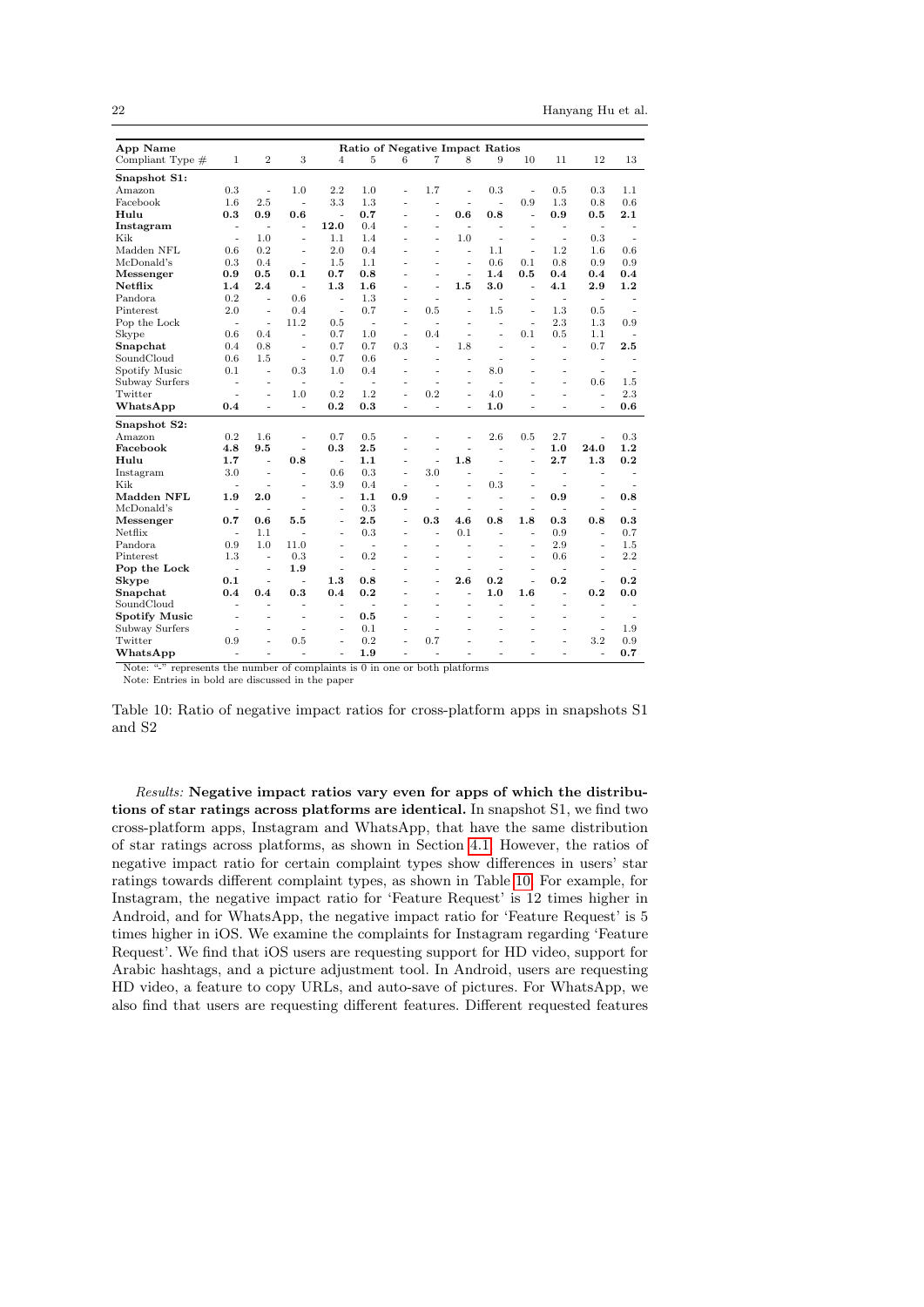might help to explain the big difference in negative impact ratio because users may deem some features essential and others optional. For example, this user considers animated GIF support for WhatsApp essential for iOS: "Add gif support!!!! This would get my 5 stars right away! "

In snapshot S2, we also find that the negative impact rating varies even for apps of which the distribution of star ratings across platforms is identical. As shown in Table [1,](#page-10-0) there are 4 apps whose distributions of star ratings across platforms are identical: Pop the Lock, Snapchat, SoundCloud, Spotify Music. We examine the negative impact ratio in Table [10](#page-21-0) and find that the negative impact ratio varies in one or multiple complaint types. For example, for the Spotify Music app, the negative impact ratio for the fifth complaint type, 'Functional Error' is 0.5. This indicates that iOS users give more 1-star ratings regarding a functional error of the Spotify Music app. Although the negative impact ratio of a complaint type does not remain the same over time, the differences in the negative impact ratio varies even for apps whose distributions of star ratings across platforms are identical. To improve the overall star ratings, developers can use negative impact ratios to identify the complaints that annoy users the most for each of the platforms on which their app is available.

Users have higher expectations on one platform than on the other for some apps. In snapshot S1, we find that for Netflix, its ratios of negative impact ratios for all complaint types are greater than 1. In other words, Android users tend to give more 1-star ratings than 2-star ratings for any type of issues for Netflix. We also find that for Hulu, Messenger and WhatsApp, the ratio of negative impact ratio is always lower than 1 except for one complaint type. In snapshot S2, we find that Hulu, Messenger and WhatsApp have most ratios of negative impact ratio lower than 1 except for one complaint type. In S2, we find that there are four complaint types for Netflix whose ratios of negative impact ratio are smaller than 1. The differences between snapshots indicate that the ratio of negative impact ratio can change over time.

Having a larger ratio of negative impact ratios for most complaint types on a single platform implies that users believe that every type of issue of the app is more severe and critical, which eventually suggests that users on this platform have a higher expectation on the quality of the app. In order to achieve consistent star ratings and user reviews for apps for which users have a particularly high expectation on one platform, developers need to spend more time and effort in solving user-raised issues on this specific platform or to identify new strategies to properly meet the high expectations of users.

#### <span id="page-22-0"></span>5 Discussion

In this section, we first discuss the implications of our findings. Second, we discuss the influence of the preferred platform of a cross-platform app on the star ratings and user reviews. We then discuss the disadvantages of existing automated approaches in tagging reviews, to motivate our manual tagging process. We also discuss using the most recent 500 reviews as the source of our data. Finally, we discuss the impact of our sampling approach on our results.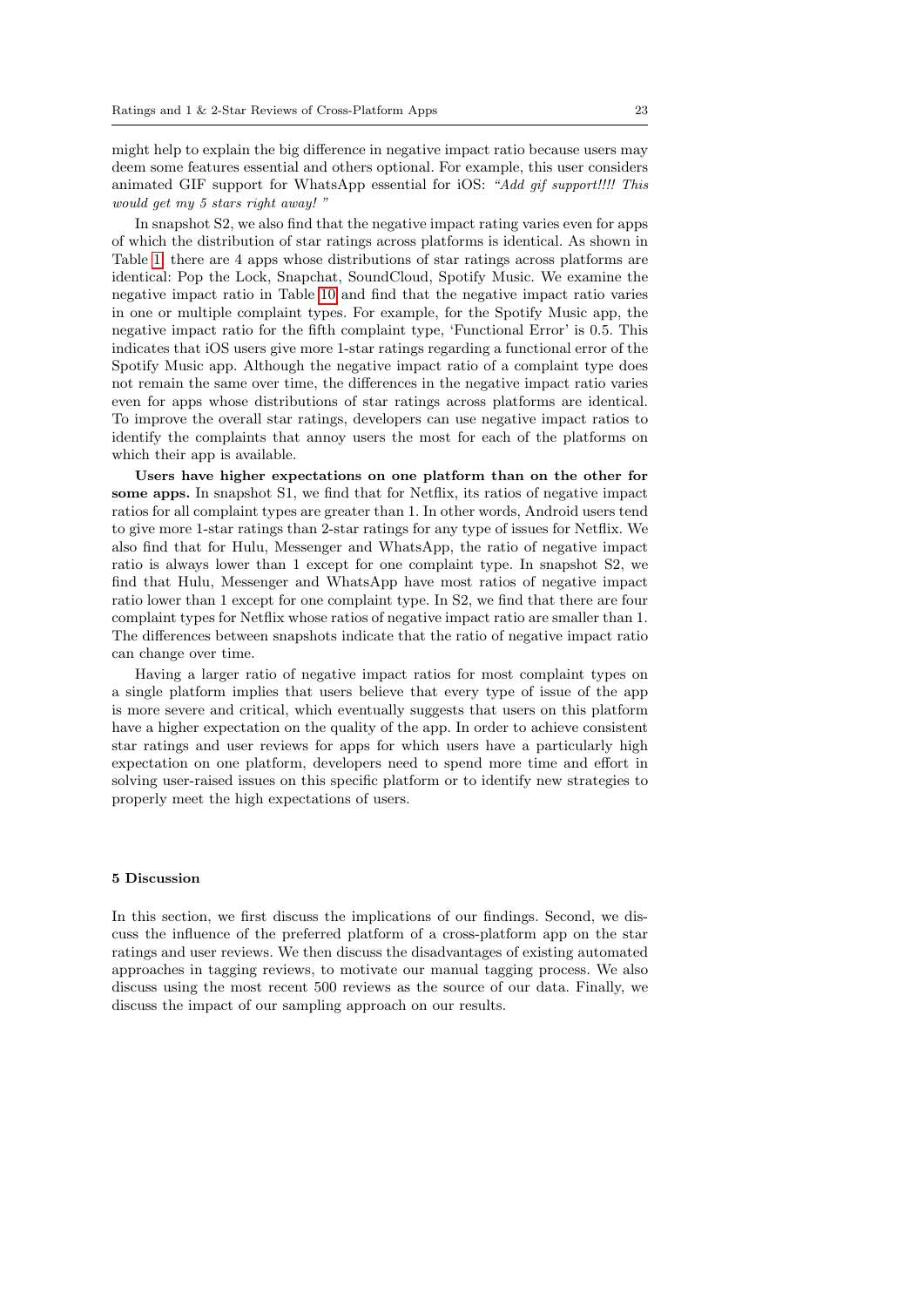# <span id="page-23-0"></span>5.1 Implications of Our Findings

App users across platforms complain about different issues. In Section [4.2](#page-12-1) we observed that for the same app, users across platforms complain about different issues. In addition, we observed in Section [4.3](#page-19-0) that users across platforms assign different (negative) value to the same complaint types. One possible explanation is that behavioral consistency is not achieved across platforms, despite the efforts of the developers [\[28,](#page-31-1) [29\]](#page-31-2). Another possible explanation is that users of different platforms have different expectations or interests. For example, iOS users may be more interested in technology [\[10\]](#page-30-18). Hence, they may expect that app developers follow up quickly with new functionality of the latest iPhone, as demonstrated by the following review: "Great cross platform messaging app, but it needs improvements such as: 1) TouchID support, 2) Message recall and 3) Message expiration." While there exists work on the differences between iOS and Android users [\[10,](#page-30-18) [62\]](#page-33-5), larger and more thorough studies are necessary to draw definitive conclusions. In particular, studies are needed to identify whether the expectations and interests of iOS and Android users are changing over the years. For example, Benenson et al. [\[10\]](#page-30-18) find that Android users are more privacy-aware. Our findings appear to contradict this, as in Section [4.2](#page-12-1) we find that iOS users complain more often about privacy and ethical issues.

Cross-platform apps appear to have more compatibility issues on iOS than on Android. In Section [4.2,](#page-12-1) we observed that users of the iOS version of a cross-platform app complain more about compatibility issues than users of the Android version. As there exist more than 24,000 different Android devices [\[44\]](#page-32-15) and less than a hundred different iOS devices [\[53\]](#page-32-16), and as Apple has strict quality guidelines [\[8\]](#page-30-16) for publishing an app, it seems counterintuitive that iOS apps have more compatibility issues than Android apps. In Section [4.2,](#page-12-1) we explained that reviews generally do not contain many details about the reason for the compatibility complaint. Instead, we give possible explanations for the higher rate of compatibility issues on iOS:

- Android users may be more technologically literate. Prior studies on the differences between Android and iOS users reported that Android users are more likely than iOS users to have a technical job [\[25\]](#page-31-15), or preference for advanced technical features [\[10\]](#page-30-18). Hence, Android users may be more capable of correctly identifying specific types of issues themselves without complaining to the app developer.
- The heavily heterogenous landscape of Android devices may promote better testing for compatibility. Because of the large number of different Android devices, Android developers may test their apps on a larger set of different devices to ensure compatibility across devices. In addition, as Android is open source software, mobile phone vendors and ISPs may provide customized versions of the operating system to their users. As new Android updates need to be customized by these vendors and ISPs, it takes longer for an update to reach the user [\[3,](#page-30-19) [59\]](#page-32-17). Therefore, Android developers may be more careful when updating their apps, as their userbase may run a large variety of different Android versions. In addition, as Android users are more likely to run an older version of the operating system on their devices, app developers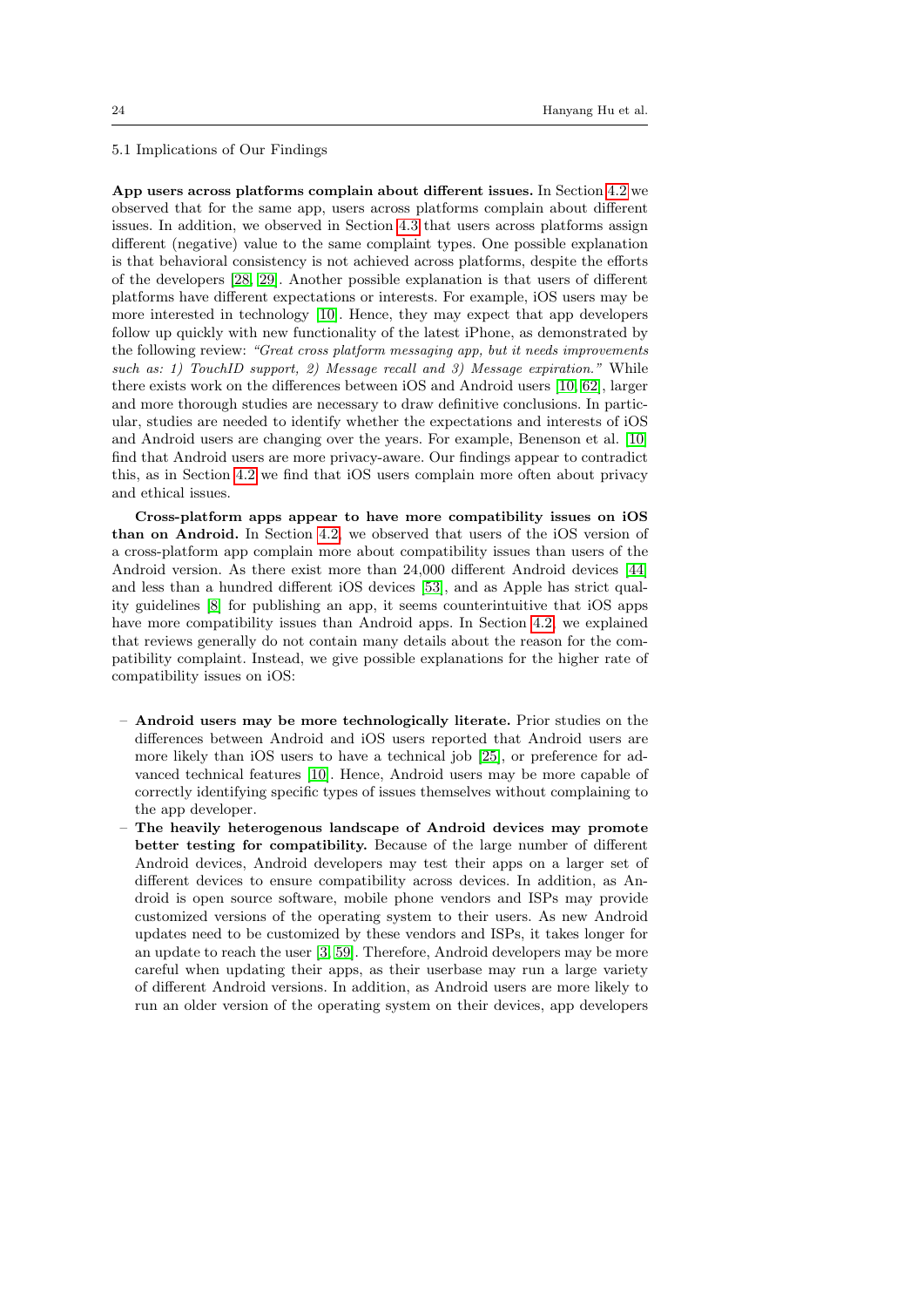have to worry less about unexpected situations due to evolving versions of the operating system [\[63\]](#page-33-6).

– The perceived quality of an app is dependent on the number of users. Herraiz et al. [\[24\]](#page-31-16) showed that the number of defects that are reported for the Debian GNU/Linux distribution are limited by the number of installations. It is possible that the iOS versions of the apps that we studied have more users and therefore, more bugs are discovered. Hence, future studies should investigate how the number of complaints for an app is related to the number of downloads and/or active users.

Both ratings and reviews need to be considered when studying the consistency of users' overall impressions of a cross-platform app across platforms. As demonstrated in Section [4.2,](#page-12-1) cross-platform apps may receive different complaints across platforms, despite the receipt of consistent star ratings. Hence, developers need to study both the ratings and reviews of both app versions to understand the overall impression of users of their app across platforms.

# <span id="page-24-0"></span>5.2 Influence of the Preferred Platform of an App on Star Ratings and User Reviews

It is possible that cross-platform app developers have a preference for a particular platform over another. For example, an app might have a much larger user base for one of the platforms. As a result, more time and effort are spent on the preferred platform version of the app, which may result in an inconsistent overall impression of users and inconsistent feature sets across both platforms. The preferred platform may help explain the differences in star ratings and user reviews that we observed in this paper. For example, we are interested in whether apps on the preferred platform receive higher or lower star ratings and user reviews. To verify the hypothesis that the preference for a platform can explain the inconsistency in star ratings and user reviews, we must identify whether an app has a preferred platform and which platform this is.

Unfortunately, information regarding the preferred platform of an app is hard to obtain. Almost all of the 19 studied cross-platform apps are developed by large companies such as Facebook. It is unlikely that developers from such companies would disclose such competitive information about the preferred platform of an app.

We examine the total number of releases for each platform in an effort to identify whether an app has a preferred platform with a much higher number of releases. Specifically, we collect the number of releases in 2015 and the installation size for the current version as of Jan 29, 2016 for cross-platform apps through APK4Fun [\[4\]](#page-30-20) and AppAnnie [\[5\]](#page-30-12). We present our findings in Table [11.](#page-25-0)

We find that using the number of releases or package size (i.e., size of the APK file or IPA file) alone does not help in identifying the preferred platform of an app. For example, Instagram receives identical average star ratings on Android and iOS, but the number of releases differs by 10. On the other hand, the average star rating for SoundCloud is 4.3 (Android) and 4.5 (iOS) in snapshot S1, 4.0 (Android) and 4.5 (iOS) in snapshot S2, while it has twice as many releases for Android. We also observe that the installation size of 18 out of 19 cross-platform apps is at least twice as large in iOS.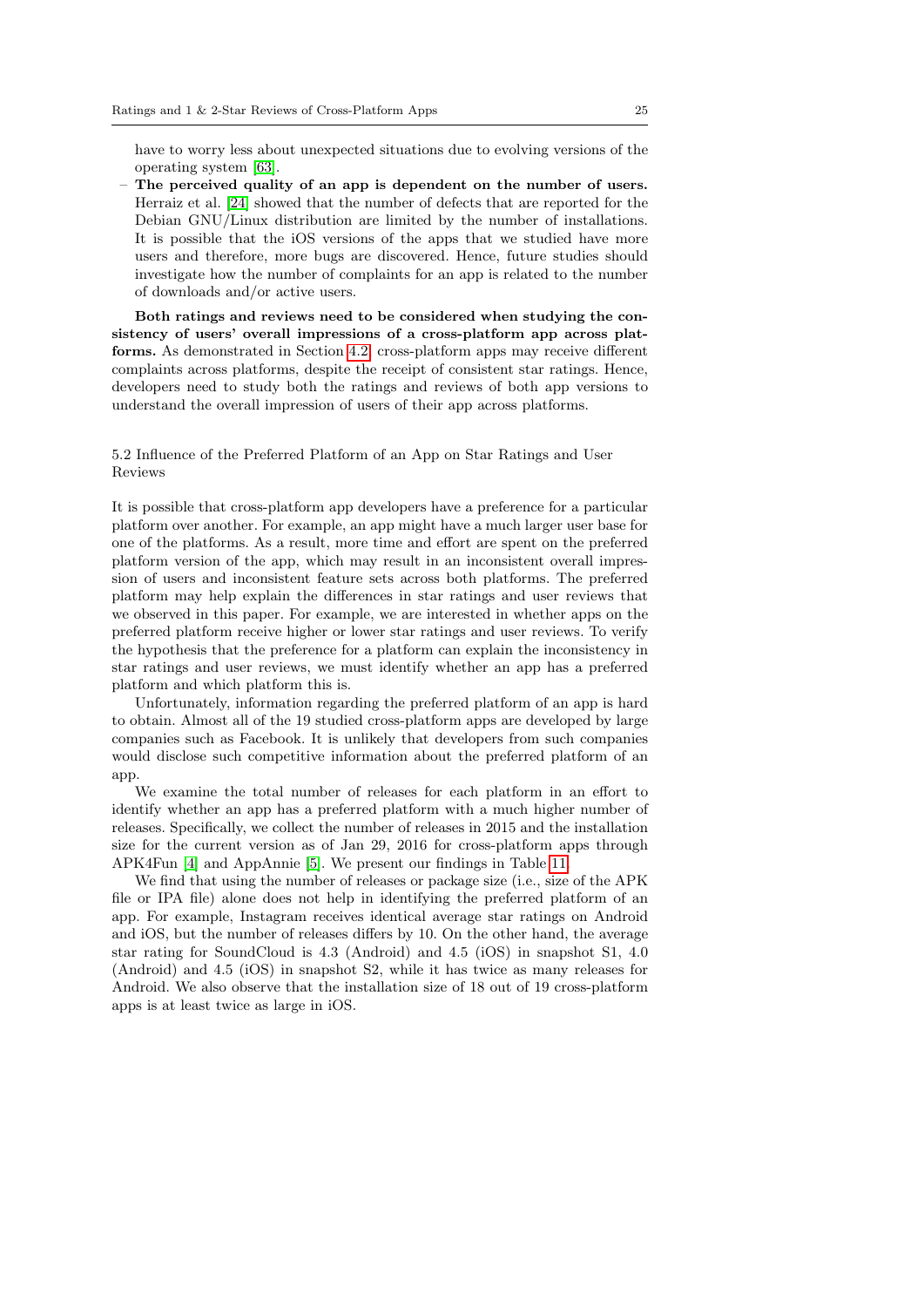<span id="page-25-0"></span>

| AppName        | Number of Releases Ratio <sup>1</sup> | Package Size Ratio <sup>1</sup> |
|----------------|---------------------------------------|---------------------------------|
| Amazon         | 0.8                                   | $0.3\,$                         |
| Facebook       | $1.4\,$                               | 0.3                             |
| Hulu           | 0.7                                   | 0.7                             |
| Instagram      | 0.8                                   | 0.4                             |
| Kik            | 1.1                                   | $1.5\,$                         |
| Madden NFL     | 0.8                                   | 0.7                             |
| McDonald's     | 1.0                                   | 0.8                             |
| Messenger      | 1.1                                   | 0.2                             |
| Netflix        | 1.0                                   | 0.5                             |
| Pandora        | 1.0                                   | 0.1                             |
| Pinterest      | 1.0                                   | 0.6                             |
| Pop the Lock   | 1.0                                   | 0.2                             |
| Skype          | 1.8                                   | 0.4                             |
| Snapchat       | 1.1                                   | 0.4                             |
| SoundCloud     | 2.0                                   | 0.5                             |
| Spotify Music  | 1.2                                   | 0.3                             |
| Subway Surfers | $1.3\,$                               | 0.6                             |
| Twitter        | 1.5                                   | 0.3                             |
| WhatsApp       | 0.7                                   | $0.4\,$                         |
| All apps       | 1.1                                   | 0.4                             |

<sup>1</sup>Ratios in this and following tables are calculated by Android / iOS.

Table 11: Comparisons of the number of releases and installation size of crossplatform apps

### 5.3 Automated Approaches in Tagging User Reviews

Recently, researchers have began to tag user reviews using automated approaches. Unfortunately, existing approaches for automated tagging are not very successful at tagging issues that are raised in reviews. McIlroy et al. [\[42\]](#page-32-18) tag app reviews automatically. Their automated tagging approach achieves 65% precision and 64% recall. The approach that is presented by Panichella et al. [\[52\]](#page-32-10) has a higher precision (75%) and recall (74%). However, we consider their review categories too broad. For example, they have four categories for user reviews: 1) feature request, 2) problem discovery 3) information seeking and 4) information giving. The category 'problem discovery' is too general for developers to fetch more detailed issues. The two example reviews that are classified as 'problem discovery' in Table VII of Panichella et al.'s paper provide a specific example. The first example review, "App crashes when new power up notice pops up" should be classified as 'app crashing' whereas the second example review, "Please fix the syncing issues with the iPad app" should be classified as 'network problems' and 'compatibility issues'. The above example reviews show that automated tagging is still limited. To achieve a better accuracy while providing specific issue information for developers, we decided to tag reviews manually. The manual process is considerably more resource intensive nevertheless we are much more confident in our observations over observations that are derived from automated approaches.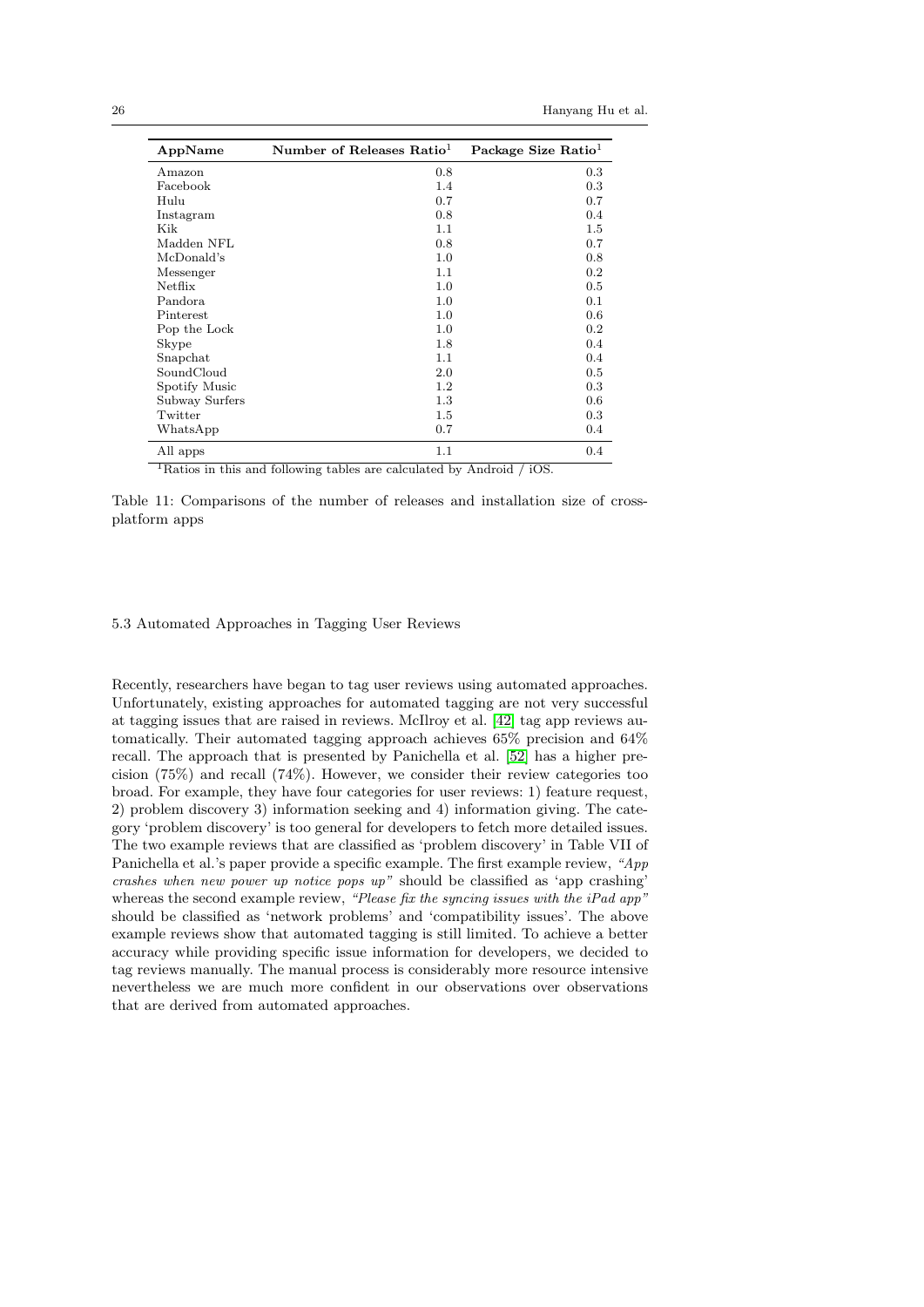#### 5.4 Using the Most Recent 500 Star Ratings and Reviews

We collect star ratings and user reviews at two snapshots and in each snapshot, we collect the most recent 500 star ratings and reviews. Martin et al. [\[38\]](#page-31-11) recommends researchers to avoid collecting star ratings and user reviews in a short time frame. We are aware of Martin et al.'s recommendation and therefore design our study using two snapshots. We also show that the exact values of a phenomenon derived from a type of user-provided information (e.g. star rating) of cross-platform app can change, and we focus on the overall trend in the two snapshots as reported in findings in Section [4.](#page-7-0) Also, our two snapshots are collected almost one year apart, so it is unlikely that our findings are formed by chance alone. Therefore, our approach for collecting star ratings and reviews is reasonable.

# 5.5 The Impact of the Sampling Approach on Our Results

For RQ2 and RQ3, we analyze only the 1 & 2-star reviews of the studied crossplatform apps. In total, we manually tag  $9,902$  1 & 2-star reviews. On average, the number of analyzed 1 & 2-star reviews of a studied cross-platform app is 510, which is sufficient for analyzing what users are complaining about in reviews. Lastly, we use a Mann-Whitney U test to analyze the distribution of complaint types, and the Mann-Whitney U test does not have a minimum sample size requirement.

# <span id="page-26-0"></span>6 Threats to Validity

# 6.1 External Validity

The findings of our RQ1 highlight the risk of analyzing star ratings at a platform level, since such an analysis reveals limited information for developers to improve the star ratings of their own cross-platform apps. Instead, developers should focus on comparing their cross-platform apps on an app versus app basis. While our specific findings might not generalize, our findings do highlight the existence of differences across platforms for the same app. Moreover, all our proposed techniques and our methodologies are general and can be used for any app.

### 6.1.1 Threats Due to Our Selection of Cross-Platform Apps

The studied cross-platform apps are apps that exist in the top 50 apps charts in both Google Play Store and App Store. The number of studied apps is small compared to the number of available apps in the entire app stores. In addition, the app categories of the studied apps do not cover all categories that are available in app stores. It is possible that the studied cross-platform apps do not represent all cross-platform apps across all store categories. For example, we did not study apps from the Google Play store category 'Parenting'. However, the goal of our study is not to derive a wide ranging theory about cross-platform apps. We think that such a theory is not achievable and it would also vary between apps. The 19 studied cross-platform apps are selected by carefully going through the top 50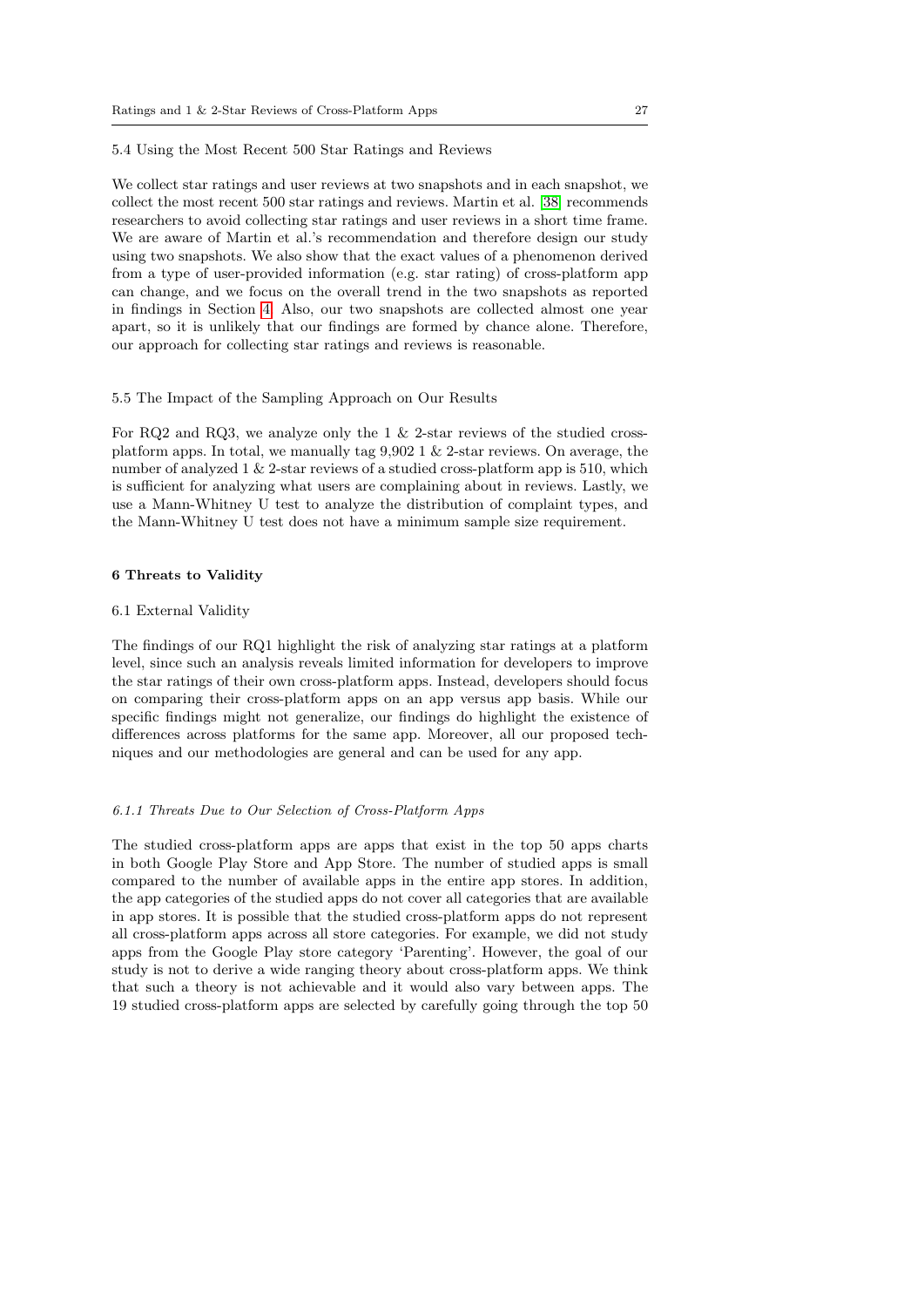free apps in both the iOS App Store and Google Play Store. Future studies are necessary to find whether our findings apply to non-top apps. In addition, as our findings are based on a comparison between iOS and Android apps, our findings do not necessarily apply to single platform apps.

We studied ratings and reviews of free cross-platform apps only. One of the main reasons for not studying paid cross-platform apps is that the pricing of an app is very likely to act as a major confounding factor. Developers and users of paid cross-platform apps may have different expectations and attitudes than developers and users of free apps. For example, Lim et al. [\[35\]](#page-31-17) showed that users from Canada are more likely to be influenced by the price of an app. Hence, our findings are valid for free apps only. In addition, we focused on the US versions of the stores. Future studies should address the differences of users' overall impression of cross-platform apps across different countries.

In our study, we did not distinguish between different versions of an app on a platform. Hence, our study may be biased by the versions that the reviews in our snapshot cover. For example, a snapshot may contain only reviews for a buggy version, which will bias our study. However, there are several major challenges that make a study of reviews from a specific version not feasible:

- Reviews for Android apps are not explicitly linked to a version of an app. In addition, because reviews can be posted at any time, we cannot safely assume that a review is for the latest available version of an app. Therefore, we cannot identify which version of an Android app is reviewed. At the time of collecting the S1 snapshot, the Apple store did not always explicitly mention the version of an app for a review. We have the version information only for snapshot S2.
- Versioning on Android and iOS is not necessarily parallel, as shown in Section [5.2.](#page-24-0) As explained by Erfani et al. [\[28\]](#page-31-1), different versions of a cross-platform app are usually developed by different teams and treated as different products. Hence, these teams do not necessarily follow the same release schedule, as different bugs and updates may be necessary across platforms. Therefore, we cannot compare apps across platforms on a version-to-version basis (since it is impossible in many cases to create such a version mapping across platforms).

The median number of studied iOS versions of an app in snapshot S2 is two. In addition, we studied two snapshots that were recorded almost a year apart. Hence, our results are at least not strongly biased by studying only one version of an app. However, future studies on larger periods of data (e.g., years) are necessary to further mitigate this threat.

# 6.1.2 Threats Due to Different Expectations of Users on Different Platforms

Different expectations on the overall impression of an app between Android and iOS users have been mentioned and discussed by various researchers and industry experts. For example, Benenson et al. [\[10\]](#page-30-18) finds that if users have a technical background, then they are more likely to have an Android phone. Benenson et al. also find that having an Android phone is positively correlated to being more security-aware. Interestingly, Schick claims that iOS app users are often richer than Android users, based on annual income [\[61\]](#page-33-7). The abovementioned examples show that different expectations on the overall impression by users of different platforms do exist to some extent, but the impact of such differences on our study is not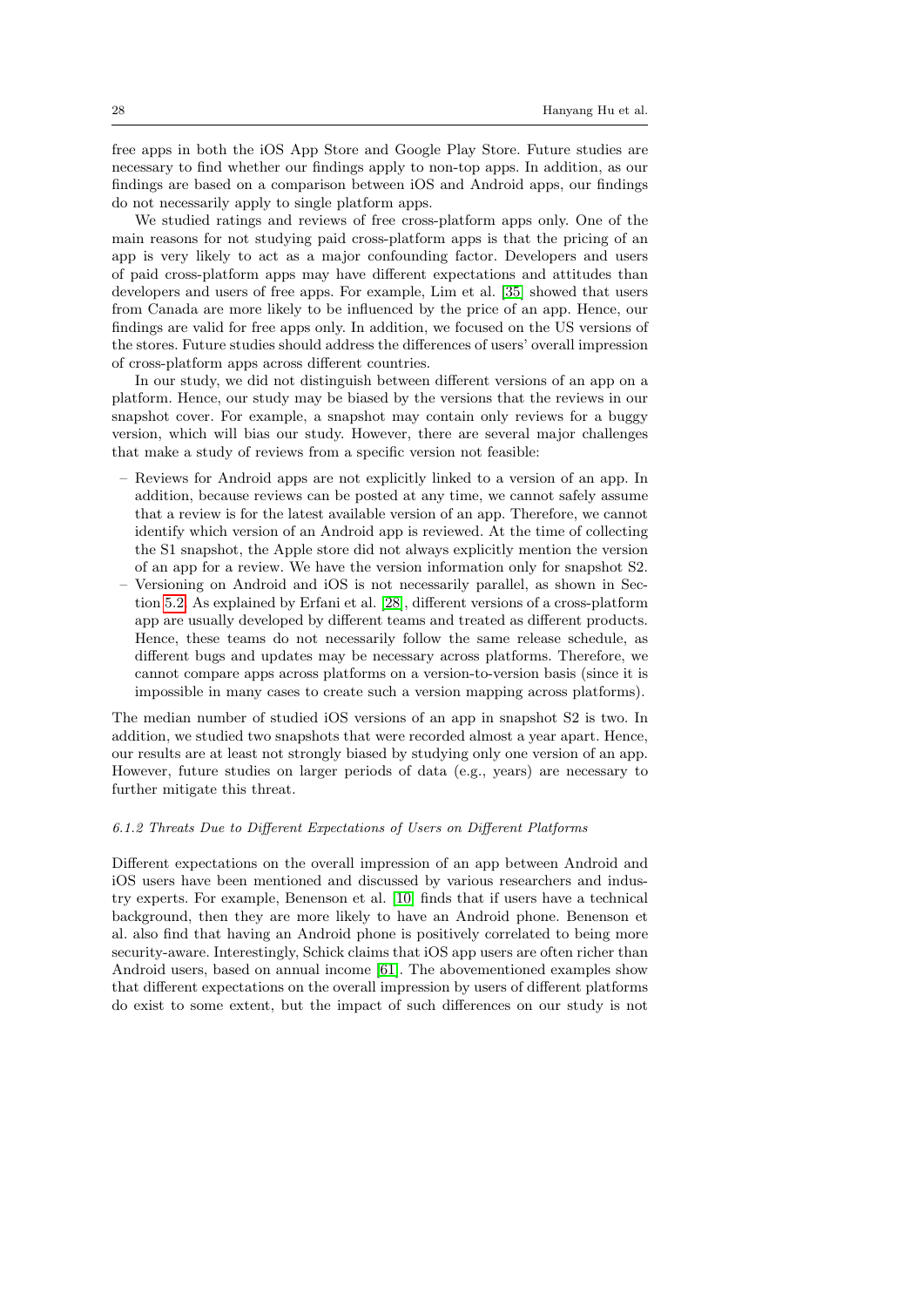clear. For instance, it is not clear whether the 'fact' that iOS app users are often richer than Android users makes iOS users more tolerant towards issues related to 'Hidden Cost'. Or, whether the fact that Android users being more security aware makes them more critical of security or privacy issues in an app. Moreover, completely understanding the differences in expectations is more complicated than understanding the overall impression of users of cross-platform apps. The target audience of our paper (i.e cross-platform app developers) is not able to change the expectation of users. However, such developers must adapt to such varying expectations in order to achieve better star ratings and more favorable user reviews. Thus, future studies should carefully study the differences in expectations of users across platforms.

### 6.1.3 Threats Due to Feature Inequalities of Cross-Platform Apps

The existence of feature inequalities of cross-platform apps is no secret among both mobile app users and researchers. Feature inequalities can be divided into two types based on the source of introduction: 1) feature inequalities that are introduced by developers and 2) feature inequalities that are introduced by the platform. We acknowledge the fact that feature inequalities that are introduced by developers may exist but we also recognize the efforts by developers who try to make the user experience as consistent as possible across platforms. Developers' efforts to make the user experience consistent across platforms are noted in Erfani et al.'s [\[28\]](#page-31-1) survey. For example, Erfani et al. find that developers would like their mobile apps to behave similarly across platforms and they highlight feature equality as a subset of the behavior consistency. This suggests that developers are actively avoiding feature inequalities that are introduced by themselves. On the other hand, feature inequalities that are introduced by platform may be difficult or impossible for cross-platform app developers to resolve. For example, Apple allows developers to use Touch ID, a fingerprint recognition feature, for their mobile apps. This feature is only available for iOS devices such as the iPhone. Another example are widgets in Android, which are part of the home screen customization. Developers use widgets to display a 'quick glance' of the status of their apps. Widgets are not available on iOS devices. Solving the feature inequality in the above example is unrealistic for developers. In short, feature inequalities do exist and they may have an impact on the results of our study. However, developers of the top cross-platform apps are actively minimizing feature inequalities.

# 6.2 Internal Validity

In this paper, we conducted a manual tagging of user complaints. In S1, we notice that 19.88% of the complaints in Android and 7.49% of the complaints in iOS are tagged as 'Not Specific'. In S2, we find 22.61% of the complaints in Android and 9.14% of the complaints in iOS are tagged as 'Not Specific'.

We find that there are three main reasons a review gets tagged as 'Not Specific': 1) insufficient information about the app itself, 2) use of foreign language and 3) no information given at all. We counted the number of words in  $1 \& 2$ -star reviews for the studied cross-platform apps and we find that on average, a 1 & 2-star review for the studied cross-platform app on Android has 22 words, while in iOS,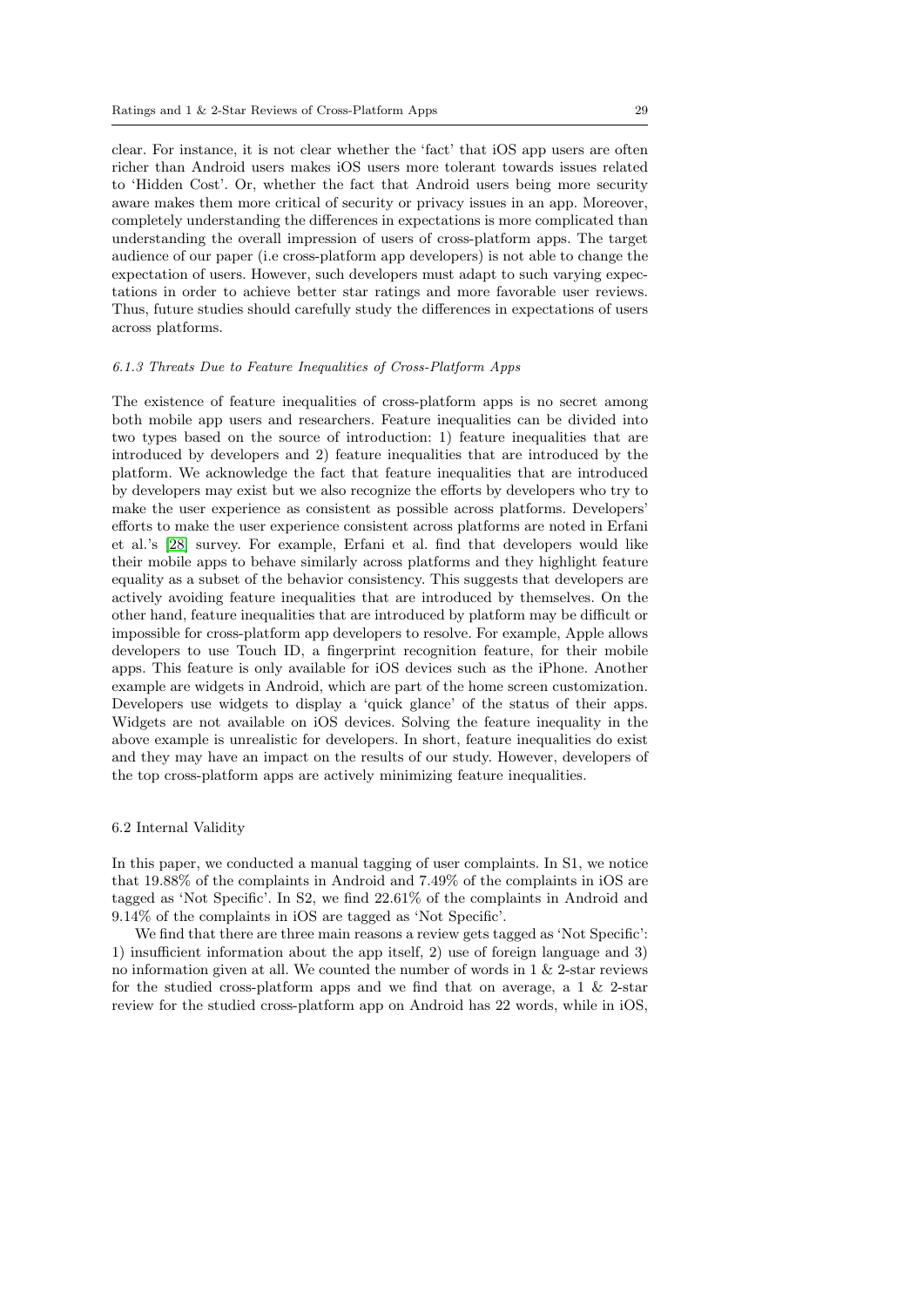the average number of words per review is 39. The smaller average number of words in reviews in Android may help to explain the rationale for Android having a larger number of reviews that are tagged 'Not Specific'. Nevertheless, as these non-specific complaints also reflect the characteristics of users with respect to platforms, we have not removed them from the results.

### <span id="page-29-0"></span>7 Conclusions

Analyzing the star ratings and reviews of cross-platform apps, i.e., mobile apps that are available on multiple platforms, provides app developers a unique insight of the overall impression of app users of their apps across different platforms. The majority of prior work on mobile apps is done from a developer's perspective or limits the app selection to one app store.

In this paper, we study the overall impression of users of cross-platform apps using two snapshots of star ratings and user reviews. The snapshots are collected almost one year apart. We analyze 34,258 star ratings collected for 19 cross-platform apps and discover that at least 79% of the cross-platform apps receive different distributions of star ratings across platforms. By manually examining 9,902 1 & 2 star reviews, we tag user reviews in 12 complaint types and analyze the frequency as well as the negative impact of such complaints on star ratings of complaint types. The most important findings of our work are:

- 1. In order to understand how users rate the quality of a cross-platform app, it does not suffice to only analyze the received star ratings received across all supported platforms.
- 2. At least 79% of the cross-platform apps in our study do not receive the same distribution of star ratings on Android and iOS.
- 3. Users have different complaints for the iOS and Android version of the same cross-platform app, even though that app may have received similar star ratings on both platforms.
- 4. For the same app, users on two platforms judge the severity of issues differently.

Our findings show that cross-platform apps are far from achieving consistent star ratings and user reviews across platforms. Consistency in star ratings and user reviews is far more complex than delivering the same high quality top apps. Developers must be aware that users of different platforms have different priorities and expectations. Hence, the main implication of our results is that while developers are treating cross-platform apps as separate projects already in many cases, as shown in Erfani's study [\[28\]](#page-31-1), they should consider adjusting development priorities and requirements to the differing desires of the users of each platform for which their app is available.

### 8 REFERENCES

- <span id="page-29-2"></span>1. Akdeniz (2014) Google Play Crawler JAVA API. [https://github.com/Akdeniz/](https://github.com/Akdeniz/google-play-crawler) [google-play-crawler](https://github.com/Akdeniz/google-play-crawler), (last visited: May 30, 2017)
- <span id="page-29-1"></span>2. Ali M, Joorabchi M, Mesbah A (2017) Same app, different app stores: A comparative study. In: Proceedings of the IEEE/ACM International Conference on Mobile Software Engineering and Systems (MobileSoft), IEEE Computer Society, p 12 pages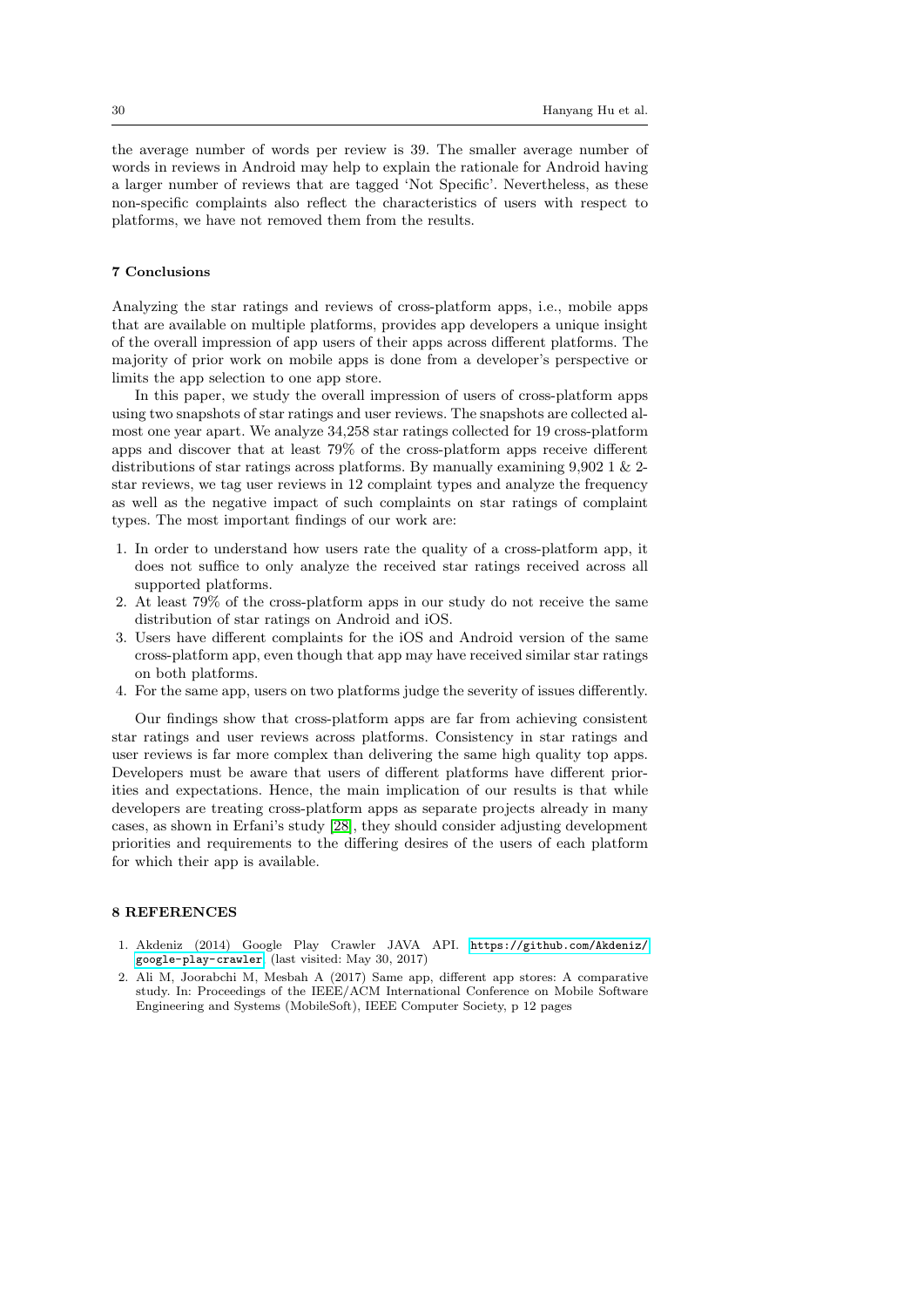- <span id="page-30-19"></span>3. Android Authority (2017) Android 7 Nougat update tracker. [http://www.](http://www.androidauthority.com/android-7-0-update-679175/) [androidauthority.com/android-7-0-update-679175/](http://www.androidauthority.com/android-7-0-update-679175/), (last visited: May 30, 2017)
- <span id="page-30-20"></span>4. APK4Fun (2016) Version history of the app Facebook in Android. [http://www.apk4fun.](http://www.apk4fun.com/history/2430/) [com/history/2430/](http://www.apk4fun.com/history/2430/), (last visited: May 30, 2017)
- <span id="page-30-12"></span>5. AppAnnie (2015) U.S version of the top 50 apps chart of the App Store. [https://www.](https://www.appannie.com/apps/ios/top/) [appannie.com/apps/ios/top/](https://www.appannie.com/apps/ios/top/), (last visited: May 30, 2017)
- <span id="page-30-13"></span>6. Apple (2008) RSS feed provided by Apple for the app Facebook. [https://itunes.apple.](https://itunes.apple.com/us/rss/customerreviews/id=284882215/page=1/json) [com/us/rss/customerreviews/id=284882215/page=1/json](https://itunes.apple.com/us/rss/customerreviews/id=284882215/page=1/json), (last visited: May 30, 2017)
- <span id="page-30-17"></span>7. Apple (2016) If an app you installed unexpectedly quits, stops responding, or won't open. <https://support.apple.com/en-nz/HT201398>, (last visited: May 30, 2017)
- <span id="page-30-16"></span>8. Apple (2017) App Store Review Guidelines. [https://developer.apple.com/app-store/](https://developer.apple.com/app-store/review/guidelines/) [review/guidelines/](https://developer.apple.com/app-store/review/guidelines/), (last visited: May 30, 2017)
- <span id="page-30-11"></span>9. Bavota G, Linares-Vsquez M, Bernal-Crdenas CE, Penta MD, Oliveto R, Poshyvanyk D (2015) The impact of API change- and fault-proneness on the user ratings of Android apps. IEEE Transactions on Software Engineering (TSE) 41(4):384–407
- <span id="page-30-18"></span>10. Benenson Z, Gassmann F, Reinfelder L (2013) Android and iOS users' differences concerning security and privacy. In: Extended Abstracts on Human Factors in Computing Systems (CHI), pp 817–822
- <span id="page-30-15"></span>11. Blei DM, Ng AY, Jordan MI (2003) Latent Dirichlet Allocation. Journal of Machine Learning Research (JMLR) 3:993–1022
- <span id="page-30-7"></span>12. Chen N, Lin J, Hoi SCH, Xiao X, Zhang B (2014) AR-miner: mining informative reviews for developers from mobile app marketplace. In: Proceedings of the 36th International Conference on Software Engineering (ICSE), ACM, New York, NY, USA, pp 767–778
- <span id="page-30-0"></span>13. Chen Y, Xu H, Zhou Y, Zhu S (2013) Is this app safe for children?: A comparison study of maturity ratings on Android and iOS applications. In: Proceedings of the 22nd International Conference on World Wide Web (WWW), ACM, New York, NY, USA, pp 201–212
- <span id="page-30-1"></span>14. Dalmasso I, Datta SK, Bonnet C, Nikaein N (2013) Survey, comparison and evaluation of cross platform mobile application development tools. In: 9th International Wireless Communications and Mobile Computing Conference (IWCMC), pp 323–328
- <span id="page-30-4"></span>15. Dann J (2012) Under the hood: Rebuilding Facebook for iOS. [https://www.facebook.](https://www.facebook.com/notes/facebook-engineering/under-the-hood-rebuilding-facebook-for-ios/10151036091753920/) [com/notes/facebook-engineering/under-the-hood-rebuilding-facebook-for-ios/](https://www.facebook.com/notes/facebook-engineering/under-the-hood-rebuilding-facebook-for-ios/10151036091753920/) [10151036091753920/](https://www.facebook.com/notes/facebook-engineering/under-the-hood-rebuilding-facebook-for-ios/10151036091753920/), (last visited: May 30, 2017)
- <span id="page-30-10"></span>16. Di Sorbo A, Panichella S, Alexandru CV, Shimagaki J, Visaggio CA, Canfora G, Gall HC (2016) What would users change in my app? Summarizing app reviews for recommending software changes. In: Proceedings of the 24th ACM SIGSOFT International Symposium on Foundations of Software Engineering (FSE), ACM, pp 499–510
- <span id="page-30-8"></span>17. Fu B, Lin J, Li L, Faloutsos C, Hong J, Sadeh N (2013) Why people hate your app: Making sense of user feedback in a mobile app store. In: Proceedings of the 19th ACM SIGKDD International Conference on Knowledge Discovery and Data Mining (KDD), ACM, New York, NY, USA, pp 1276–1284
- <span id="page-30-14"></span>18. Graphpad Software (2015) Interpreting results: Skewness and kurtosis. [http:](http://www.graphpad.com/guides/prism/6/statistics/index.htm?stat_skewness_and_kurtosis.htm) [//www.graphpad.com/guides/prism/6/statistics/index.htm?stat\\_skewness\\_and\\_](http://www.graphpad.com/guides/prism/6/statistics/index.htm?stat_skewness_and_kurtosis.htm) [kurtosis.htm](http://www.graphpad.com/guides/prism/6/statistics/index.htm?stat_skewness_and_kurtosis.htm), (last visited: May 30, 2017)
- <span id="page-30-9"></span>19. Guzman E, Maalej W (2014) How do users like this feature? A fine grained sentiment analysis of app reviews. In: 22nd International Requirements Engineering Conference (RE), IEEE, pp 153–162
- <span id="page-30-5"></span>20. Harman M, Jia Y, Zhang Y (2012) App store mining and analysis: MSR for app stores. In: 9th Working Conference on Mining Software Repositories (MSR), IEEE, pp 108–111
- <span id="page-30-2"></span>21. Hartmann G, Stead G, DeGani A (2011) Cross-platform mobile development. Mobile Learning Environment, Cambridge
- <span id="page-30-6"></span>22. Hassan S, Shang W, Hassan AE (2017) An empirical study of emergency updates for top Android mobile apps. Empirical Software Engineering (EMSE) 22(1):505–546
- <span id="page-30-3"></span>23. Heitkötter H, Hanschke S, Majchrzak TA (2013) Evaluating cross-platform development approaches for mobile applications. In: Web information systems and technologies,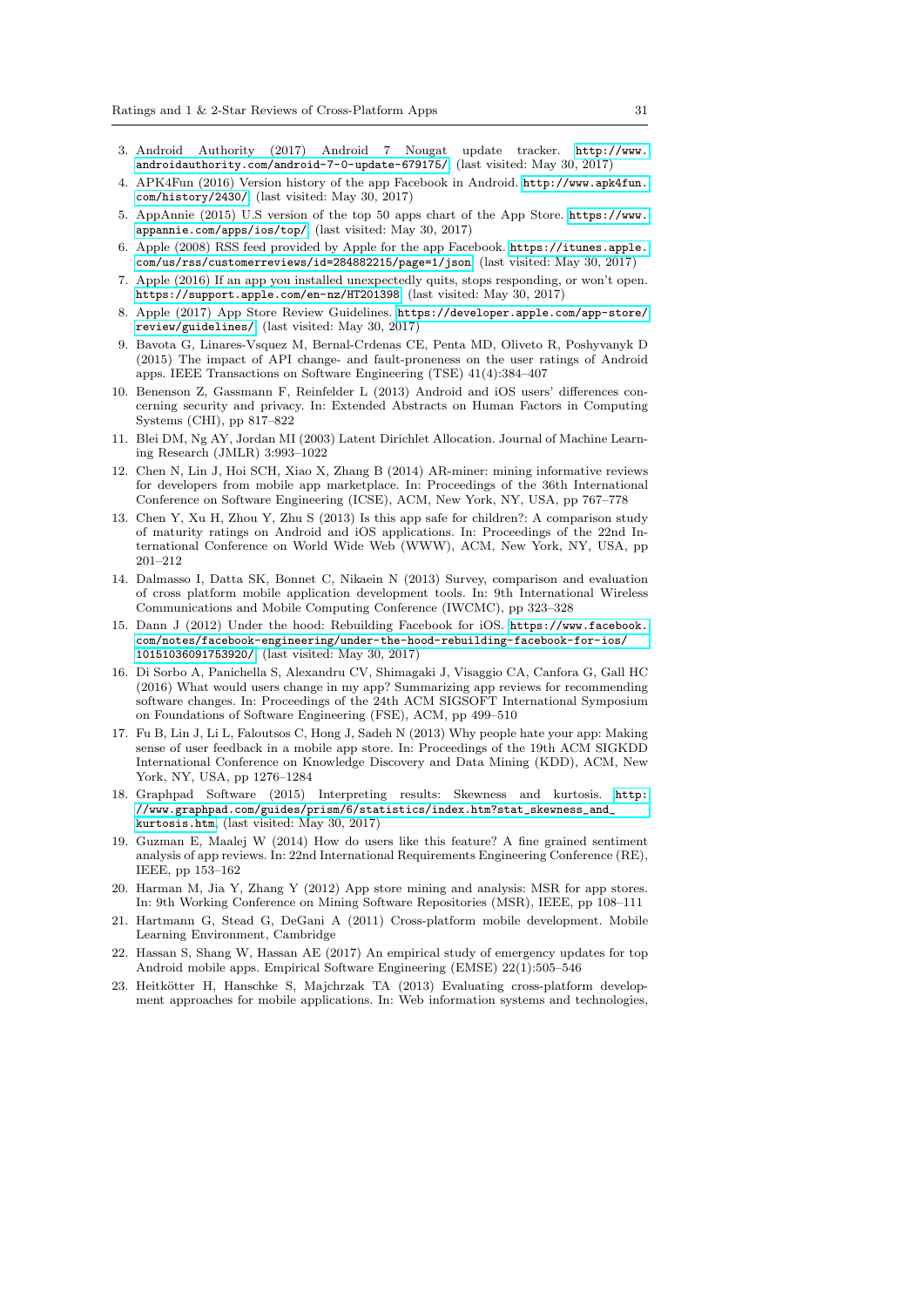Springer, pp 120–138

- <span id="page-31-16"></span>24. Herraiz I, Shihab E, Nguyen THD, Hassan AE (2011) Impact of installation counts on perceived quality: A case study on Debian. In: 18th Working Conference on Reverse Engineering (WCRE), pp 219–228
- <span id="page-31-15"></span>25. Hixon T (2014) What kind of person prefers an iPhone? [https://www.forbes.com/](https://www.forbes.com/sites/toddhixon/2014/04/10/what-kind-of-person-prefers-an-iphone/) [sites/toddhixon/2014/04/10/what-kind-of-person-prefers-an-iphone/](https://www.forbes.com/sites/toddhixon/2014/04/10/what-kind-of-person-prefers-an-iphone/), (last visited: May 30, 2017)
- <span id="page-31-9"></span>26. Howison J, Crowston K (2004) The perils and pitfalls of mining SourceForge. In: International Workshop on Mining Software Repositories (MSR), pp 7–11
- <span id="page-31-12"></span>27. Hu H, Bezemer CP, Hassan AE (2017) Supplementary material: Studying the consistency of star ratings and 1 & 2-star user reviews for top free cross-platform Android and iOS apps. <http://sailhome.cs.queensu.ca/replication/cross-platform-mobile-apps/>, (last visited: May 30, 2017)
- <span id="page-31-1"></span>28. Joorabchi M, Mesbah A, Kruchten P (2013) Real challenges in mobile app development. In: International Symposium on Empirical Software Engineering and Measurement (ESEM), IEEE/ACM, pp 15–24
- <span id="page-31-2"></span>29. Joorabchi ME, Ali M, Mesbah A (2015) Detecting inconsistencies in multi-platform mobile apps. In: 26th International Symposium on Software Reliability Engineering (ISSRE), IEEE, pp 450–460
- <span id="page-31-10"></span>30. Kalliamvakou E, Gousios G, Blincoe K, Singer L, German DM, Damian D (2014) The promises and perils of mining GitHub. In: Proceedings of the 11th Working Conference on Mining Software Repositories, MSR 2014, pp 92–101
- <span id="page-31-5"></span>31. Khalid H, Nagappan M, Shihab E, Hassan AE (2014) Prioritizing the devices to test your app on: A case study of Android game apps. In: Proceedings of the 22nd ACM SIGSOFT International Symposium on Foundations of Software Engineering (FSE), ACM, pp 610– 620
- <span id="page-31-4"></span>32. Khalid H, Shihab E, Nagappan M, Hassan AE (2015) What do mobile app users complain about? IEEE Software pp 70–77
- <span id="page-31-13"></span>33. Kim HW, Lee HL, Son JE (2011) An exploratory study on the determinants of smartphone app purchase. In: The 11th International DSI and the 16th APDSI Joint Meeting, Taipei, Taiwan
- <span id="page-31-0"></span>34. Laurence G, Janessa R (2015) Gartner says smartphone sales surpassed one billion units in 2014. <http://www.gartner.com/newsroom/id/2996817>, (last visited: May 30, 2017)
- <span id="page-31-17"></span>35. Lim SL, Bentley PJ, Kanakam N, Ishikawa F, Honiden S (2015) Investigating country differences in mobile app user behavior and challenges for software engineering. IEEE Transactions on Software Engineering (TSE) 41(1):40–64
- <span id="page-31-8"></span>36. Linares-V´asquez M, Bavota G, Bernal-C´ardenas C, Di Penta M, Oliveto R, Poshyvanyk D (2013) API change and fault proneness: A threat to the success of Android apps. In: Proceedings of the 9th Joint Meeting on Foundations of Software Engineering (ESEC/FSE), ACM, pp 477–487
- <span id="page-31-14"></span>37. Long JD, Feng D, Cliff N (2003) Ordinal Analysis of Behavioral Data, John Wiley & Sons, Inc.
- <span id="page-31-11"></span>38. Martin W, Harman M, Jia Y, Sarro F, Zhang Y (2015) The app sampling problem for app store mining. In: Proceedings of the 12th Working Conference on Mining Software Repositories, IEEE Press, Piscataway, NJ, USA, MSR '15, pp 123–133
- <span id="page-31-6"></span>39. Martin W, Sarro F, Harman M (2016) Causal impact analysis for app releases in Google Play. In: Proceedings of the 2016 24th ACM SIGSOFT International Symposium on Foundations of Software Engineering, ACM, New York, NY, USA, FSE 2016, pp 435–446, DOI 10.1145/2950290.2950320, URL <http://doi.acm.org/10.1145/2950290.2950320>
- <span id="page-31-3"></span>40. Martin W, Sarro F, Jia Y, Zhang Y, Harman M (2017) A survey of app store analysis for software engineering. IEEE Transactions on Software Engineering (TSE) PP(99):1–32
- <span id="page-31-7"></span>41. McIlroy S, Ali N, Khalid H, E Hassan A (2015) Analyzing and automatically labelling the types of user issues that are raised in mobile app reviews. Empirical Software Engineering (EMSE) pp 1–40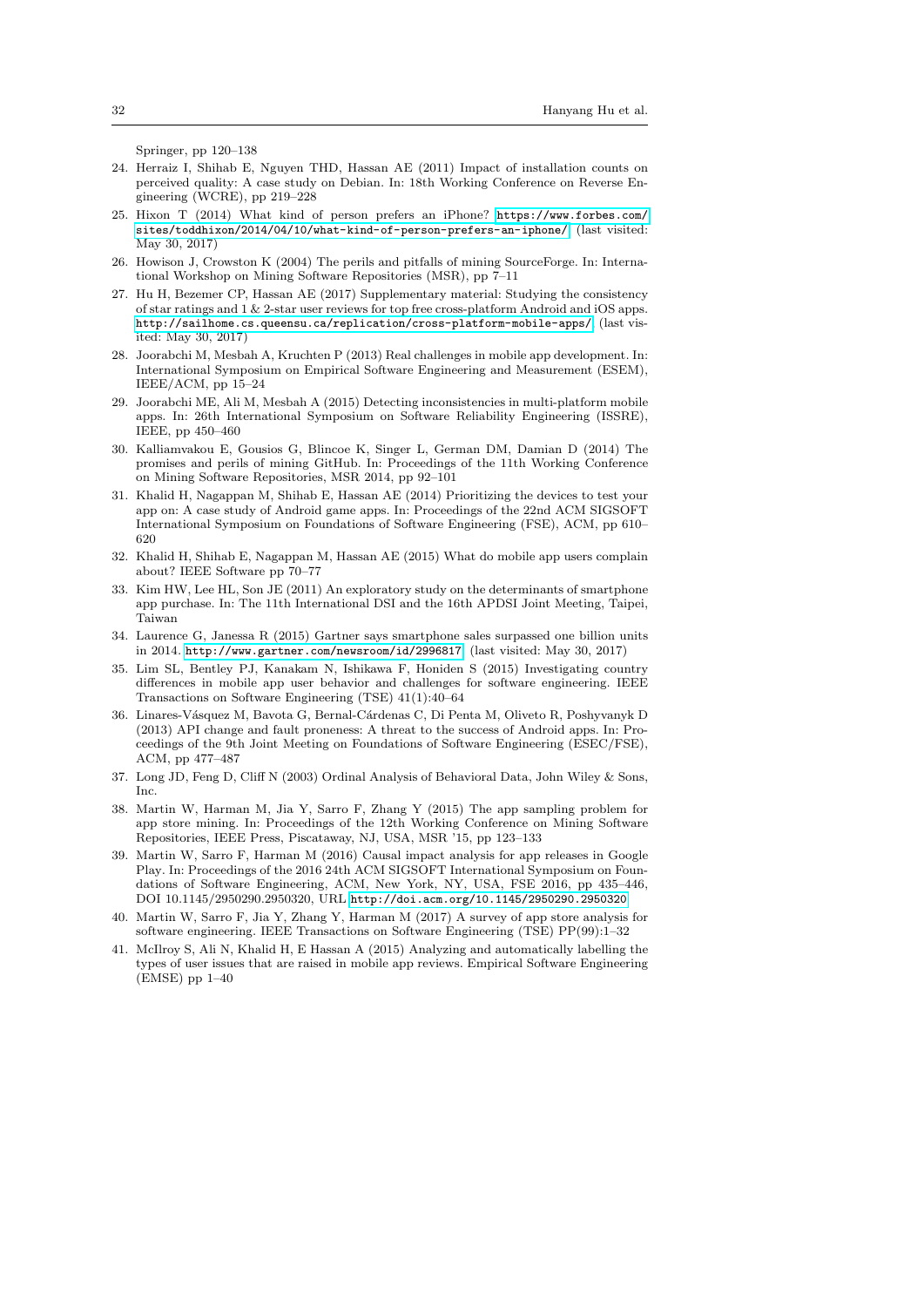- <span id="page-32-18"></span>42. McIlroy S, Ali N, Khalid H, E Hassan A (2016) Analyzing and automatically labelling the types of user issues that are raised in mobile app reviews. Empirical Software Engineering (EMSE) 21(3):1067–1106
- <span id="page-32-6"></span>43. Mercado IT, Munaiah N, Meneely A (2016) The impact of cross-platform development approaches for mobile applications from the user's perspective. In: Proceedings of the International Workshop on App Market Analytics (WAMA), ACM, pp 43–49
- <span id="page-32-15"></span>44. Morani L (2015) There are now more than 24,000 different Android devices. [http:](http://qz.com/472767/there-are-now-more-than-24000-different-android-devices/) [//qz.com/472767/there-are-now-more-than-24000-different-android-devices/](http://qz.com/472767/there-are-now-more-than-24000-different-android-devices/), (last visited: May 30, 2017)
- <span id="page-32-2"></span>45. Mudambi SM, Schuff D (2010) What makes a helpful online review? A study of customer reviews on amazon.com. MIS Quarterly pp 185–200
- <span id="page-32-4"></span>46. Nayebi M, Adams B, Ruhe G (2016) Release practices for mobile apps – What do users and developers think? In: 23nd International Conference on Software Analysis, Evolution and Reengineering (SANER), IEEE, vol 1, pp 552–562
- <span id="page-32-8"></span>47. Noei E, Syer MD, Zou Y, Hassan AE, Keivanloo I (2017) A study of the relation of mobile device attributes with the user-perceived quality of Android apps. Empirical Software Engineering (EMSE) pp 1–29
- <span id="page-32-7"></span>48. Pagano D, Maalej W (2013) User feedback in the appstore: An empirical study. In: 21st International Requirements Engineering Conference (RE), IEEE, pp 125–134
- <span id="page-32-5"></span>49. Palmieri M, Singh I, Cicchetti A (2012) Comparison of cross-platform mobile development tools. In: 16th International Conference on Intelligence in Next Generation Networks (ICIN), IEEE, pp 179–186
- <span id="page-32-9"></span>50. Palomba F, Linares-Vsquez M, Bavota G, Oliveto R, Penta MD, Poshyvanyk D, Lucia AD (2015) User reviews matter! tracking crowdsourced reviews to support evolution of successful apps. In: 2015 IEEE International Conference on Software Maintenance and Evolution (ICSME), pp 291–300
- <span id="page-32-11"></span>51. Palomba F, Salza P, Ciurumelea A, Panichella S, Gall H, Ferrucci F, De Lucia A (2017) Recommending and localizing change requests for mobile apps based on user reviews. In: Proceedings of the 39th International Conference on Software Engineering (ICSE), IEEE Press, Piscataway, NJ, USA, pp 106–117
- <span id="page-32-10"></span>52. Panichella S, Sorbo AD, Guzman E, Visaggio CA, Canfora G, Gall HC (2015) How can I improve my app? Classifying user reviews for software maintenance and evolution. In: International Conference on Software Maintenance and Evolution (ICSME), IEEE, pp 281–290
- <span id="page-32-16"></span>53. Patterson B (2016) Blake's iOS device specifications grid . [http://blakespot.com/ios\\_](http://blakespot.com/ios_device_specifications_grid.html) device specifications grid.html, (last visited: May 30, 2017)
- <span id="page-32-12"></span>54. Pettey C, Rob van der M (2012) Gartner says free apps will account for nearly 90 percent of total mobile app store downloads in 2012. [http://www.gartner.com/newsroom/id/](http://www.gartner.com/newsroom/id/2153215) [2153215](http://www.gartner.com/newsroom/id/2153215), (last visited: May 30, 2017)
- <span id="page-32-14"></span>55. Porter MF (1997) Readings in information retrieval. Morgan Kaufmann Publishers Inc., San Francisco, CA, USA, chap An Algorithm for Suffix Stripping, pp 313–316
- <span id="page-32-3"></span>56. Poschenrieder M (2015) 77% will not download a retail app rated lower than 3 stars. [https://blog.testmunk.com/](https://blog.testmunk.com/77-will-not-download-a-retail-app-rated-lower-than-3-stars/) [77-will-not-download-a-retail-app-rated-lower-than-3-stars/](https://blog.testmunk.com/77-will-not-download-a-retail-app-rated-lower-than-3-stars/), (last visited: May 30, 2017)
- <span id="page-32-1"></span>57. Ramon L, Ryan R, Kathy N (2015) Number of apps available in leading app stores as of July 2015. [http://www.statista.com/statistics/276623/](http://www.statista.com/statistics/276623/number-of-apps-available-in-leading-app-stores/)  $\texttt{number-of-aps-available-in-leading-app-stores}\textit{//}\textbf{(last visited: May 30, 2017)}$
- <span id="page-32-0"></span>58. Ramon L, Ryan R, Kathy N (2015) Smartphone OS market share, 2015 Q2. [http://www.](http://www.idc.com/prodserv/smartphone-os-market-share.jsp) [idc.com/prodserv/smartphone-os-market-share.jsp](http://www.idc.com/prodserv/smartphone-os-market-share.jsp), (last visited: May 30, 2017)
- <span id="page-32-17"></span>59. Raphael J (2016) Android upgrade report card: Grading the manufacturers on Marshmallow. [http://www.computerworld.com/article/3052937/android/](http://www.computerworld.com/article/3052937/android/android-upgrade-report-card-marshmallow.html) [android-upgrade-report-card-marshmallow.html](http://www.computerworld.com/article/3052937/android/android-upgrade-report-card-marshmallow.html), (last visited: May 30, 2017)
- <span id="page-32-13"></span>60. Romano J, Kromrey JD, Coraggio J, Skowronek J, Devine L (2006) Exploring methods for evaluating group differences on the NSSE and other surveys: Are the t-test and Cohen's d